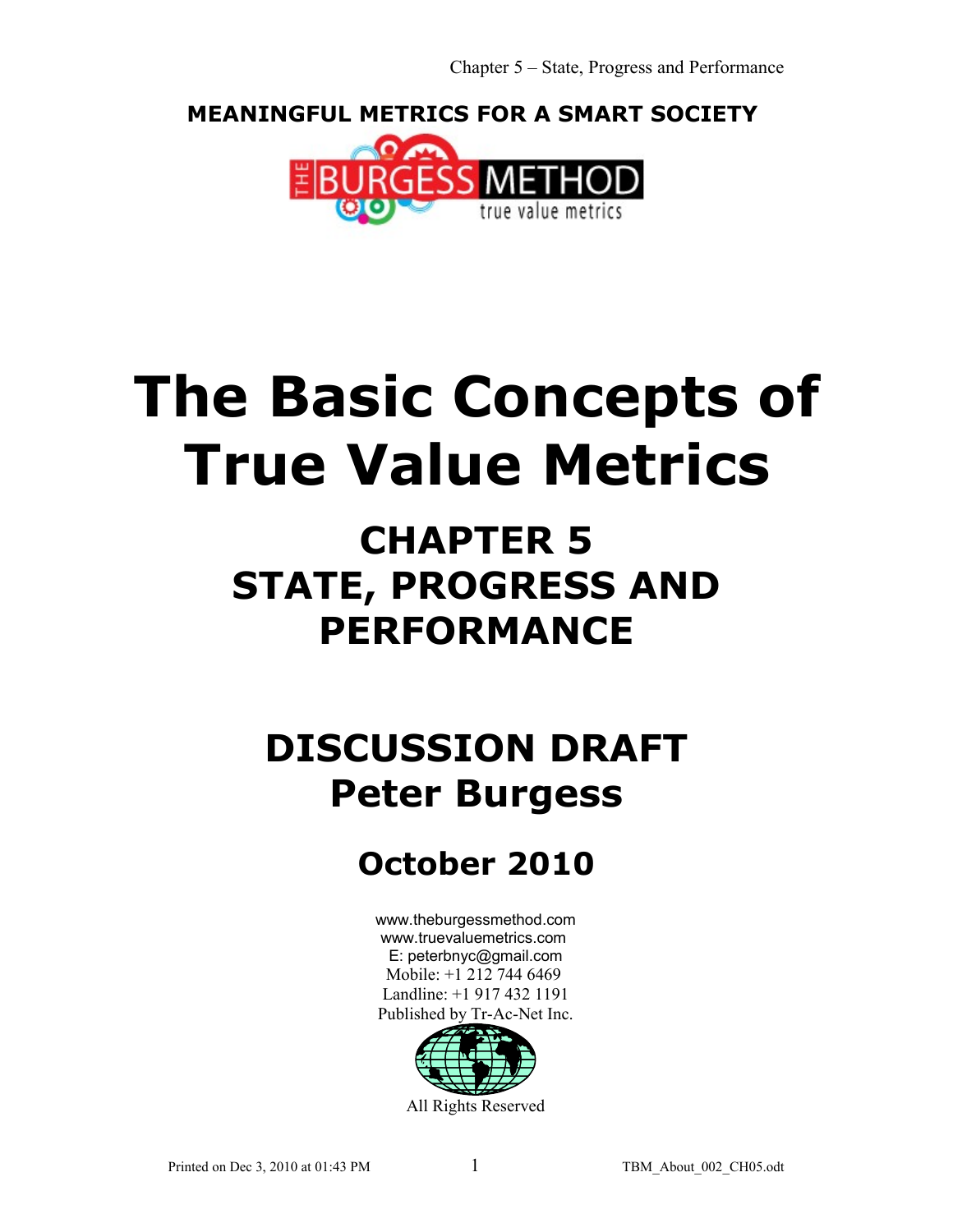## **Chapter 5-1**

## **State**

### **A Balance Sheet Shows State Facts at a specific moment in time Core piece of the double entry construct**

The balance sheet has been a core piece of financial accounting and reporting for a very long time … it is part of the genius of accountancy and a big reason why accounting is such a powerful system of economic performance metrics. The balance sheet is a financial representation of the "state" of the reporting entity … it reports on the condition of the entity, whether an organization, a nation or a community.

#### **If you do not know where you are, it is difficult to know where you are going!**

### **Money, value and community focus**

#### **The money balance sheet**

The state of an organization is based largely on information reported in the balance sheet. A for-profit entity had assets, liabilities and the owner's equity … that is the investors' equity. Other entities have money balance sheets that reflect the assets and liabilities of the entity based on the money flows and the balances. In the main, the balances are merely a reflection of the aggregate cumulative money transactions.

#### **The value balance sheet**

The value balance sheet is a core piece of the TVM framework of metrics. Instead of the balance sheet being only about money in TVM the balance sheet is about the value of the entity … the present value of what the entity has done and will do for value in society.

#### **Community focus**

In the TVM framework, it is community rather than organization that is the primary focus of analysis and reporting. Community is a place where people live, and a place has truly long term if not perpetual existence.

#### **Example of Okehampton in England**

Facts about my own little home town of Okehampton in Devon, England are recorded in the Domesday Book compiled by William the Conqueror shortly after his invasion of England in 1066. The town did not grow much in almost 900 years!

The balance sheet of a community is the main analytical and reporting focus. The balance sheets of organizations, projects and other economic activities are subsidiary to the community … and are aggregated or consolidated into the community balance sheet.

Any entity that might use standard money accounting can just as well use the TVM methodology. The system works for all organizations whether or not they are for profit or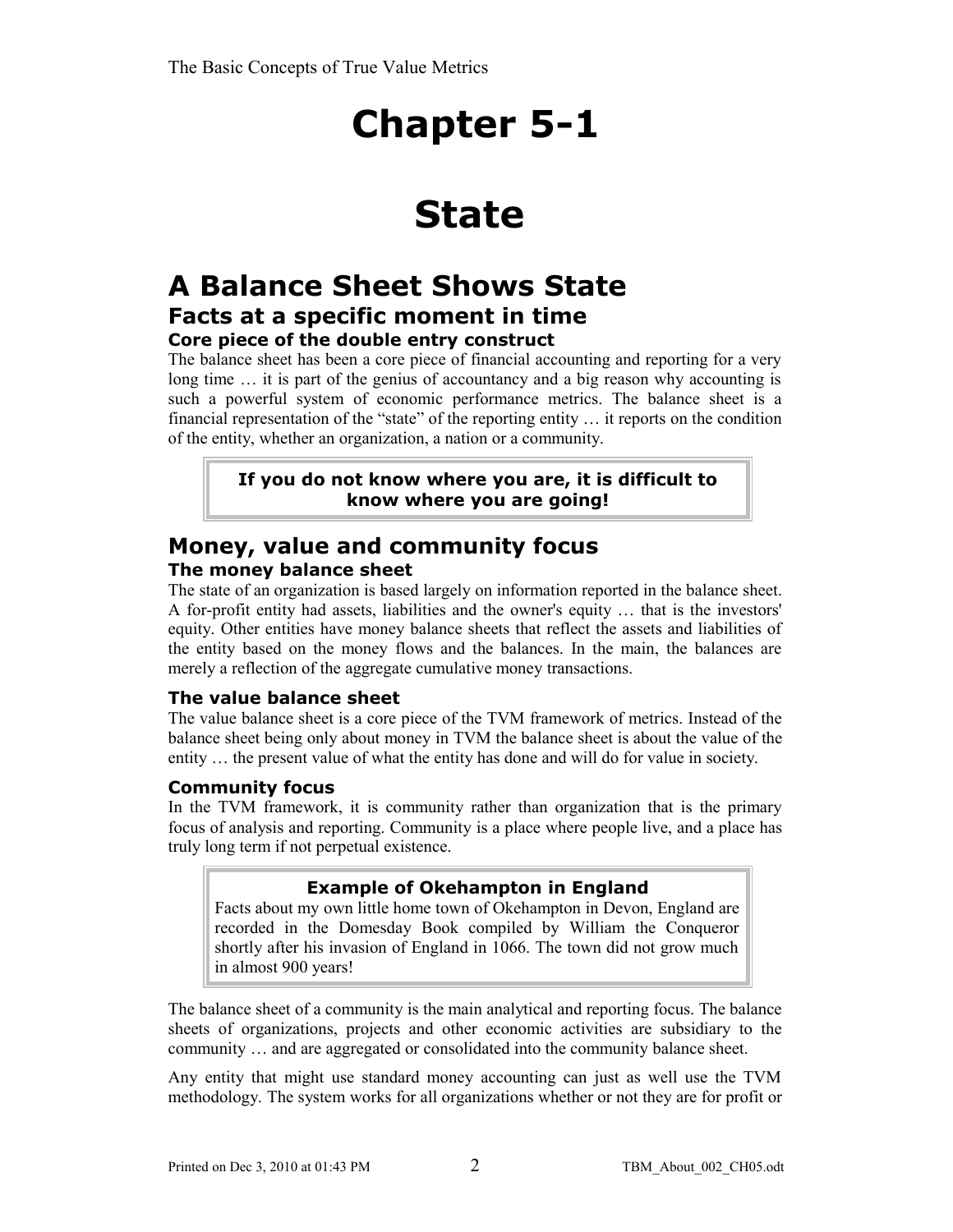not-for-profit, whether they are in the private sector or in the public sector, and whether or not they are large or small.

### **Balance sheet has assets and liabilities**

A business balance sheet … a money accounting balance sheet … has assets and liabilities, all of which relate to money transactions of one sort or another. There are money accounting rules about how the assets and liabilities are recorded and included in the financial reporting.

A TVM value balance sheet has asset data representing good things in the community, and liabilities which are bad things in the community. The value balance sheet has much in common with a money accounting business balance sheet. The money accounting balance sheet has assets and liabilities about all the money elements of the community … and these are part of the value balance sheet. In addition the value balance sheet has data about elements that relate to quality of life and the latent potential of the reporting entity.

#### **Assets**

The resources of the community are an important part of the foundation for progress of the community. Though the community may not have a lot of money, there may be many other material resources, as well as the human resource that can be the driver of sustainable progress.

There are 7 main asset elements with both money and value dimensions:

- 1. Land ... natural resources;
- 2. Labor ... people, human resources;
- 3. Capital ... money, financial resources;
- 4. Physical capacity ... infrastructure, production capacity, organization;
- 5. Intellectual capacity … science and technology, know-how, enabling environment;
- 6. Organizational capacity; and
- 7. Governance and the enabling environment.

Value balance sheet starts with money balance sheet elements … but the quantification of the elements is not the same. TVM includes the value of the elements in the balance sheet as well as the cost

#### **Liabilities**

Constraints and "lack of" are treated as liabilities in the value balance sheet. While money liabilities have the same form in both money and value balance sheets, the value of activities and issues that constrain progress and performance of the community are the treated as value liabilities. The 7 liability elements mirror the value assets thus:

- 1. The lack of land ... natural resources;
- 2. The lack of labor ... people, human resources;
- 3. The lack of capital ... money, financial resources;
- 4. The lack of physical capacity ... infrastructure, production capacity, organization;
- 5. The lack of intellectual capacity … science and technology, know-how, enabling environment;
- 6. The lack of organizational capacity; and
- 7. The lack of governance and the enabling environment.

Constraints are liabilities in the value balance sheet. Constraints may be either an active limit on what progress may be achieved, or something passive like the lack of something that is critical. Examples of active constraints may be the enabling environment, the framework of law and insecurity. Examples of passive constraints may be lack of water, lack of money, lack of infrastructure, and so forth.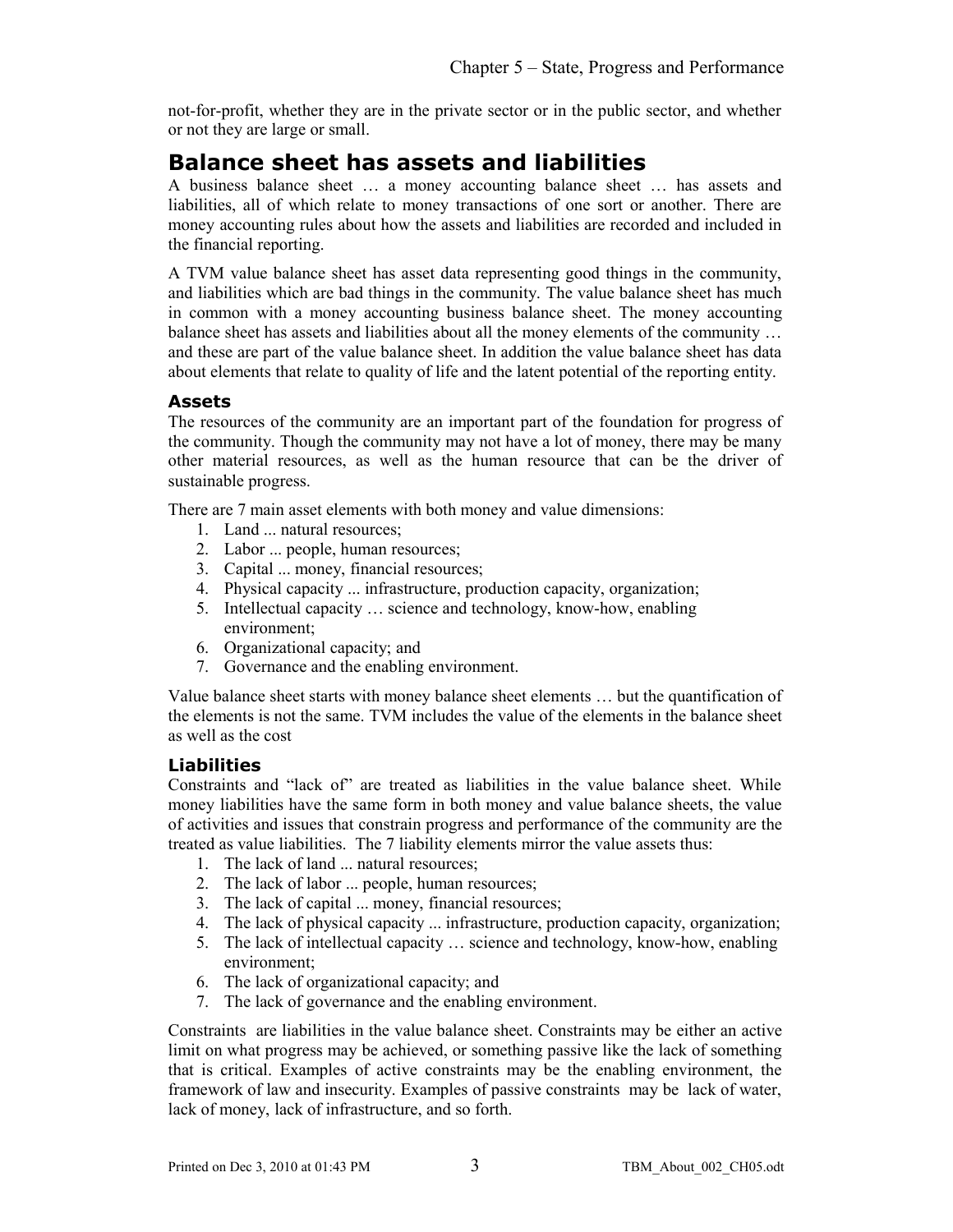### **Elements of the Balance Sheet Land … Natural resources As assets**

Land and natural resources have been important drivers of wealth creation … and in large part the history of wealth is also the history of natural resource exploitation. Natural resources in a community should be considered as important assets of the community. There are a host of issues associated with natural resources and their use for the benefit of the community. Many of these are constraints that impact the community and the opportunity of the community to make socio-economic progress.

- 1. Land is an important natural resource and frequently constrained as to use for the benefit of the community by ownership issues.
- 2. Forest and trees are important
- 3. Rivers and water are important
- 4. Minerals and energy resources are important
- 5. Wind and tide may have value

There are many different resources. In classical economics where agriculture and trade were the dominant economic activities, the resources needed for economic activity were identified as land, labor and capital. Modern economics builds on these ideas and the role of many intangibles is now taken into account in a more complete manner.

#### **Liability is a lack of these things**

A community is constrained when it does not have enough land and natural resources. A community may adapt … but it may not.

#### **Labor … People / human resources As assets**

In money accounting, people are not part of the balance sheet, though their performance makes a huge difference in profit performance. In the TVM framework people are reported as the asset they are.

There has to be care in the handling of data about people which may be constrained by legal issues of one kind or another. Many facts about people may not be shared in the public space because of law and regulation.

People are very important. Especially in the community … without people there is no community. It is people that are the beneficiaries of quality of life and opportunity. People are also the source of labor, creative ideas and intangibles like friendship. People are family … and people are community! People are the most important resource in any place … way more important than money.

What value is a person? What value is education until it is part of a person's capacity. So also what is the value of good healthcare unless it is part of a person's capacity. And what value is a person unless there is opportunity to do something of value with the person's capacity! There are multiple attributes that go into building the value of people in society. The value of a person can be quantified based on the various attributes of the people and the community.

Sustainable socio-economic progress depends on people … human capacity and the human resource more than any other resource. In the end, the human resource is the one that will facilitate or constrain progress and performance. The key, therefore is to enable people to be the energy that drives socio-economic activity and the production of goods and services. In a modern society, it is people who get benefit, but it is also people who work to produce the benefit. A program that has people focus and has a dynamic that is people centric can be sustainable.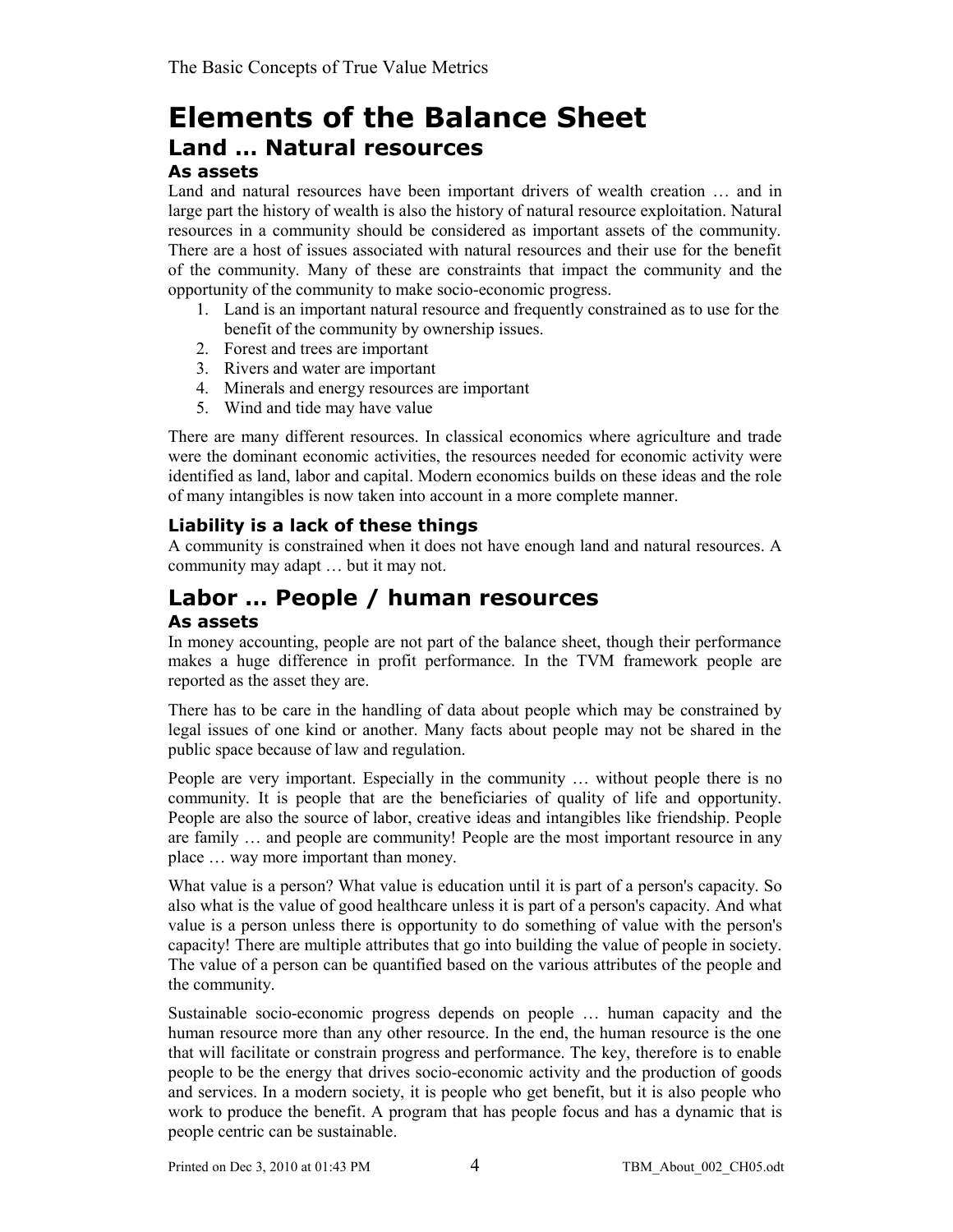People define the needs … and people are the most important resource. When this is the thinking behind the way the planning is done, development becomes an investment with a return and not merely an expenditure. Modern economics recognizes the dual role of people … as people with needs … and as people that produce to satisfy needs. In other words, people are more than merely a factor of production, they are also the driver of demand.

#### **Liability is a lack of these things**

The lack of labor ... people, human resources is a constraint. The lack of labor is a liability … the lack of capacity in the population is a liability. If people are a valuable resource, the lack of people is a constraint and a liability. The constraints associated with the population are a function of matters like the history of nutrition and health, the history of education and the history of the community.

#### **Capital … money and financial resources As assets**

Money resources are important. Money is needed to serve as a medium of exchange, and to some extent a store of value. But the biggest reason for money resources is to pay salaries and to pay bills and to be part of the broad money economy. Without money an organization has to close down or go into a dormant state. Good ideas disappear when there is not money to sustain a framework for the ideas to develop and perhaps flourish. Almost everything that is needed, whether goods or services must be paid for with money … or money equivalent.

Credit is a money equivalent, up to a point. The assumption is that money will be available in the future … and if this proves to be wrong, then the "credit" disappears.

#### **Liability is a lack of these things**

The lack of capital ... money, financial resources … and the lack of credit is a constraint and recorded as a liability

#### **Physical capacity … buildings, infrastructure, etc. As assets**

There are two levels of value associated with buildings (1) the satisfaction of the basic need for shelter; and (2) the buildings needed to support quality of life and the productivity of society.

The basic need for shelter is very important in the present circumstance of Haiti. With as many as 250,000 housing units destroyed in the earthquake there is a very large need for basic shelter.

Many of the major commercial and governmental buildings have to be rebuilt

Roads and bridges determine the efficiency of transport.

Internet and telephone infrastructure determines the efficiency of communications

Various types of equipment determine productivity in the activities of the society

Working capital is part of this. Business activity needs working capital … inventory and the ability to finance trade transactions.

#### **Liability is a lack of these things**

The lack of physical capacity ... infrastructure, production capacity, organization … is a liability.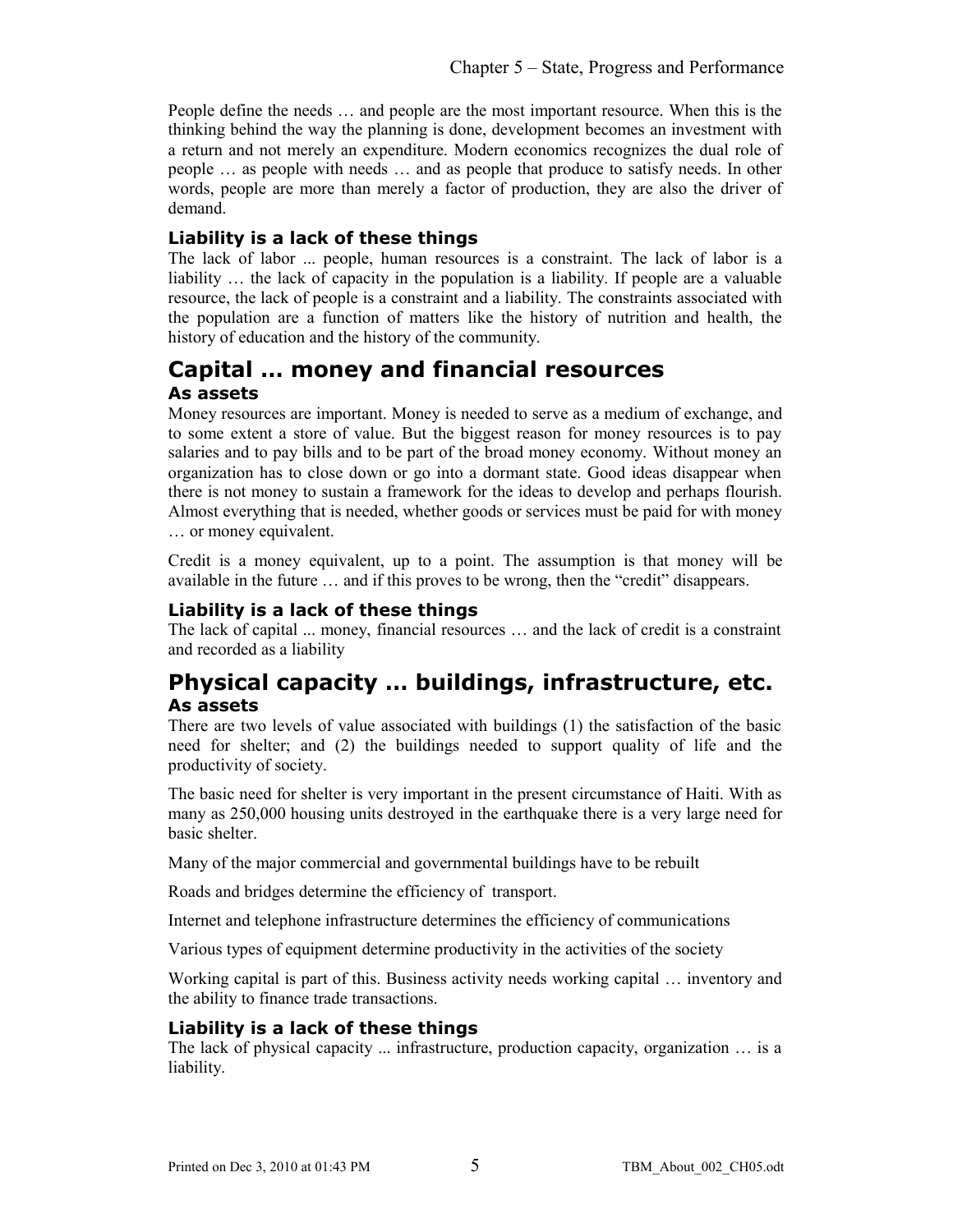### **Knowhow … intellectual capacity**

#### **As assets**

Science and technology … know-how

Know-how is a key enabler of progress. In fact it is the growth of knowledge over the past 200 years that has made it possible for global society to progress so rapidly. The growth in knowledge has been far more rapid than the growth in the application of knowledge. Worse, the application of knowledge has been for both bad and good.

Enabling environment: Governance, Rule of law

#### **Liability is a lack of these things**

The lack of intellectual capacity … science and technology, know-how, and an enabling environment are liabilities

#### **Organizational capacity As assets**

Organizational capacity contributes to economic productivity. Organizational capacity has value ... it is very important in making it possible for the economic activity of the community to be productive. Productive economic activity is surplus producing and helps a community progress.

An individual is very limited in what he or she can do alone … but when individuals work as a team all sorts of amazing things can get done. Organization is needed so that things can get done … and organizations are a way for organization to take place. It is organizations that do things, create jobs and make it possible for there to be progress.

Organization is needed to have productive activities. Most activities may be initiatives of the private sector … private organizations, and using private capital. In a functioning economy most activities are paid for by the beneficiaries of the activities.

Being organized is an asset. The challenge is to be organized so that there is a structure within which (1) there can be financing; (2) there can be wage employment; and, (3) there can be socio-economic value adding.

There are many legal forms that are possible … depending on the prevailing legal framework and the way the community wants to be organized or structured. From an accountant's perspective the key elements are: (1) the funding of working capital so that wages can be paid; (2) the balance sheet value improvement that results from the work done and the payment of wages; and, (3) the monetization of the value improvement so that the funds mobilized may be repaid or recirculated.

#### **Liability is a lack of these things**

Liability is the lack of organization … organizational capacity

#### **Governance and the enabling environment As assets**

Governance is a matter that may facilitate the progress of a community or constrain it ... governance may therefore be an asset or a liability. Governance is an asset when it provides an enabling environment for progress ... otherwise it is a liability.

Money liabilities are amounts owed by the entity to others ... a fairly simple concept.

The concept of liability in value terms is more nuanced. Essentially a liability is a lack of an important asset needed to satisfy community needs.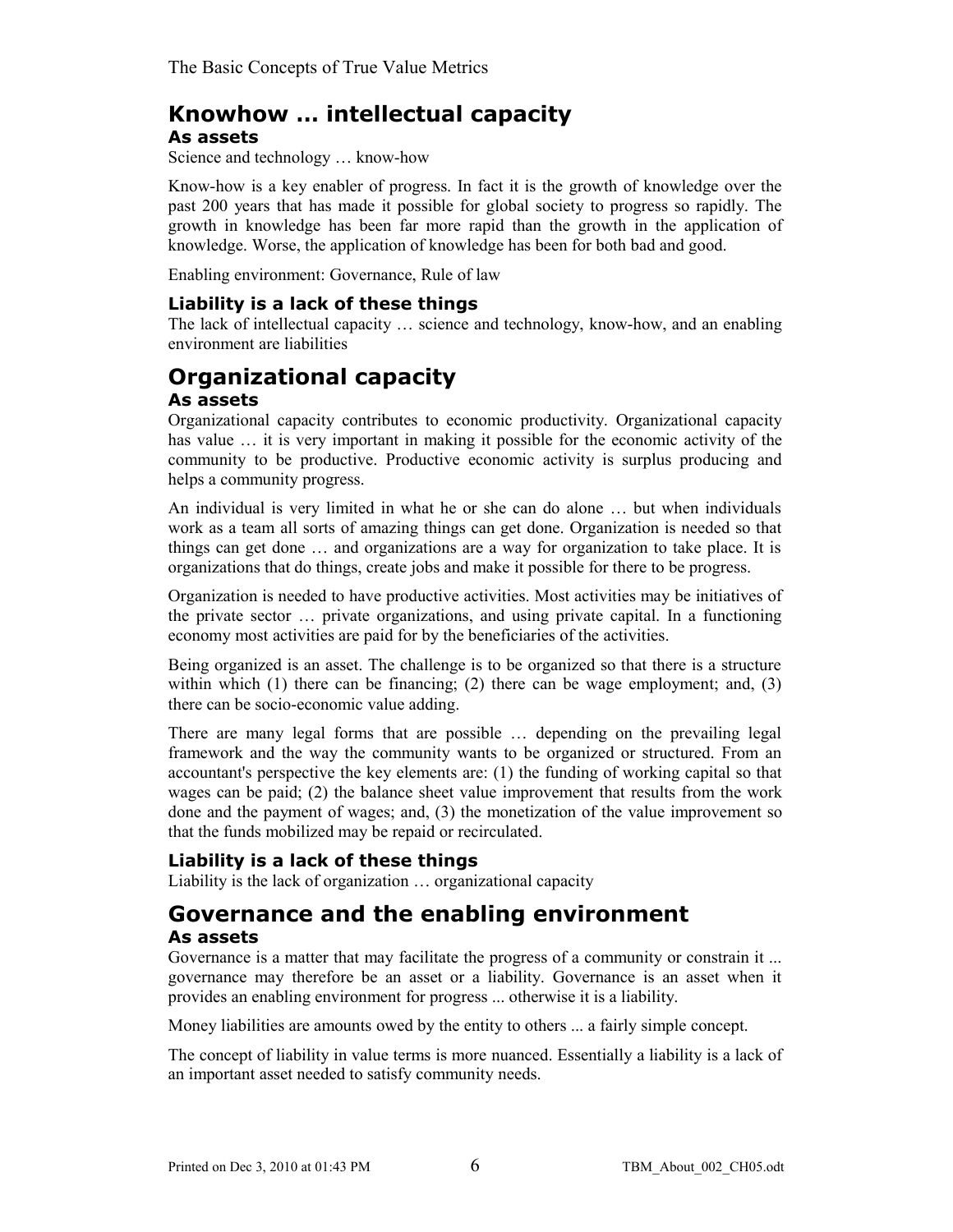#### **Liability is a lack of these things**

There are two ways in which constraints are manifested: (1) by specific things that stop activities or limit productivity; and, (2) by the lack of things that are needed to have productive activities in the community. Crime is a specific thing that stops activities and limits productivity. Lack of land, for example, constrains agricultural activity.

In TVM value accounting there is value in having the capacity to satisfy needs ... that is Tier 1 needs. Conversely there is a value liability when such capacity does not exist. The same analytical logic applies to all the types of capacity.

The lack of governance and enabling environment

### **Off Balance Sheet Items The money accounting rules**

The money accounting rules have been changed over time so that many important financial matters are routinely excluded from balance sheet reporting. This is a dangerous state of affairs brought about by "law based" money accountancy that allows wrong principled reporting to take place. It is very convenient for business organizations to be able to legally lie about the financial condition of the organization.

Unfunded pension liabilities are one of several major issues that are reported in a convenient way rather than in a complete and correct way. The leasing of capital assets is another one. There are others.

#### **Off balance sheet leasing**

The history of off-balance sheet leasing is an object lesson in the way financial managers sought to build capacity without being limited by traditional financial balance sheet constraints … but in the process were able to move from sensible to foolish without anyone being able to tell the difference. The rules were changed after it became clear that there was widespread abuse.

#### **Contingent liabilities**

But the concept is less clear when there is conditionality about what is to be paid and where the calculations are complex. Liabilities that might be very large when a set of conditions apply, but may not exist at all if other conditions apply create a huge risk for anyone relying on financial analysis of the entity.

I was part of an investment group that almost acquired a shipbuilder in Florida. There was a good business plan and the future of the acquired organization looked good ... but there was one problem. The shipbuilder built mainly fishing trawlers, and there was the potential for a lawsuit related to one of the company's trawlers sinking in a storm in the Atlantic with loss of life. While all the normal insurance protections were in place ... there was a small possibility that there might be a counter-claim about a deficiency in design, or something along those lines. Even though several hundred vessels of this or similar design were in use ... this contingent liability was sufficient to stop this transaction from closing.

#### **Risk**

Change is a risk … and a poor community is likely to be risk averse for good reason. The matter of risk must be taken into consideration and risk managed appropriately.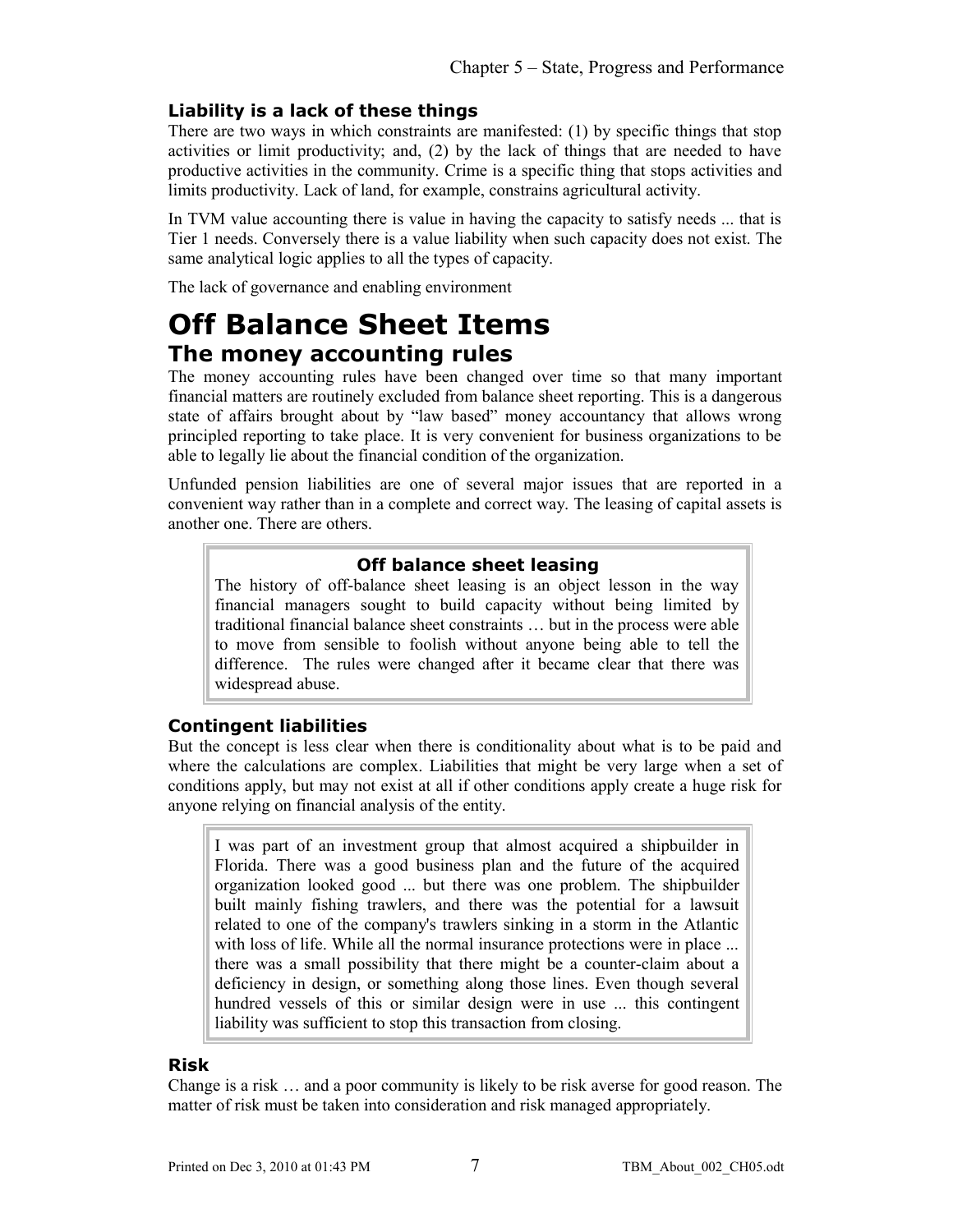The Basic Concepts of True Value Metrics

It should be noted that "risk" is an issue that is almost totally ignored by the wealthy who one might say "self insure" and do not hurt when things go wrong … while the poor have to endure even more hardship when risks hit society, and they are caught up in the damage that ensues.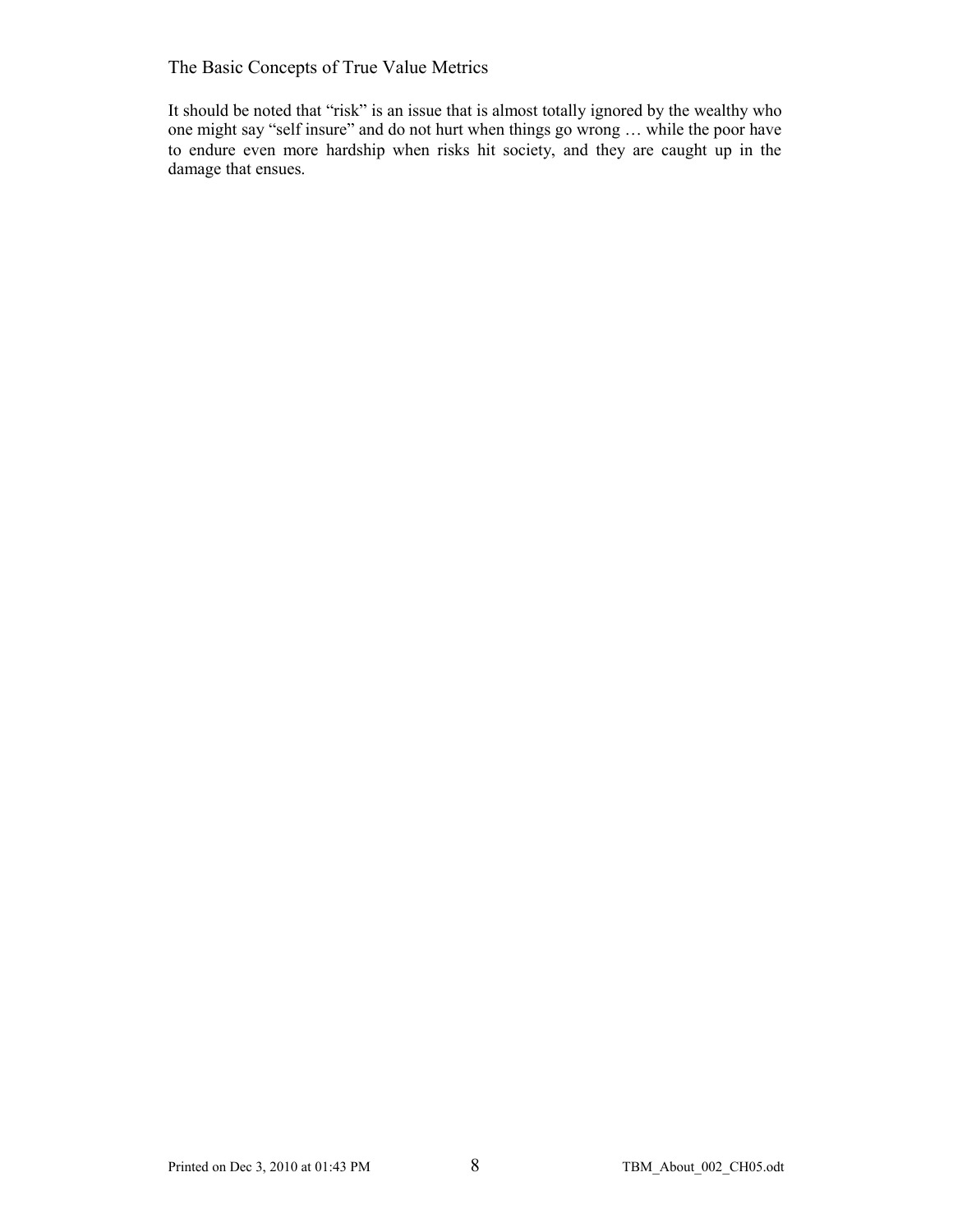## **Chapter 5-2**

## **Progress**

### **Winning the Game! What Game? More and more … of what?**

So much of modern progress has merely been doing more and more of what, arguable, the world neither wants or needs. A huge effort has been expended in trying to create wants and needs ... for not good reason.

The world has achieved an amazing capacity to produce … something never achieved before at any time in human history, but the metrics about socio-economics are pushing for production of all the wrong things … for things that produce profit and rarely if at all those things that would satisfy needs … be valuable, without being profitable.

The prevailing metrics are wrong most of the time, something that is terribly dangerous for the future of humankind andf the p[lanet.

#### **Maximizing quality of life**

In the money metrics construct winning is more and more of money and material goods … with quality of life assumed to improve with more and more of these things.

#### **Keeping Score**

In sports, scorekeepers keep score and the score tells which team it is that wins. Society is similar … with the present money metrics system of scoring, winning is about more and more money. In a value based society winning will be maximizing quality of life … the values that make life worth living.

TVM thinks of progress as winning the game … and maximizing quality of life. This is not a money construct but a value construct and way more complete as a system of metrics than mere money and money accounting that has changed rather little since it was devised in its modern form some 400 years ago. In TVM, progress … maximizing the quality of life … has a central role, just as profit has a central role in the business entity and the money metrics of capital markets.

### **Progress Is Balance Sheet Change**

Corporate business accounting has well defined ways of computing profit for business. This definition of profit by Lord Benson over 60 years ago is very simple!

In the 1950s, Henry Benson … a senior managing partner at Cooper Brothers in the UK was asked while testifying in a British High Court to define profit. After a short moment of reflection he replied "My Lord, a profit is the difference between two balance sheets"

Henry Benson subsequently became Sir Henry Benson and later on Lord Benson. Cooper Brothers combined with Lybrand, Ross Bros and Montgomery of the United States to form the international firm of Coopers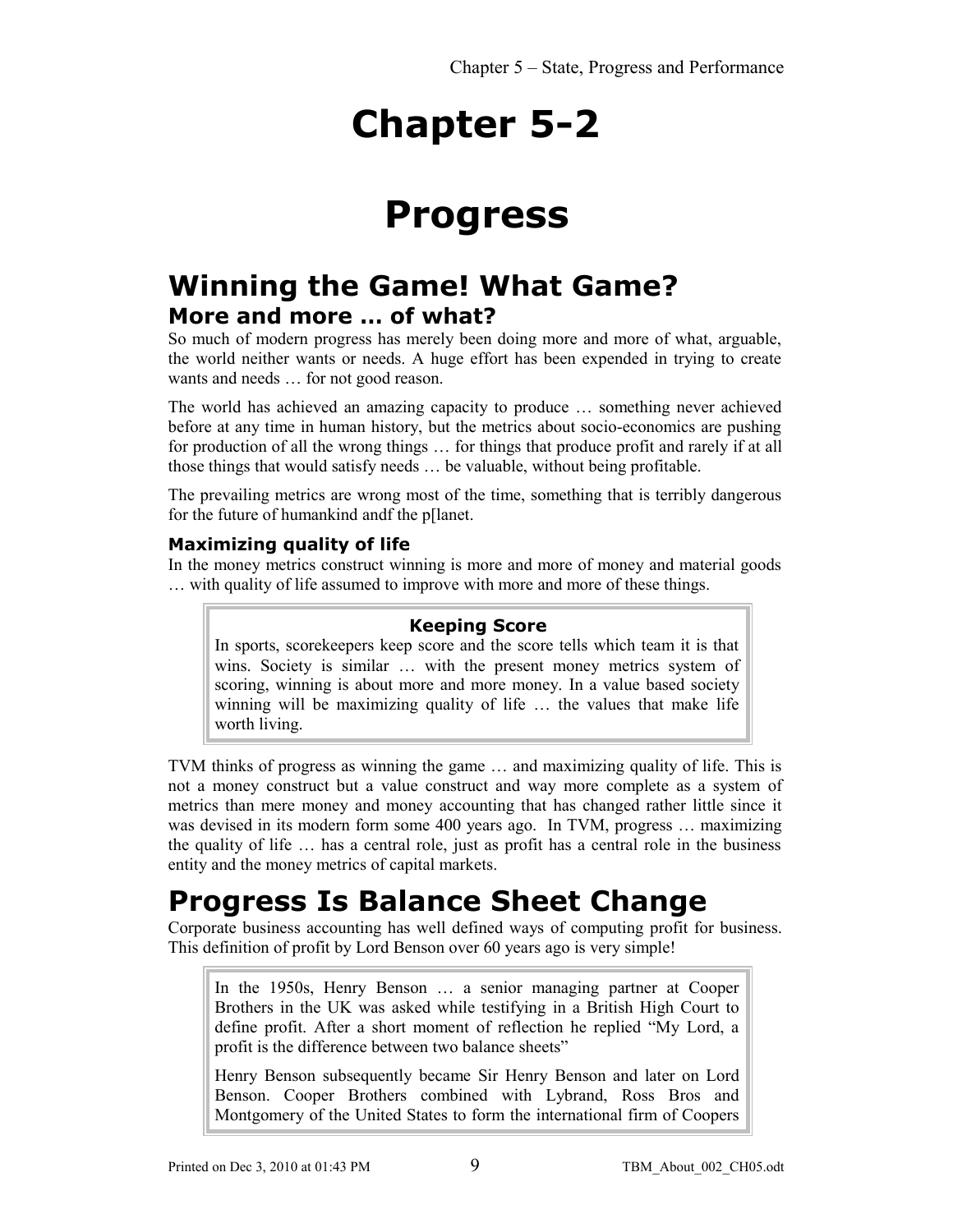and Lybrand which in turn became a part of PriceWaterhouseCoopers PLC

This definition is one of the most elegant definitions about anything anywhere. It is such a contrast to the way profit gets defined in law and regulation … and the FASB standards and IASB standards, where different rules can be applied in a variety of different circumstances, and in the end, there is no certainty about anything.

#### **How change in state shows progress Simple balance sheet … the steady state situation**

In this image, the value of the community is the same at the end of a period as it was at the beginning ... ordinary daily activities produce what is consumed ... it is a stable steady state situation.



#### **Balance sheet progress … and regression**

The steady state situation is unusual. What is normal is either progress or regression. In this next case the value of the community is more at the end of a period than at the beginning of the period ... ordinary daily activities produce more than is consumed.



In this last case the value of the community is the less at the end of a period than at the beginning of the period ... a problem because activities produce less than are consumed.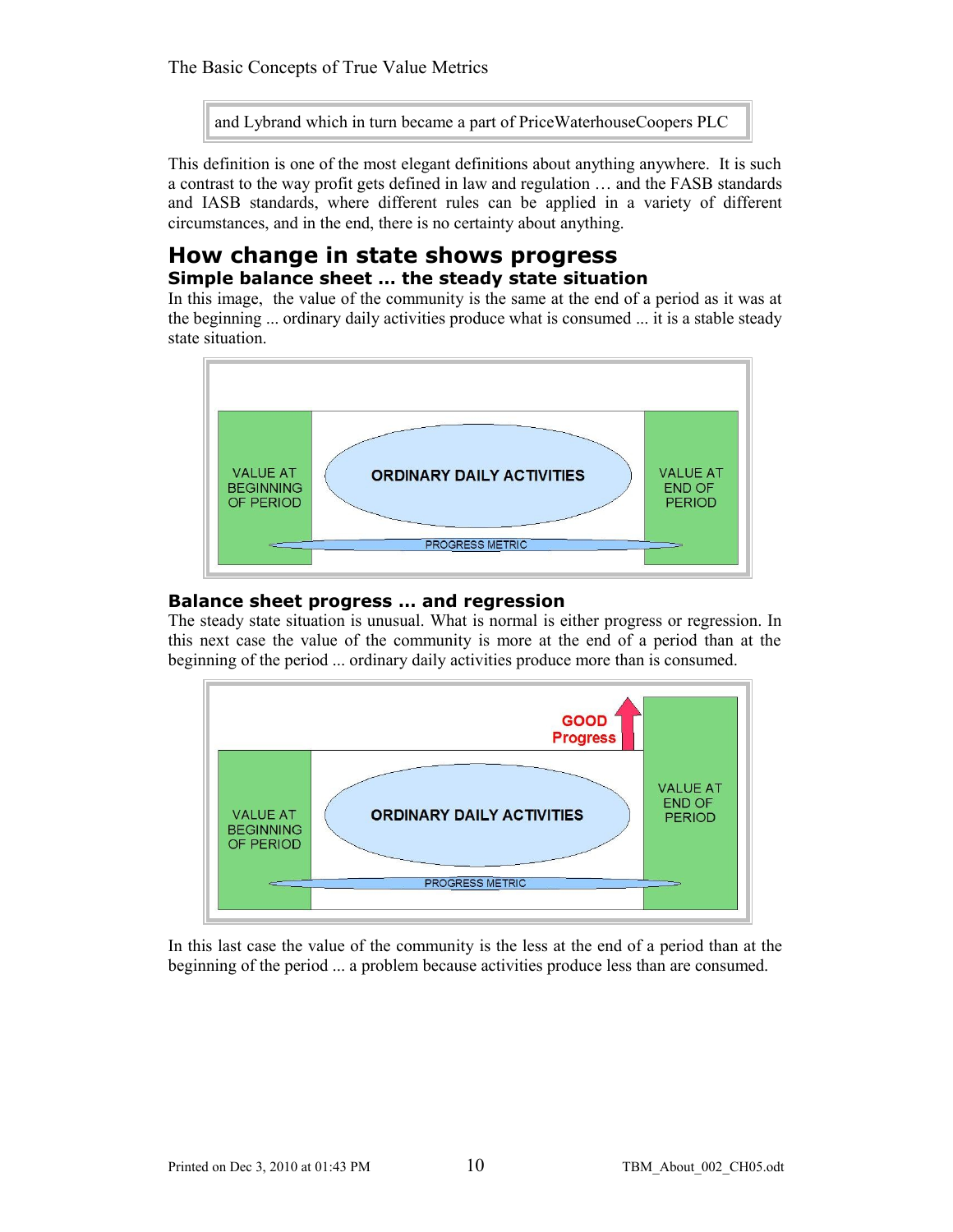

### **Progress … incremental value over time**

Progress is incremental value … that is improved quality of life … improved social value that makes quality of life better.

Socio-economic value progress is one of the core metrics for a smart society … yet almost absent from the money related metrics used by the corporate community, capital markets and the broader society at the present time.

TVM has a community focus treating the community as the reporting entity. The rules for consolidating accounts apply as all the subsidiary units doing economic activities in the community are brought into account. TVM includes transactions that reflect value as well as the normal money transactions.

TVM is more accountancy than a statistical construct. The data are as simple as possible ... the transactions as small as possible, as many as possible and as clear as possible. Some of the value of TVM derives from how TVM can do accounting for community progress. In the following graphic ... the value of the community at the beginning of the period is the same as it is at the end of the period ... the community has gone about its business for the period, the time has gone by, but nothing has changed.

Data about the daily activities is not needed in the TVM system in order to be very clear about progress ... whether it is progress or problem. All that is needed is data about the value changes that have taken place from the beginning of the period to the end of the period as shown below.

Progress is about an improving quality of life … it is not merely having more profit or more growth, though these may be part of the assessment. In the TVM methodology the primary measure of progress is the value increment accruing to a society … the net of value consumed in the period and the value created during the period taking into consideration all the activities of the community. The framework for quantifying value transactions have some similarities with those of business accounting.

The three key datapoints in TVM are cost, price and value. Value is the key datapoint in measuring progress or problem. Cost is a function of and derivative of productivity and important in the analysis of activities. Price is important in money accounting and how value creation is allocated to different groups.

While value is important, it is also a complex datapoint because there may be an unlimited number of views of what the unit or measure of value is for any specific element. This has been embraced for some years now by capital markets as they have created more and more complex financial instruments ... maybe not all of them proving to have substance ... but the basic idea also works for TVM value, and in the case of TVM it has been combined also with standards also drawn from traditional corporate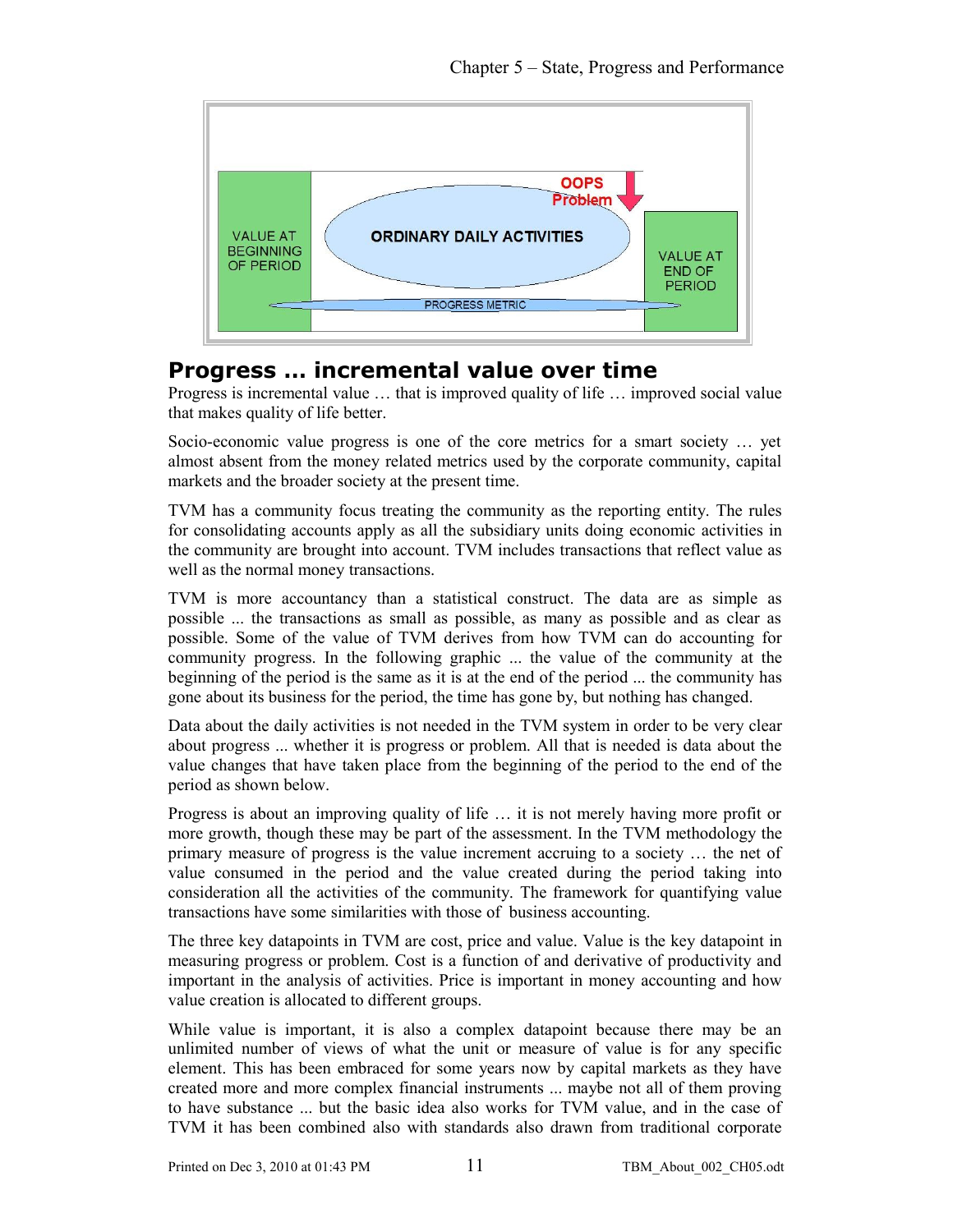The Basic Concepts of True Value Metrics

accounting. TVM refers to the unit of value as the CVU ... Common Value Unit. More than anything else, however, TVM is designed to be very practical, very simple, very low cost and very valuable.

### **Activity Produces Progress Which changes the balance sheet Resources are consumed**

TVM considers activity as an event that consumes resources and creates outputs like goods, services and happiness. Where value creation exceeds value consumption there is value adding, otherwise value destruction.

TVM treats the period value adding aspect of economic activity in the balance sheet in exactly the same way that period profit is treated in a business balance sheet. The profit of business is the net of changes in all the assets and liabilities of the business balance sheet. Similarly the value adding of economic activities changes the value balance sheet.

The balance sheet concept applies at the level of the activity or of the community. The value balance sheet may be used also for organizations and for individuals or families. The most useful for the "management" and oversight of society and socio-economic performance is, however, the balance sheet of the community.

#### **Value is created**

When a resource is consumed in some activity, something is done. It is of interest to know what is done, but normally the objective is not to do something but to have something of value be created. Metrics about the amount of activity in relation to the resources used enables the calculation of cost efficiency … but it is the production of value that is more important and enables the calculation of cost effectiveness.

Where value creation exceeds the value consumption there is value adding … otherwise there is value destruction.

#### **Value adding or destruction impacts balance sheet**

Value adding or destruction impacts the balance sheet … the balance sheet of the activity and the balance sheet of the community.

A community balance sheet that incorporates elements of quality of life will change when value adding or value destruction activities take place in the community.

It should be noted that "off balance sheet" transactions are as wrong in TVM value accounting as they are in corporate accounting. The value balance sheet for a community is affected by all socio-economic activities that relate to the community.

#### **Profit versus Value**

A value balance sheet for a community that is host to large scale minerals extraction will quantify what it is losing in natural resource value compared to what the community is gaining in value such as employment and perhaps assistance with infrastructure, education, health, etc. TVM value chain analysis and value accounting relative to the business organization may indicate that the profit for the organization is substantial while there is offsetting value destruction for the community.

How can this be? And the answer is that business money profit accounting keeps value "off the balance sheet"! It can be argued that not having value metrics is important to the modern corporate community!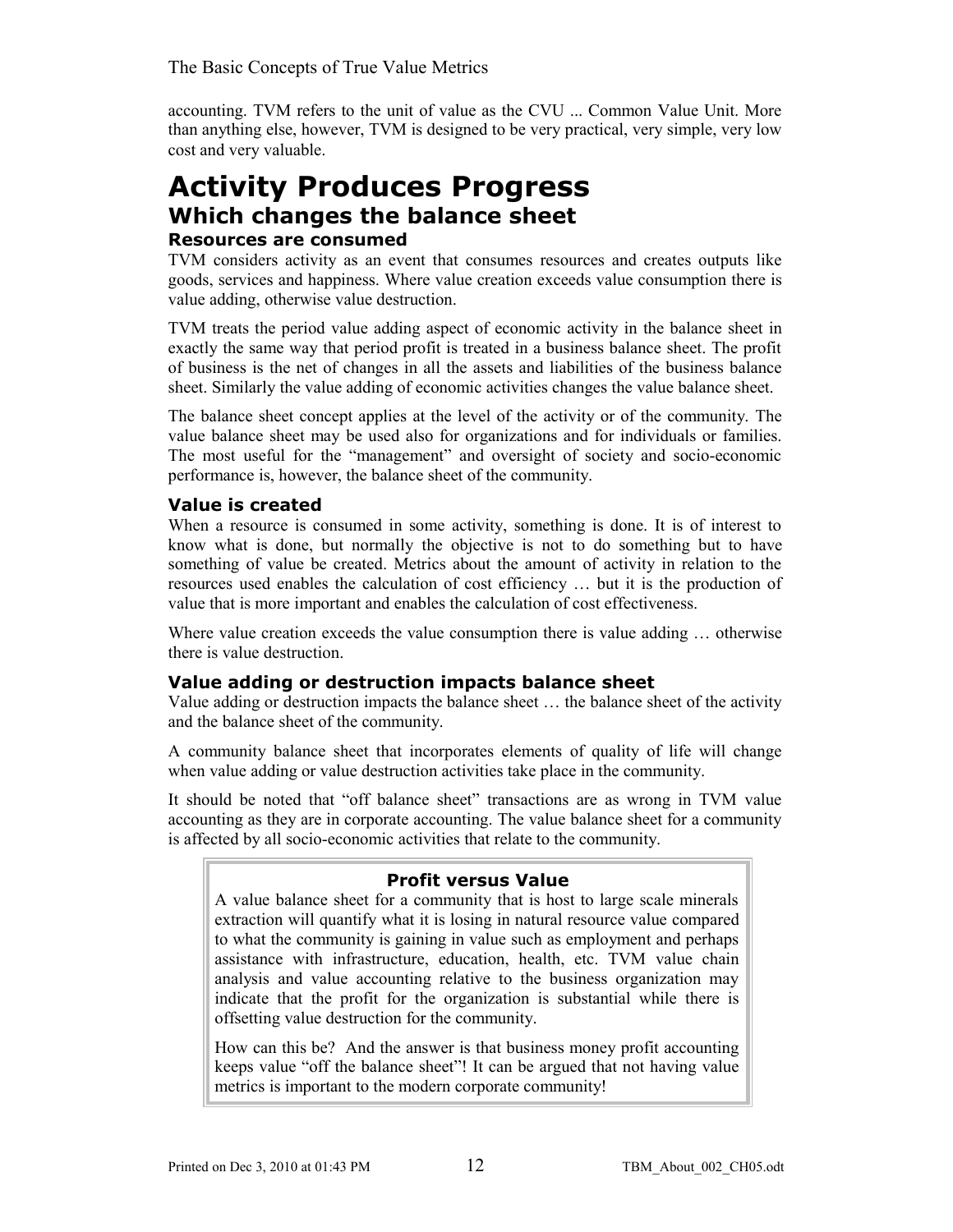#### **Intangible activity has impact Policy improvement**

There are many intangible activities that can change the value balance sheet of a community … and change it significantly and rapidly.

#### **Impact of Policy Improvement**

For example, improvement in the policy framework that expands economic opportunity changes the "value" of many of the community value assets associated with people. TVM enables the dynamic of exponential change to be recorded and be a part of the accountability of decision making.

Improvement in the way decisions are made about allocation of resources to value adding activities changes the value balance sheet. TVM makes explicit the relationship between tangible and intangible activities and value change even though these matters are not linear but multiple sets of complex exponential multipliers.

#### **Security … crime**

Security changes a lot … the value of security is high based on all the economic opportunity that exists when there is compared to when there is not. People need security in order to go about their daily lives and engage in socio-economic activities. A high crime neighborhood is associated with a poor quality of life!

#### **Job opportunities**

The "value" of a person is diminished when there are no job opportunities where a person may used their skills.

#### **Organization**

A place may have people and resources but nothing gets done and there is no progress. This is because there is no capacity for organization. Putting in place an framework of organization adds value to the community and enables resources to be used effectively to create the value for progress.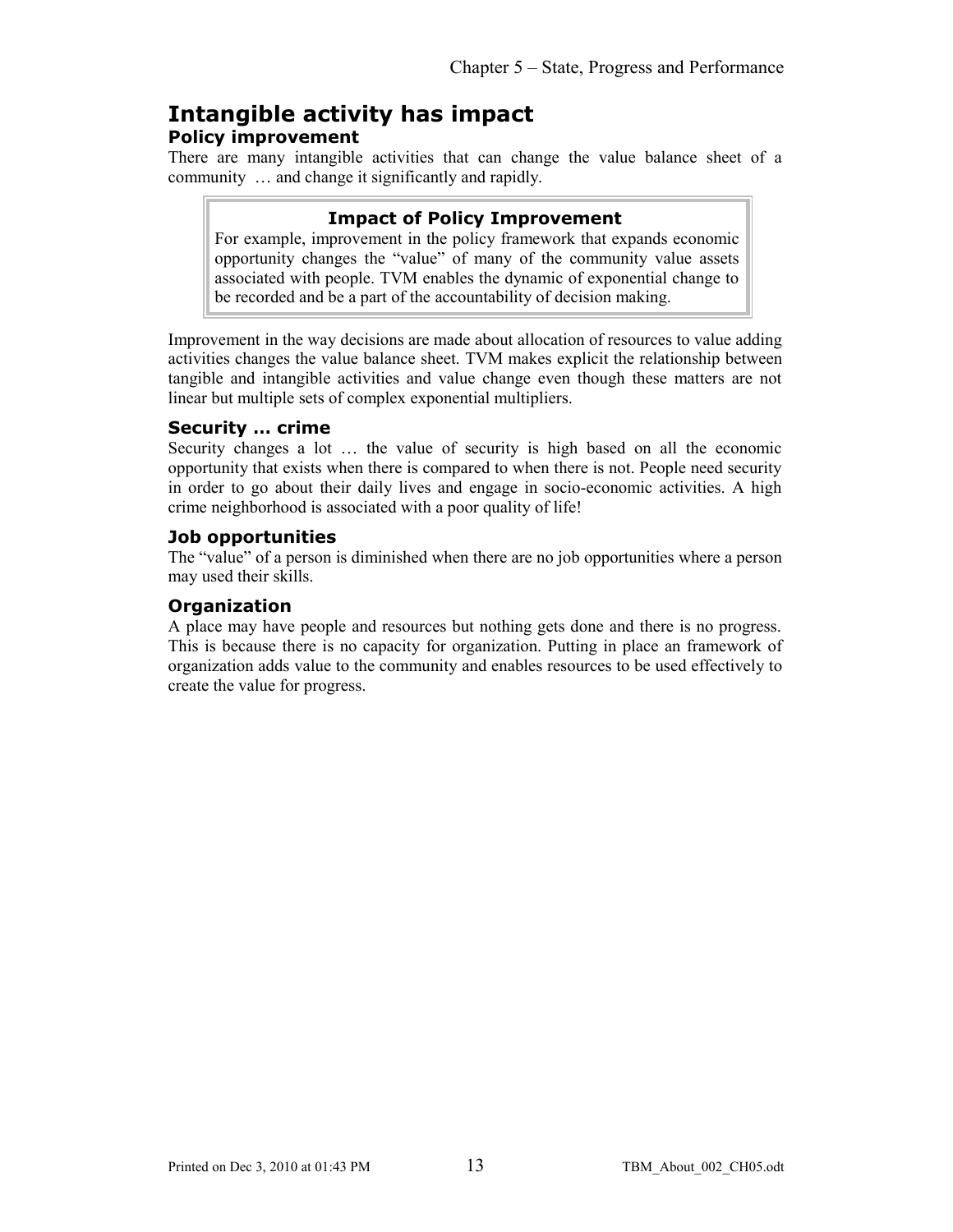## **Chapter 5-3**

## **Performance**

### **Stats on the Game … But What Game? Better and better quality of life More and more and more is NOT the game!**

The game is better and better quality of life … and the metrics of performance should have a focus on this. Better and better quality of life is the way this game needs to be scored, and the way the game is played. The "stats" should be all in support of this game. This is about social value as well as about business profit … it is about values in society as well as money and material wealth.

The dominant performance metrics are all about money and profit and economic growth based on more and more and more economic consumption. The end game for this system of metrics is a planet that no longer works to support humanity … but will appear "profitable" until it is "too late".

More and more growth is the prevailing metric! This is a dangerous situation … consumption growth and profits are the top metrics and a path that will ultimately … and maybe quite soon end up with global value destruction on an unimaginable scale.

The main metrics for global economic performance are large aggregates and averages about growth and capital market performance. These metrics have some importance in aggregate, but do not inform decision makers adequately. The measures used for global economic performance are interesting, but not very useful. They have connection with correlation … but do little or nothing to help with cause and effect and with making better decisions. TVM aims to change the mindset that economic performance is about more and more but is better when it is about improved quality of life for society.

#### **Wealth**

The driving force of modern market economics and capitalism is the simple idea that the pursuit of wealth is the best incentive for people to be fully engaged in activities that produce progress. There is no question that an economy based on this premise is better than one driven by egalitarian sharing of the product of enterprise … as in socialism or communism … but that does not mean that the capitalist market system works very well and is the best that can be devised.

Without an alternative measure of performance the capitalist market system is going to be "the best there is" … but based on true value metrics it is abundantly clear that something better is possible.

Building wealth by the exploitation of the poor is as old as history. There is nothing wrong with the creation of wealth … but there is a lot wrong when there is little progress out of poverty because it is the price being paid for the accumulation of wealth and its concentration in the corporate sector and among powerful individuals in the economic elite. Concentration of economic power was seen as detrimental to society in the era of the "robber barons", and the basic logic of the argument has not changed at all over the years.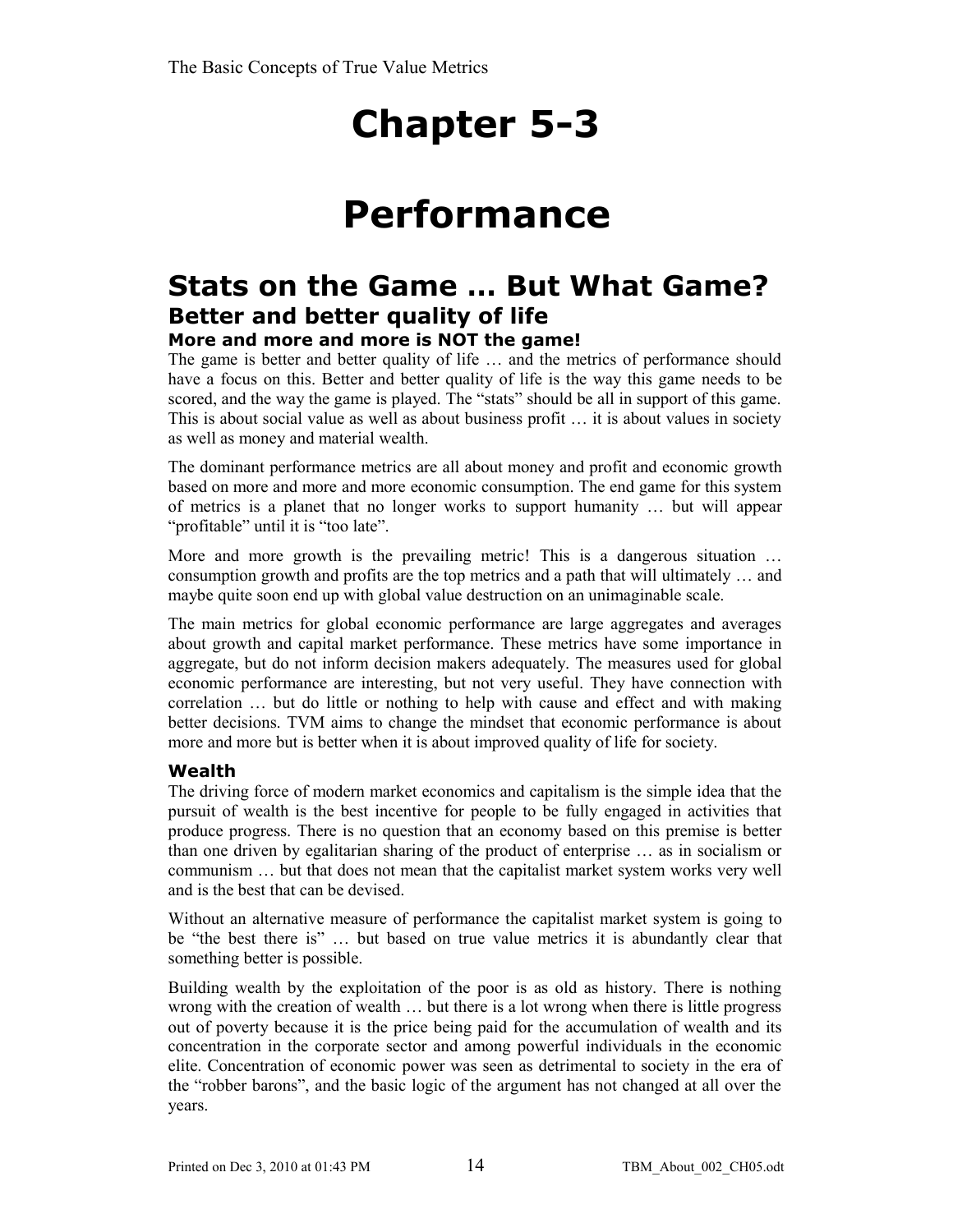### **Paradigm change**

#### **Not only a bigger pie … a better pie!**

TVM is aiming for some paradigm change. In the TVM view, global economic performance is the aggregation of socio-economic performance in the individual communities. Progress and performance is a result of tangible activities at the community level … done by real people who understand the cause and effect of actions in their locality.

The history of economic performance has a lot to do with technology and productivity … and much less with issues like monetary and fiscal policy. Technology and productivity are the "changemakers" that enable the creation of wealth, while monetary and fiscal policy, and the framework of law merely reposition wealth among various constituencies in society.

The prevailing metrics suggest that the global economy has done very well when viewed from the luxury of society at the top of the socio-economic pyramid … but the performance of the global economy from the perspective of more than 4 billion people who are poor and hungry, the socio-economic performance is pathetic.

There are chronic problems with the socio-economic system and especially decision making and the allocation of resources and the accountability for resource use … and the prevailing system of metrics does little or nothing to help.

The singular incentive of money, power and profit has created a monster that is difficult to tame … but not impossible. Metrics are very powerful … but the metrics need to be about all the important things and not only about the money profit subset of metrics. There also need to be metrics about important social value matters, even though these are more difficult to quantify.

The way the modern socio-economic systems works is not merely inefficient, it is substantively dysfunctional. It does not have the capability to allocate resources to satisfy the real needs of billions of people, but puts resources into "creating" artificial need for people who already have more than enough for their well-being.

#### **How do Heads of State become billionaires?**

There is something very wrong with a socio-economic system where Heads of State in countries that are resource rich become money billionaires while the people of their countries remain in a chronic condition of poverty. This reflects decision making metrics that are money profit weighted with little or no attention to social values … or indeed basic moral values!

Money profit and value performance not the same … they are very different. The economic elite and major decision makers have become comfortable with profit measures that ignore all the value destruction in society that enables profit making at its maximum. The profit money accounting metrics are convenient … but fundamentally wrong.

Activity and impact are different as well … though many people doing academic studies and carrying out ORDA funded projects report mainly about the activities they have done rather than any impact these impact that may have been realized!

#### **Two main measures Efficiency**

Cost efficiency is the simple idea of comparing the actual cost with what the cost should have been. This is a powerful way of getting control of operational performance. How much should it have cost to do what was done? TVM uses the basics of business cost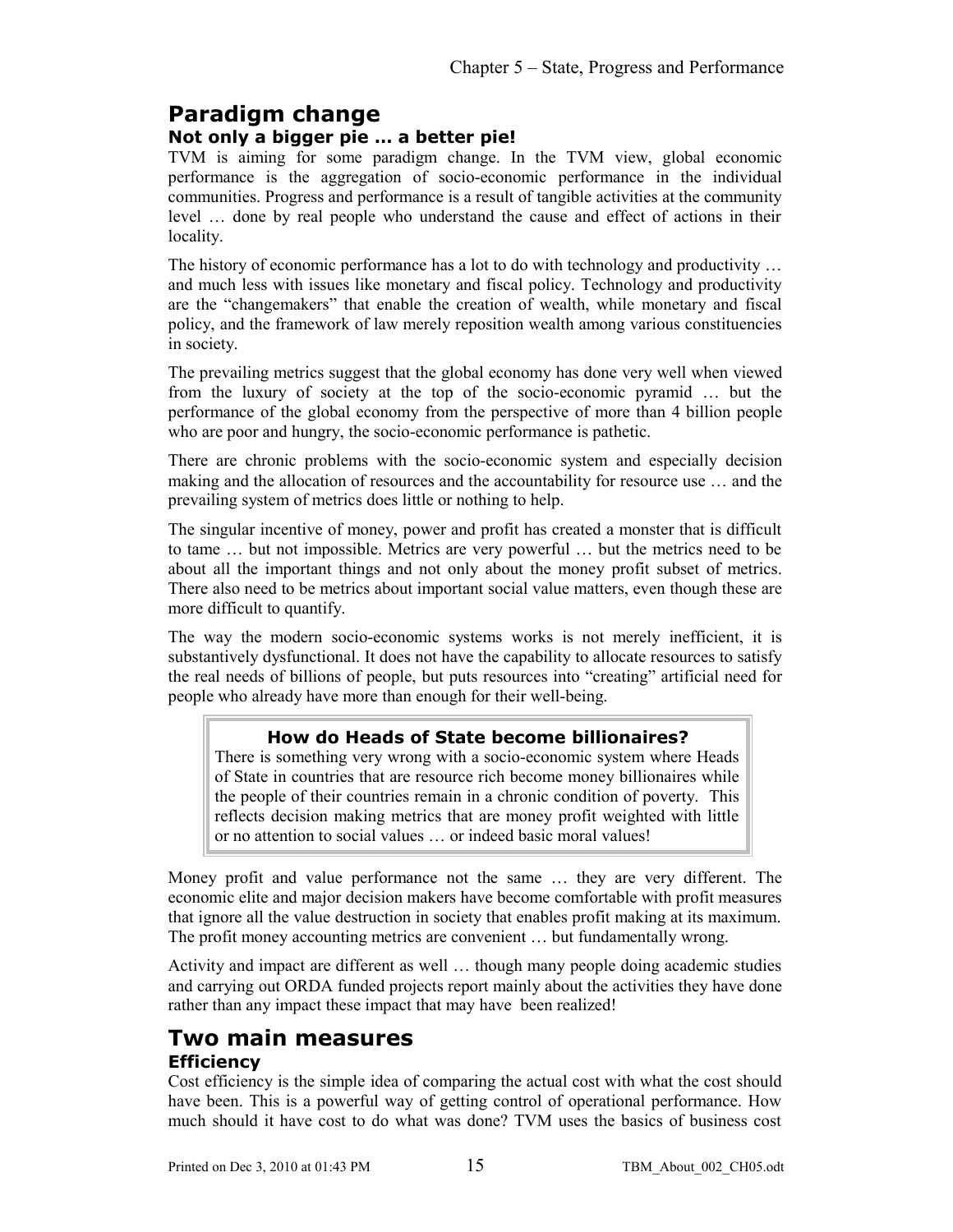#### The Basic Concepts of True Value Metrics

accounting to get metrics about performance efficiency. The simple questions are (1) how much did it cost? and, (2) how much was done? With the answers about cost and how much done, it is possible to calculate the "unit cost" of the work done. Performance is not just an absolute metrics … it is also about how much is achieved compared to what could have been achieved.

So there is a third question (3) how much should have been done with this amount of cost? This is often done in the corporate environment using "standard costs" which are the expected cost for any specific activity.

Efficiency is a function of the difference between the actual costs and the standard costs. Alternatively, efficiency is the difference between what was done relative to what should have been done. Cost efficiency is the simple idea that something should have cost X but in fact cost Y. The cost X is the cost that would be expected with a reasonably high level of performance efficiency ... usually calculated by reference to technical specifications, knowledge of the work to be done, and so on. The actual cost Y is what the accounting shows the item actually cost.

Knowing how much got done is pretty basic. Without knowing how much got done, there can be no oversight, control or accountability ... no inventory control ... no operational analysis ... in other words, without knowing how much got done, the whole process of management falls apart. With cost analysis it is possible to move on to evaluate whether or not the operations are efficient. One way of doing this is to compare what is being achieved with what should be achieved.

What it should have cost is a technical question. The cost that it should be can be calculated based on what needs to be done and the prevailing processes and costs. The cost in one place can be compared to costs in other places. The cost now can be compared to costs in a prior situation.

A standard cost is simply what something should cost based on technical considerations and the prevailing normal prices. A well done calculation of standard cost includes norms for efficiency and what would be usual in the usual setting. In the international context different standards may be used for different countries, and used for comparative analysis.

#### **Why are costs kept secret?**

The international relief and development community has been doing "relief and development" for upwards of 60 years. A corporate cost accounting mindset would have set the stage for this community to know quite clearly what things should cost ... but rather than being an "open book" with a full set of accessible standard costs, the cost of everything is treated rather like a "state secret" that will put the nation in danger. Underneath this secrecy ... costs are likely to be way too high and performance way too low ... and no transparency a must.

When there is a variance and costs are significantly higher than they "ought to be" there is almost always a reason. Frequently the reason is that the buyer and the seller ... people usually, but sometimes the institutions ... have some agreement that is not in the best interest of the groups that should be benefiting from the transaction. This is a common problem.

A public TVM database of standard costs will help to identify situations where costs are out of control or have been distorted by inappropriate transactions. A very simple database of costs will enable comparisons to be made ... and judgments made about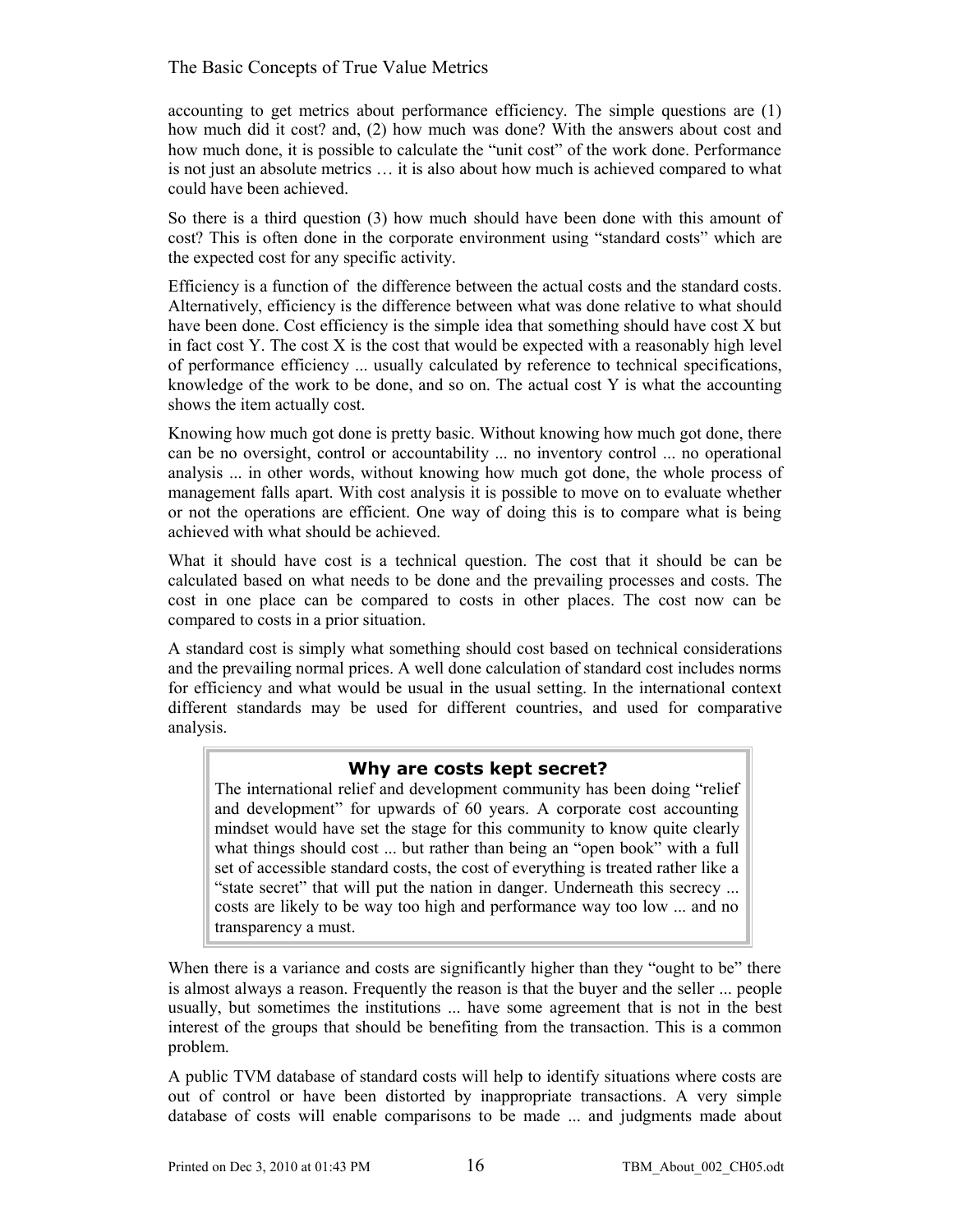where costs are out of line. Too low a cost may be an indicator of a problem just as much as too high a cost. Sometimes low cost is achieved by low quality ... and this might well have serious secondary effects.

Low cost (price) drugs may be because a supplier is forgoing high profits ... which is good ... or it might be because the drugs being supplied are substandard and maybe dangerous ... which is bad.

Cost accounting measures performance efficiency. In TVM this is complemented with value accounting elements so that all the socio-economic value flows are taken into consideration.

#### **Effectiveness**

Effectiveness is different from efficiency. Effectiveness is a measure related to impact whole efficiency is only about the performance of the activity. A society will progress best when the socio-economic activities are both efficient and effective.

Performance is more than an absolute metrics … it is also about how much is being achieved compared to what should be achieved. Low performance has become the norm because the absolute measure of high performance is unknown to decision makers and their peers! A society progresses when its socio-economic activities are efficient and effective. TVM therefore incorporates cost accounting that measures performance efficiency and value accounting that is the basis of socio-economic productivity.

What progress for the money? In money accounting terms cost effectiveness is progress relative to the money used. What value adding for value consumed? In value accounting terms effectiveness is progress or value adding relative to the resources consumed.

Performance is about impact, not activity. A football game … American football, that is … is won when points are scored, not merely by having the players "in motion". The amount of "activity" is merely motion, unless the motion results in some sort of impact.

Productivity measures in the main are broad indexes of relationships between for example the revenues of an industry with the payroll of the industry. This measure suggests that productivity is increased when there is more output for less input. But this measure ignores all the value impact associated with, for example, less payroll and therefore higher unemployment and its associated value destruction.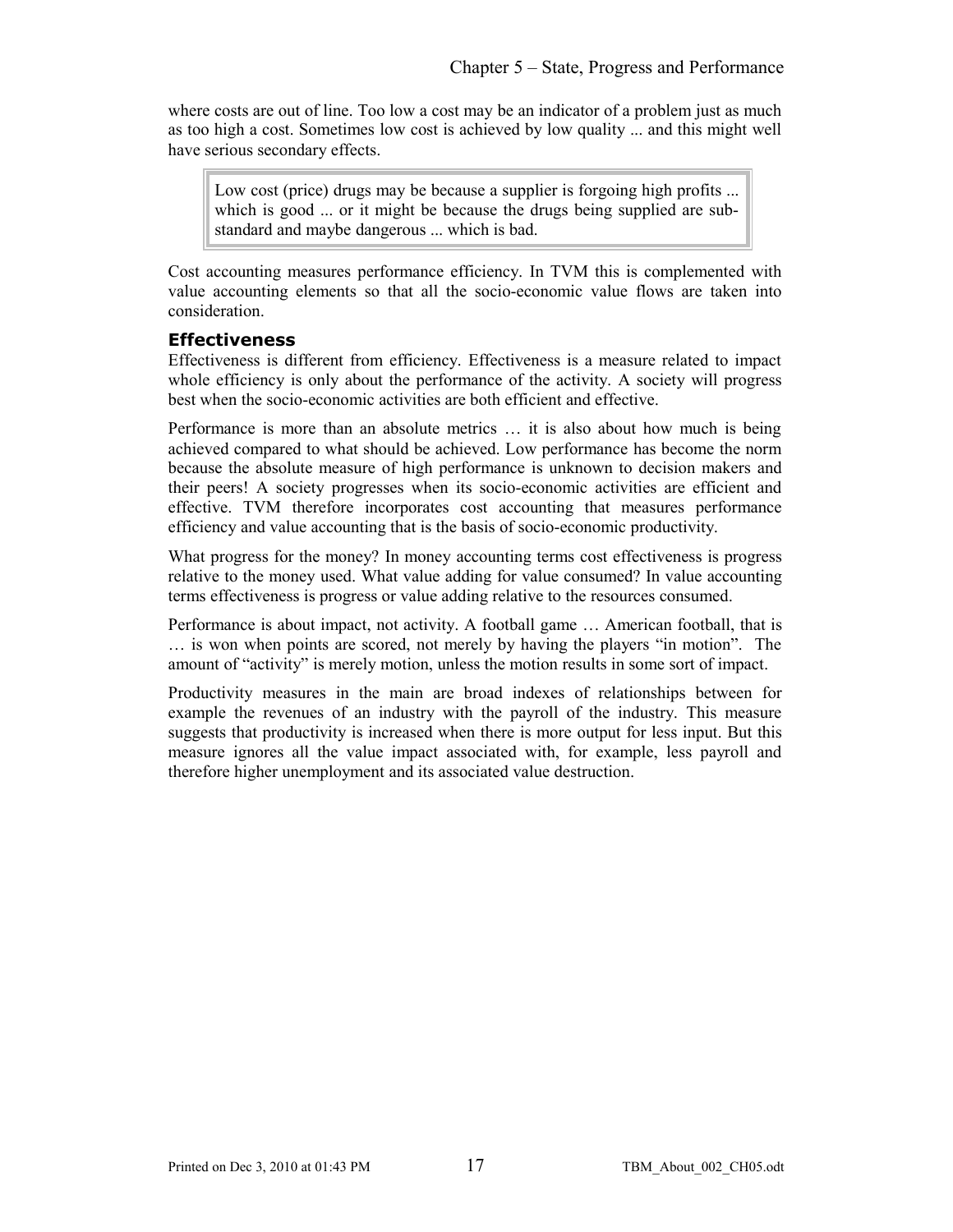## **Chapter 5-4**

## **Money Cost / Value Consumption**

## **Money Cost Is Not Enough Value consumption includes more**

#### **Money cost plus social costs**

Value consumed is more than the financial costs. Value consumed reflects costs but also includes issues like the damage to the environment ... or the exploitation and consumption of natural resources that have taken millions of years to create as in the petroleum industry.

The consumption of value is a bigger idea than money cost. Many products have an impact on society that are not accounted for in money accounting transactions … and mostly these impacts are important.

In many situations it is possible to use money cost as a proxy for value consumption. This works acceptably well in small business, but does not work at all well in large scale integrated businesses and large complex businesses that trade across country borders and with many different products and services. Very large corporate organizations are now the dominant form of organization … and many are larger than many national economies!

#### **Oil industry … incomplete costs**

The oil industry is doing money accounting and reporting substantial profits which it shares with its stockholders. But value accounting shows that the true economic impact of oil extraction is very different because value accounting takes into account the fact of the depletion of the oil stocks in nature. Responsible full value accounting would call for some sort of very large provision to be made for this depletion so that society would not be "energy bankrupt" in the future.

What is this? In the case of the oil industry, the costs of crude oil production include payments made for royalties, licenses, etc, as well as the costs of exploration, drilling and extracting the oil from the oilfield, and shipping the product to refineries and to market ... but the costs do not take into account in any financial metric the depletion of the resource, and what it would take to replace this resource. This is a huge problem, because the resource being depleted has taken many millions of years to accumulate, and the replacement cost of this is completely missing from the accounting!

Whenever there is economic activity there is consumption of resources that translates into some value creation … which may be more than the consumption of value to create value adding or less in which case there is value destruction.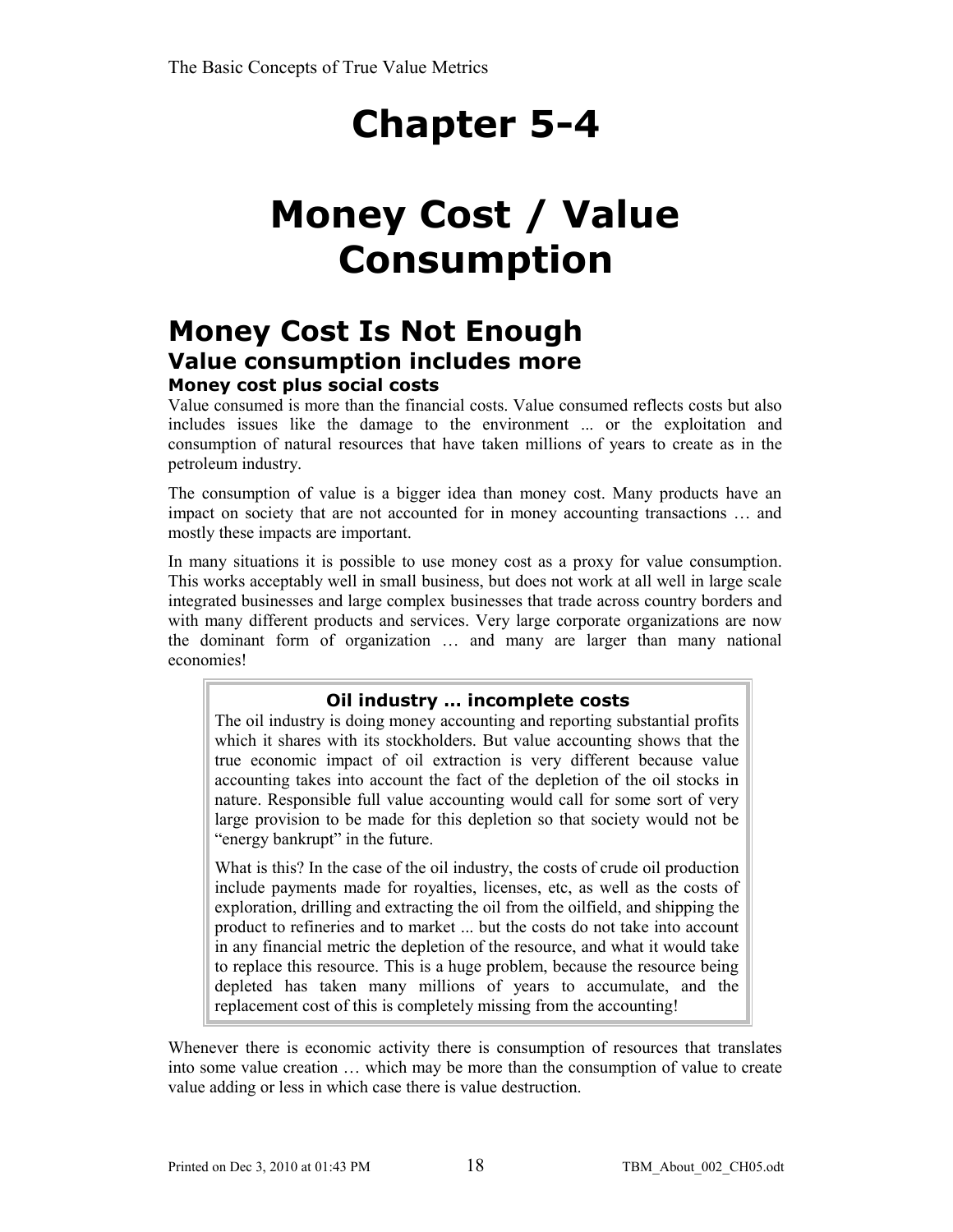The consumption of value is a bigger idea than money cost. Many economic activities have impact than are not represented by any money transaction ... but are nevertheless very important. In the following example from the oil industry the calculation of cost is only about the money costs, and totally ignores the value associated with the consumption of the natural resource:

#### **What is the cost? … a simple question Sometimes a secret … other times just "don't know"**

Surprisingly, the answer to this question is rarely known. People who do not know how much things cost are not managers … they are not managing. For some reason, experts in community development … and in all sorts of social sector disciplines have little understanding of how much things should cost ... how much things do cost … and about the behavior of costs. This is an indictment of the experts and the whole of the international official relief and development assistance (ORDA) community … as well as a lot of government procurement work.

There was a time when managers in the business world knew a lot about what things cost … but this might have changed. Large parts of the private enterprise sector now also seem to know little about behavior of cost and value. This is difficult to explain politely, but it seems to be a result of poor understanding of the real world on the part of high level educators and the increasing subservience of accountancy and metrics to legal and mathematical constructs rather than technical and engineering realities.

#### **How much did it cost … the money cost?**

When cost is known, then a lot is known about performance. In modern society there is surprisingly little information about cost … much more about price.

#### **Getting costing right is very important**

I have done corporate cost accounting in many settings, and have become sensitive to the need for cost accounting to be relevant to the management issues at hand. In the 1970s Rolls Royce had very precise cost accounting … but the RB211 jet engine development went over cost estimates by hundreds of millions of dollars. Meanwhile, Pratt and Whitney had quite sloppy cost accounting, but knew much more accurately the executive information they needed to know.

Society does not need to have precise cost information, but there should be a good understanding of the underlying costs of everything and the way costs behave.

Knowing how much something costs is pretty basic. Understanding cost and cost behavior is central to the TVM system of metrics. It is appalling how little data about cost is reported, and how little information about cost is understood and appreciated by people with responsible jobs. Because there is so little understand of cost ... cost gets used to justify bad practice of all sorts.

Cost is very basic ... but even though it is a fundamental building block of analytical understanding, it is very rare that the data are presented clearly ... if at all.

Cost accounting is very well established inside corporate operations ... but little of this emerges into the public space. The level of public ignorance about costs ... and the behavior of costs is terrible low. Cost accounting is not particularly difficult ... it is not rocket science! It is facilitated when there are trained staff and there is accounting and MIS system that incorporates costing.

Cost accounting is painfully tedious and difficult when the record keeping is poorly designed and critical data not available. This is a reflection of management competence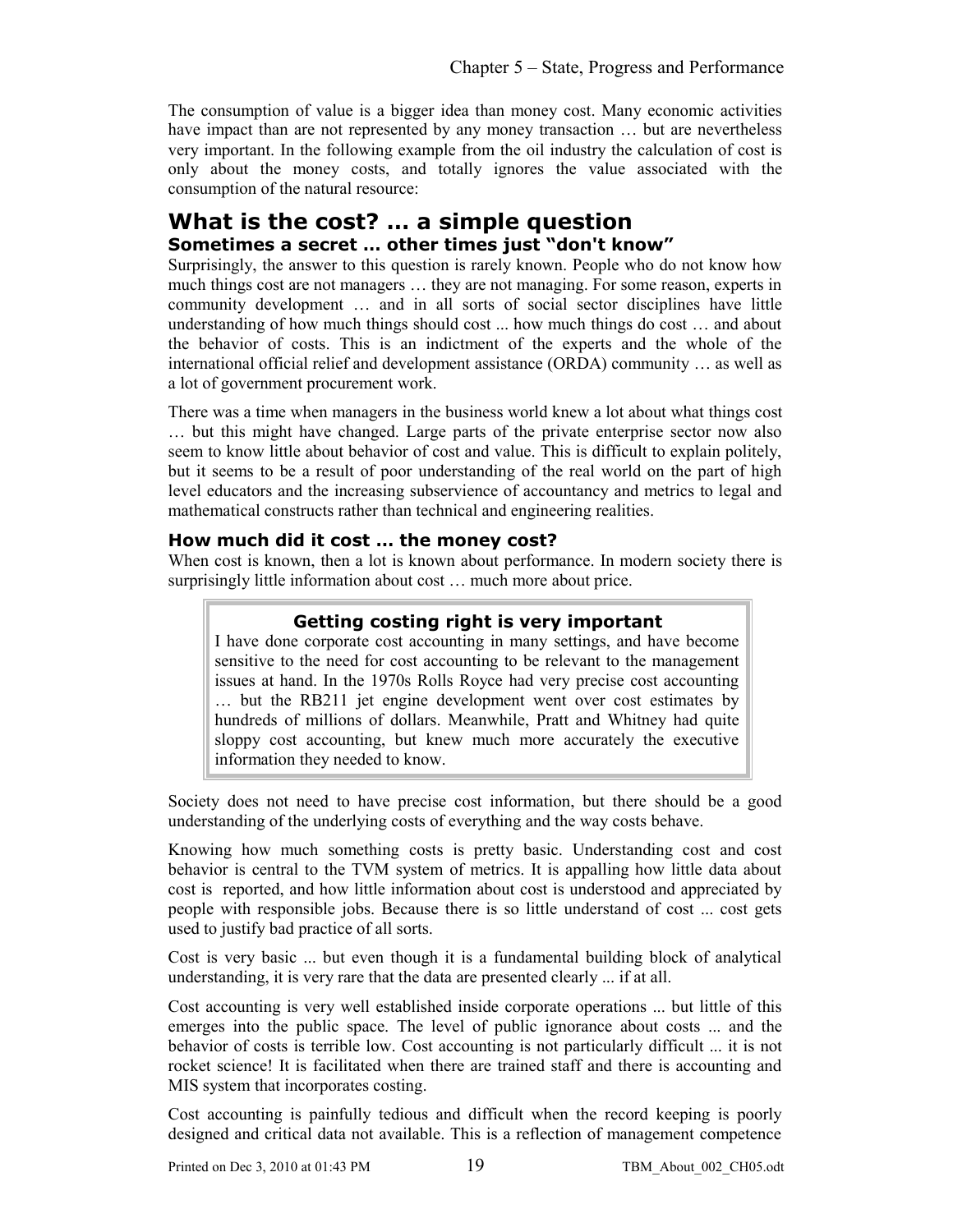#### The Basic Concepts of True Value Metrics

and priorities. As in many things, more and more does not mean better and better. It is very easy for cost accounting to produce massive amounts of data, and almost no usable information ... on the other hand, cost accounting data can save millions of dollars and produce success rather than failure.

#### **The power of good cost information**

Early in my career, I did an analysis of construction costs on a large pulp and paper mill project. After about three days of survey and analysis work and I was able to show that the contractors were spending twice what the budget allowed ... by my analysis they had spent 2% of the money and done just 1% of the work. My boss in the consulting firm took this up with the contractor ... a critical feedback piece of the process ... and a crew of 1,400 workers was reduced to just 700 starting next day! This was a cost plus contract. The savings to the owner were probably some \$150 million in 1966 dollars!

There are two main ways to get at cost. One is to add up the detail, and the other is to drill down from the total. The best ... that is the most reliable ... cost data are obtained when both techniques are used and a similar result is obtained. Another important approach is simply to know the business and to keep eyes and ears open ... it is amazing how much useful information is circulating that helps to determine how much things cost.

Much cost analysis may be relatively easy and useful. What else is known? What are the wage rates of the people working for the organization. A single expatriate is expensive and not cost effective unless he/she is doing important valuable work.

#### **What cost? … How much was done?**

This is absolutely basic performance information. Every organization … every economic activity should have these key numbers every day, everywhere for everything. Most well managed corporate business organizations keep the money cost accounting for their activities along these lines and are able to manage their resources for profit maximization very well. But this is not true for most government programs, most not for profit organizations, and indeed for banks and financial sector institutions.

If the decision makers know what something cost, they are also likely to know what it should have cost. This is cost efficiency and important in the management and oversight of an activity.

Money costing is done using data from a money accounting system. The costs are the "expenditures" associated with any specific product or service … with the analysis done usually as an integrated part of the accounting system. All the elements of cost should be included in the cost.

Unit cost is the total cost divided by the number of units.

#### **Without costing … anything goes!**

Without costing … anything goes! This is a critical matter, because optimized performance requires that decisions are made with a good understanding of how much things cost … and how much things should have cost.

Knowledge is part of "internal control". Cost is part of a meaningful system of internal control and where it is missing it is difficult, if not impossible to manage.

When people who are responsible for something do not know what things should cost, and what they do cost, there is a huge problem. These people are being paid, and paid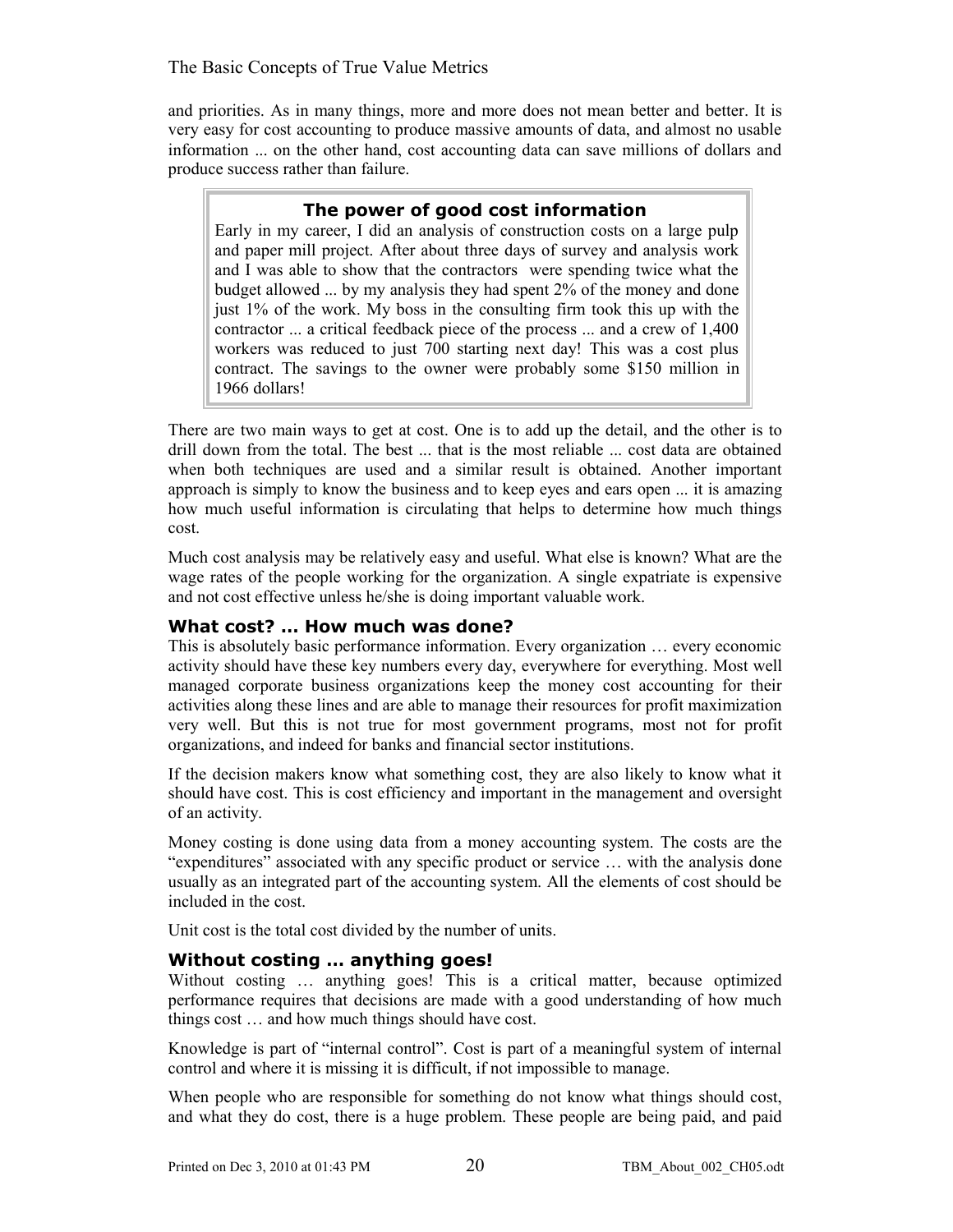well, but they are not managing! This may be legal, but it is wrong and it opens the door to criminal gain for themselves or for others involved with the activity.

#### **Missing cost information**

The institutions of the official relief and development assistance (ORDA) community … World Bank, UN, NGOs, Bilateral government donors and philanthropies … have little or no institutional records of how much things have cost, nor what they should have cost. This is one of the important factors that has made possible the huge corruption and mismanagement of resources that has been seen over the years. Without cost information corruption is so much easier … and virtually unlimited in scale.

#### **Procurement process … criminal intent**

The World Bank has very comprehensive procedures for the oversight of procurement, its tendering process and the vetting of contracts … but, I would argue, it does not work … and has not worked for the best part of 70 years. It is essentially a legalistic process that is very cumbersome and fails to ask the very simple question at the start and at the end … at the start, are the contractors offering value for money, and at the end, did they offer value for money. If there is value for money … there is no room for corruption. However, nobody will ever have the answers to these questions if people do not know what things "should" cost and what things "do" cost … and mostly there is no interest in finding out these things.

Government procurement at all levels is frequently compromised. Part of this is because the procurement process is wrong, and part of this is because people do not follow the rules and go about making benefit for themselves.

#### **MTA procurement in New York**

What went wrong is not clear ... but the escalators at the relatively new subway station at  $63<sup>rd</sup>$  and Lexington Avenue on the F line are always breaking down. It is a deep station with five banks of escalators from the street to the subway platform level. Almost always one or two are not working … waiting on repair or being repaired. Some time back, I grumbled to one of the maintenance mechanics who laughed at me … with good reason. He pointed out that the elevators were rated for light duty applications, inside a department store, for example … not for 24/7 use in a transport environment. These are OTIS escalators … made by a US company with a good technical reputation that ought to know what it is doing. My guess is these escalators were bought using a public sector tendering process where the paperwork and legal form … not to mention bribery and kickbacks … were more important than value for money and good engineering. The tragedy for society is that there is almost no way to hold the responsible decision makers to account ... maybe nothing was illegal, but the outcome is clearly rotten!

The analysis of big projects is often more about political benefit than economic benefit … especially when there are public funds involved.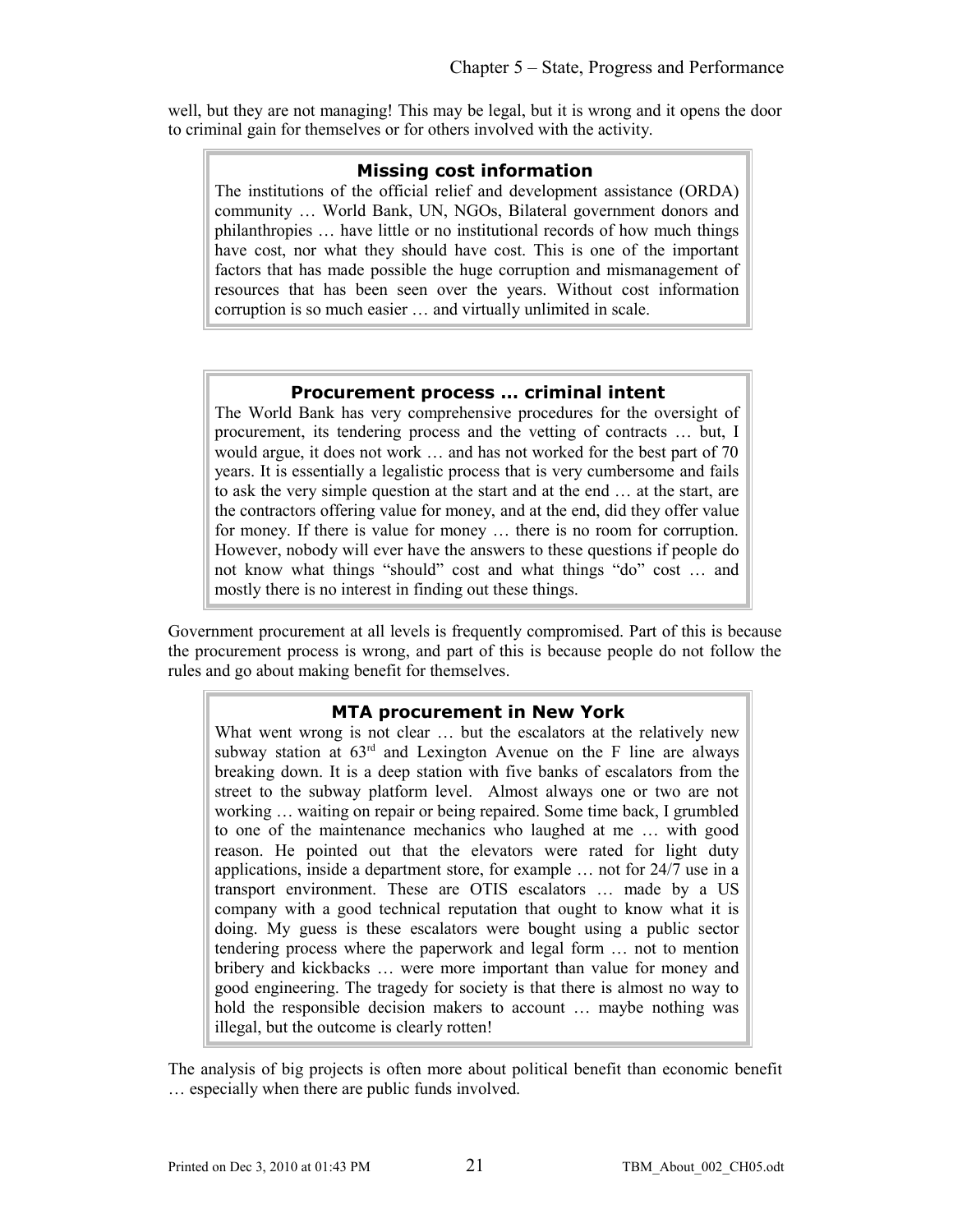#### **Port Authority of New York and New Jersey**

The Port Authority of New York and New Jersey jointly operate some services associated with transport and crossing the Hudson River between New York and New Jersey … services used every day by many people. They do not seem to be very good at cost accounting … certainly not at the higher levels where big decisions get made. The performance of their infrastructure and services affects the commute of millions of people … and the costs have never (it would seem) been optimized.

The Port Authority Bus Terminal in Manhattan (New York) was rebuilt in recent years … but in spite of a dedicated bus lane, buses crawl for several miles to reach the terminal at a huge cost in bus operating cost and in passenger travel time. A much more cost effective approach would have been a new transfer station from bus to subway on the New Jersey side of the Hudson River.

The analysis of this is pretty clear using the TVM approach … less so using typical government and public sector accounting where the distinction between capital costs and operating costs becomes blurred. High speed high capacity subway service from the Meadowlands area in New Jersey to the existing subway network of New York City would have improved the transports connections measurably. What was done helped at the margin … but not for very long and not by very much.

*Original analysis done in early 1980s for the DeCamp Bus Riders Association*

### **Elements Elements of both cost and value consumption**

The following elements comprise the money or financial dimension of costs … together with the complementary value aspect. All the cost elements have a value dimension which is sometimes more significant than the money aspect.

- 1. People cost … with a value dimension that is huge;
- 2. Material cost … consumption of value;
- 3. Land, facilities and equipment cost
- 4. Operating overhead cost
- 5. Admin and general overhead cost
- 6. Financial costs

In the TBM/TVM system there in addition these value elements of cost that do not figure in the money costing system:

- 1. Profit as a cost
- 2. Off balance sheet elements
- 3. Cost of external constraints

Data about elements of cost are important because the elements change in different ways ... have different behaviors ... and create different impact on the community because of their associated value chain.

The purpose of data in the TVM environment is to have data to understand ... and to use this understanding to improve decision making and the quality of life!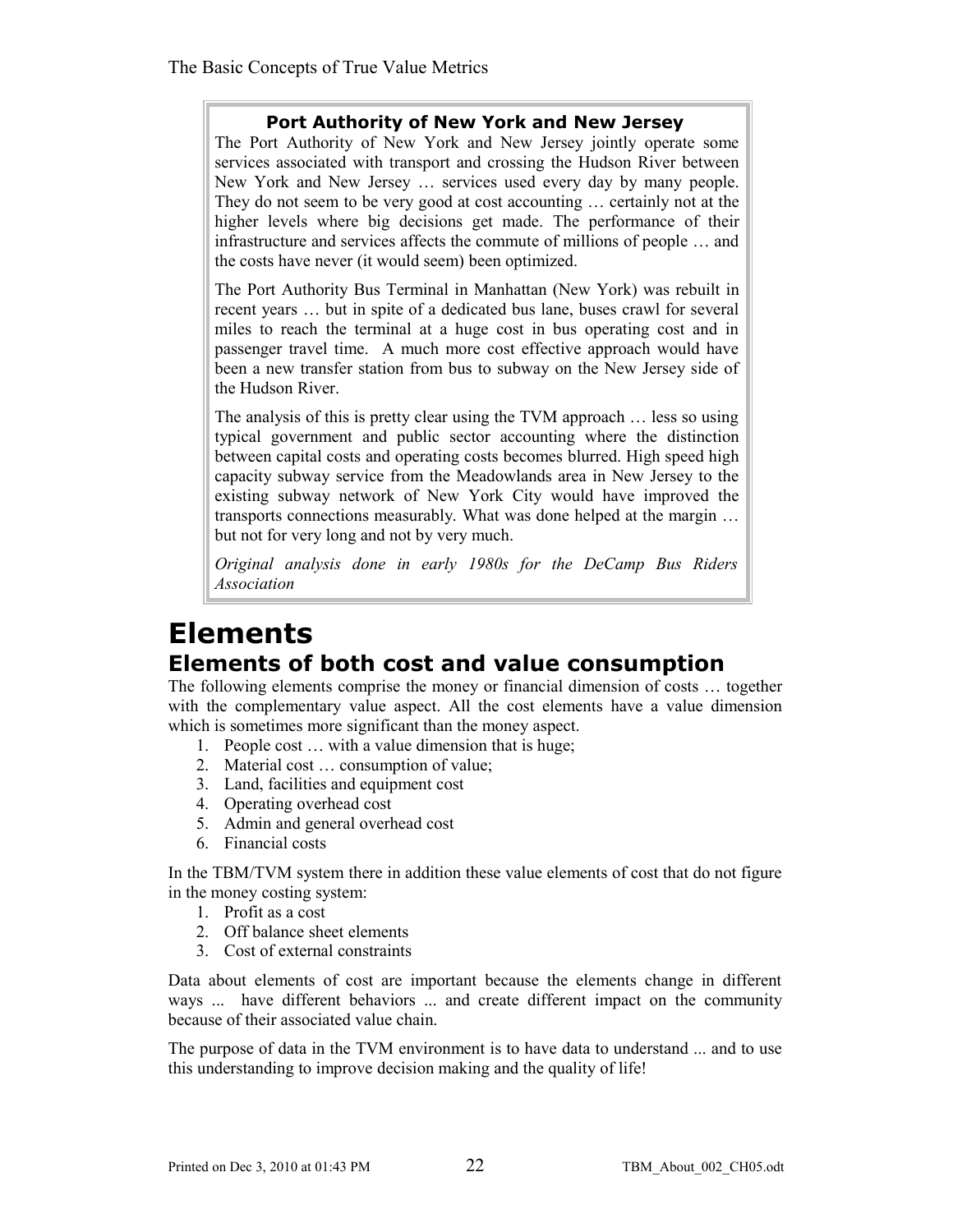#### **People cost**

People cost depends on (1) how many people and what skills and job types; (2) the wage rates for each group; (3) the benefit costs associated with each group. The costing is complicated by matters such as training and the use of consultants and service contractors instead of direct paid staff.

People costs vary enormously depending on the mix of local and international staff. Local staff are usually paid much less than international staff. There might be a cost offset to the extent that international staff can do some work more efficiently than local staff due to their knowledge, training and experience.

A profile of salary and wage rates together with present benefits and future cost and benefit commitments, shows a lot about the role of the people dimension in the performance of society and quality of life.

But people cost is also associated with a complex set of value flows. These value flows are critically important in any modern economy, but completely ignored in most financial and economic analysis, or at least only considered in a very superficial manner. Economists use the multiplier concept which comes about in part because of these value flows ... but financial reporting includes on the simple money cost.

The value flows start with the value of a person getting remunerated, and how this impact the individual and the family … and in turn how the family money then gets used in the broader economy to pay for things that the family needs … or the family wants.

In turn employment and employment opportunities have an impact on the general quality of life in the community … in improving aspects of quality of life like reduced stress and comfort from job security and financial security.

#### **Material cost**

Material costs are a function of a bill of material and the purchase price of the materials. Technical production factors like the scrap factor should be included so that material costs reflect reality. Many production processes require considerably more raw material inputs than there is output because of process losses (in machining, in casting, etc.).

The value flow associated with materials may be positive or it may be negative. The factors are complex. Converting a low value raw material into a high value product using labor and equipment may be a value creating activity for the community … though it may not be. The full value chain for the materials needs to be understood and taken into consideration … as for example when sourcing raw material is associated with obscene levels of toxic waste.

In money profit accounting, the full consumption of value is usually ignored with the effect of overstating profit returns … in some cases by obscene amounts. For example, in the extractive industries the money profit accounting costs only include the money expenditures associated with the extraction … the fact that the materials being extracted no longer exist is not part of the accounting. This is very convenient because the value consumption associated with the materials no longer existing is enormous … and avoided using the excuse that the valuation is subjective and difficult to quantify.

The value flows associated with materials are a critical part of understanding business performance … and community performance.

#### **Land, facilities and equipment cost**

In money accounting, land is thought of as a non-depreciating asset … but it is an element in the balance sheet that may have an impact on value performance of both community and the organization. Land is potentially a way to progress, or may be a constraint on performance.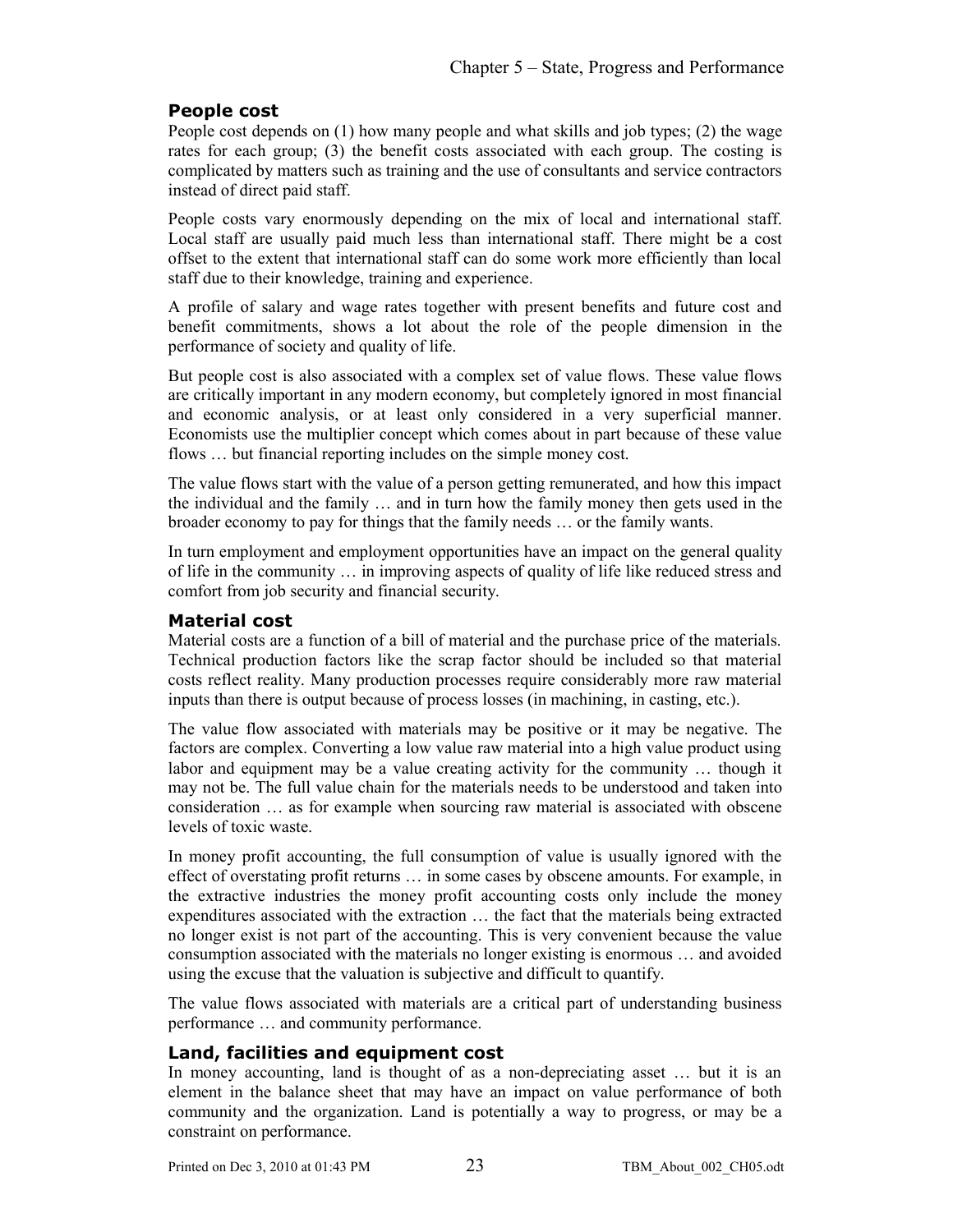Equipment costs do not behave in a simple way, and care must be taken in costing equipment use appropriately. In many cases, the cost of using equipment may be expressed as a "cost per machine-hour". Some of the characteristics that must be taken into consideration include (1) the life of the equipment in elapsed time; (2) the life of the equipment based on usage; (3) the utilization of the equipment in any given period; (4) the costs associated with running the equipment such as fuel and maintenance; (5) the cost of periodic major maintenance, etc.

For the community or society the infrastructure is part of this section … and the cost associated with an infrastructure that is highly efficient or very inefficient.

The analysis of big projects is often more about political benefit than economic benefit … especially when there are public funds involved.

#### **Congestion Pricing … or Congestion Costing**

New York City tried to introduce congestion pricing in order to reduce congestion in the center of the city … perhaps quite a good idea. The citizenry did not want to [pay the price! But the day to day reality is that everyone is experiencing the costs of congestion every time they try to move through the city. Taking an hour to go somewhere that should take 5 minutes is a very real cost … but not in any accounting!

Depreciation is a part of the cost framework. It is a concept that is derived from the economic life of an asset ... and in this context has nothing to do with tax law and allowable write-offs. The aim of depreciation is simply to relate the cost of using an asset to the activities the asset is used for. If an asset has a three year life, and is used most of the time, each of the year periods should be charged one third of the capital cost. This would give a reasonable result. On the other some equipment has a life that depends on how much it is used (for example, an aircraft). If some equipment has a useful life of (say) 50,000 hours, the hourly cost can be computed and the asset charged to the activity for each hour it is used.

Maintenance is a potentially important part of the cost of the use of equipment and facilities.

#### **Operating overhead cost**

Operating overhead costs are costs associated with the supervision and management of operations. They are made up of elements of cost  $(1)$ ,  $(2)$  and  $(3)$  above, and allocated to specific units of activity. TVM tries to include data about operating overhead cost in the analysis because the productivity of many work activities depends on the effectiveness of the workers at the lowest levels, and this requires good supervision and on the job real time intervention.

#### **Financial costs**

Cost of capital employed is the cost of using fixed and working capital. It is calculated by reference to the investment made in equipment, buildings vehicles, etc (fixed assets) and the investment needed for material inventory, work in progress and finished goods, receivables and cash (working capital) that are used for specific activities.

The calculation uses a cost of capital rate that varies depending on the ownership structure of the operation and the goals of this ownership. The cost to "rent" capital may vary from 2% to in excess of 200% per annum. This has become one of the most expensive aspects of modern capital market capitalism.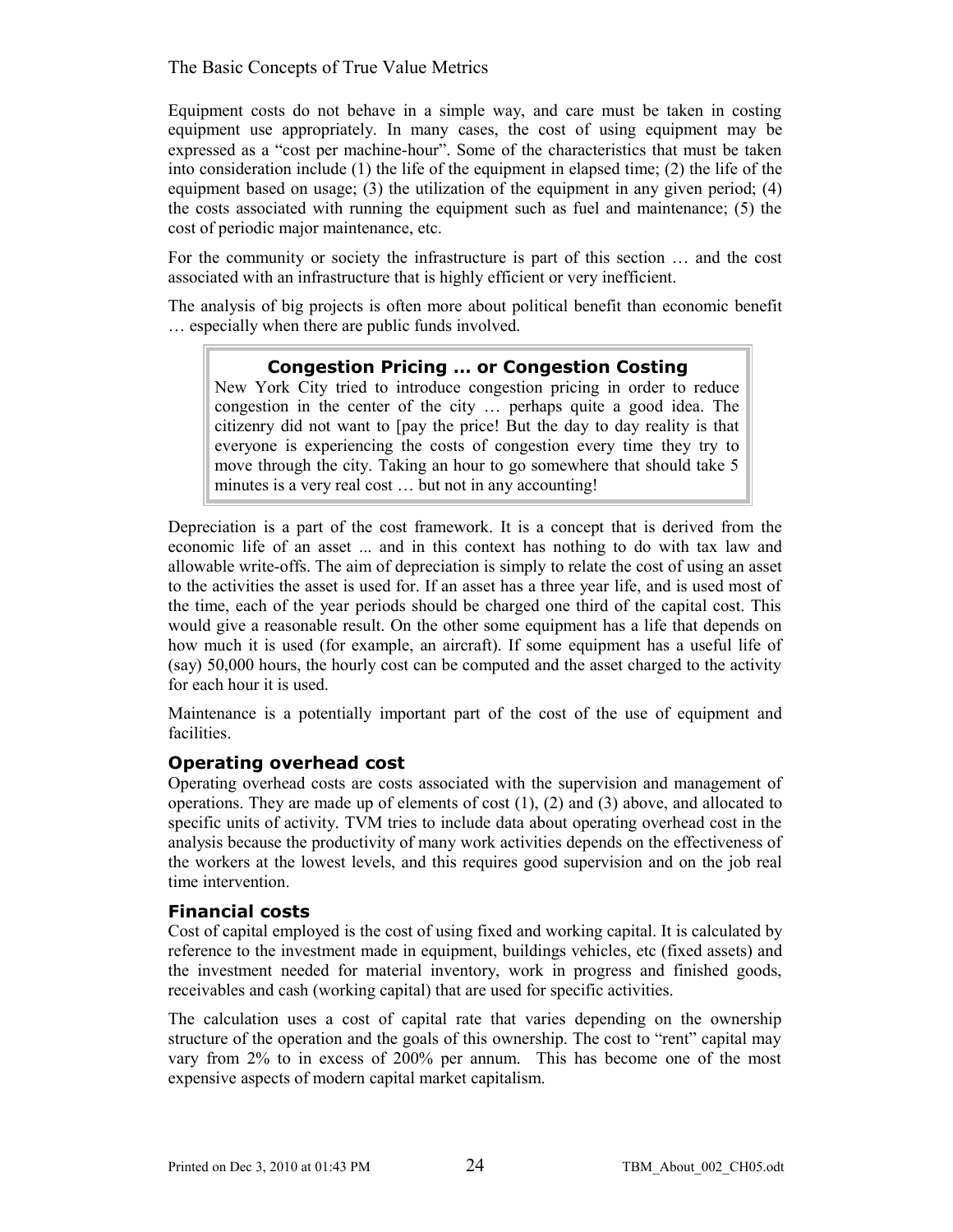#### **Admin and general overhead cost**

The general overhead cost is similar to operating overhead. It is made up of the same elements and allocated to operating activities o a basis that reasonably reflects the structure of the organizations and activities.

Cost is a key metric ... while it is usually the subject of intense analysis within an organization, it is difficult for the public to get access to cost information. In the corporate for profit business, reducing cost is a way to increase profit ...other things remaining the same. Little is put into the public domain about costs ... but cost is a critical part of performance metrics both for determining money profit and also socioeconomic performance.

#### **Profit as a cost**

One of the biggest elements of cost in modern business is the cost of capital ... which is essentially the idea that profit becomes an essential part of the cost of product or service. In a system where the computation of (corporate) value is a function of the level of profit and the growth of profit ... then the profit behaves more like a cost than merely being the derivative of corporate performance.

#### **Ex factory cost only 20% of price**

I have been told that the cost of distribution is more than 80% of the price … which makes one think. How much, one wonders is the profit in the distribution … and high salaries for people who sit on top of these channels. Moving goods and services from place to place should not be so costly … seems we would be better placed if more goods and services originated locally with high ex-factory prices and maybe less channel cost and less profit at every turn. My guess is that this will happen in time, but because low wage exploitation is ending and not for any other reason!

#### **Missing unfunded from the balance sheet**

One of the problems with the modern balance sheet is that "by law" it is possible to exclude important economic and business realities from the balance sheet. This makes it difficult to know what is going on "in reality" compared to what is being reported. In turn this means that the profits are distorted and the funding of important future obligations does not get done in a timely manner.

Risk is another issue where accounting rules are inadequate so that risk may be ignored in balance sheet reporting. The mathematics of risk do not easily translate into accounting because of the incredibly imprecise quantification of the cost of disaster when the disaster is big. There is no linear relationship between the small risk and big risk … there are multiple exponentially related factors which produce the potential for out of control failure of society when not taken into consideration and planned for! In turn this means that profits are not charged for the cost of risk in the period and risk is left unfunded.

External constraints are something that have to be quantified and included in the balance sheet reporting for a community. Doing everything right and not getting any benefit from this may be a function of external constraints that should be in the analysis. A framework of governance that works or not is an example of an external constraint that should be accounted for.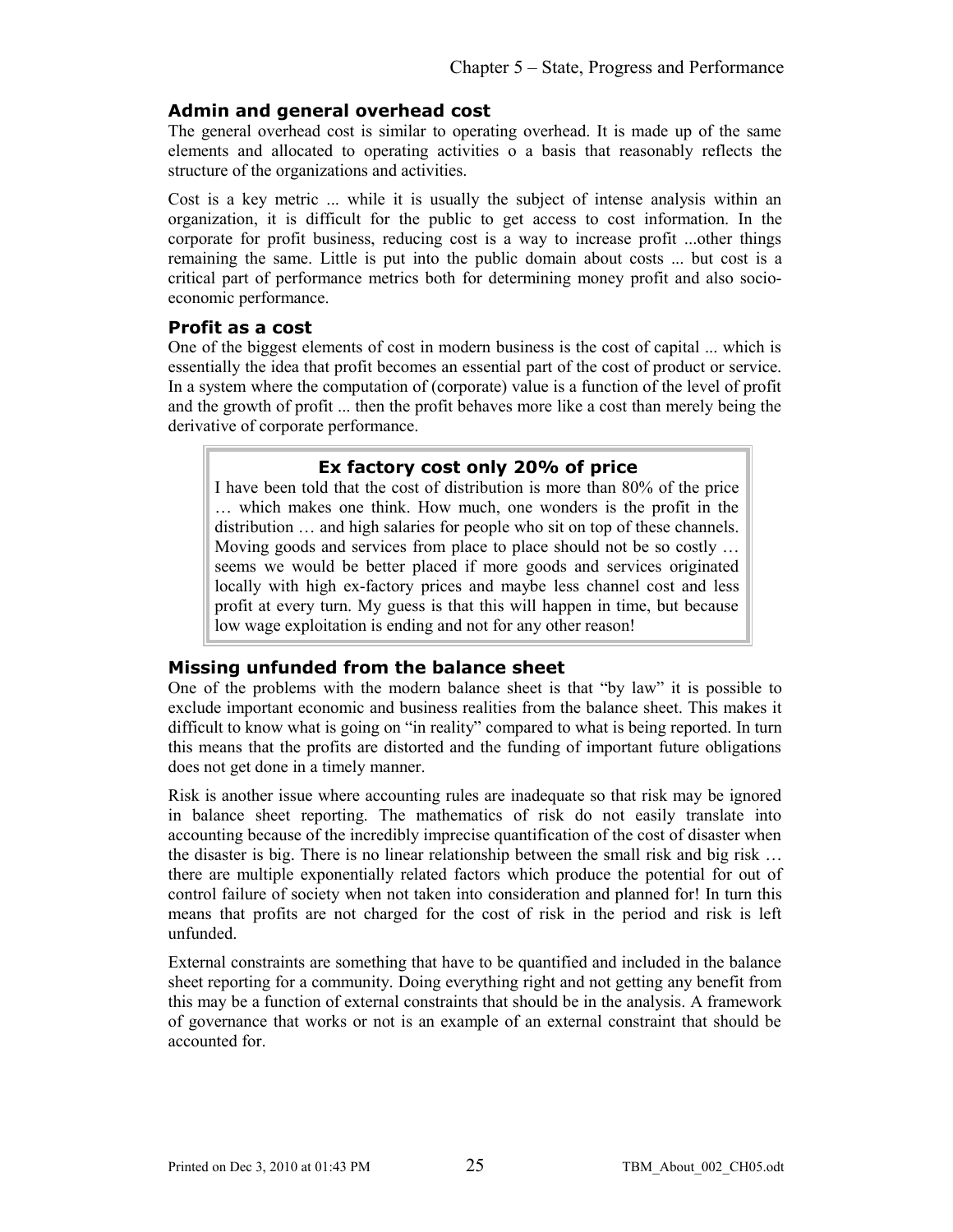## **Chapter 5-5**

## **Money Revenue / Value Creation**

## **Money Revenue is Not Enough Value creation is important also**

#### **For business … more and more revenue**

Revenue is a big driver of corporate performance and economic metrics like GDP. Revenue is a derivative of price and affected also by aggregate demand and the specifics of the product or service.

However, revenue does not correlate at all well with value creation. Much of the revenue proposition ends up being zero sum and value neutral … or worse.

To illustrate this idea … when an affluent person who has many pairs of shoes buys another pair of shoes there is an exchange of money and an increment to revenues, but rather little or nothing changes in terms of the quality of life of the shoe owner. In money terms the business accounting shows revenue and profit increase together with asset cash up and asset stock down.

When a poor person who has no shoes gets a pair of shoes, the economic value proposition is very different. Quality of life for the poor person is substantially enhanced and the value increment is positive. What happens in the shoe supplier business, however, may not be money profit positive ... in fact there may well be a money loss. In TVM the money loss to the business and the value adding to the beneficiary … to society … are taken together. In TVM, a business that has an activity that runs at a money loss while producing a social value should be judged on both the money dimension and the value dimension together.

#### **For society … value creation**

In money profit accounting the creation of value is usually excluded from the accounts. This makes money profit accounting easier to understand, but it creates a serious flaw in the way markets perceive corporate performance. In the prevailing money profit reporting of performance, high profits doing nothing of social good are preferred over lower profits that include value creating activities that produce enormous social good.

In the case of social sectors like education, the money profit accounting associates education with costs in a systemic way, but does nothing to associate the value creation of education with these costs. In the case of health … the value of good health is not included in any money profit accounting system, while costs are accounted for rigorously.

Value creation happens when existing resources are used and something of more value than the resources used is created. In corporate accounting profit is revenue less cost ... in TVM, value creation is the resultant value less the value consumed.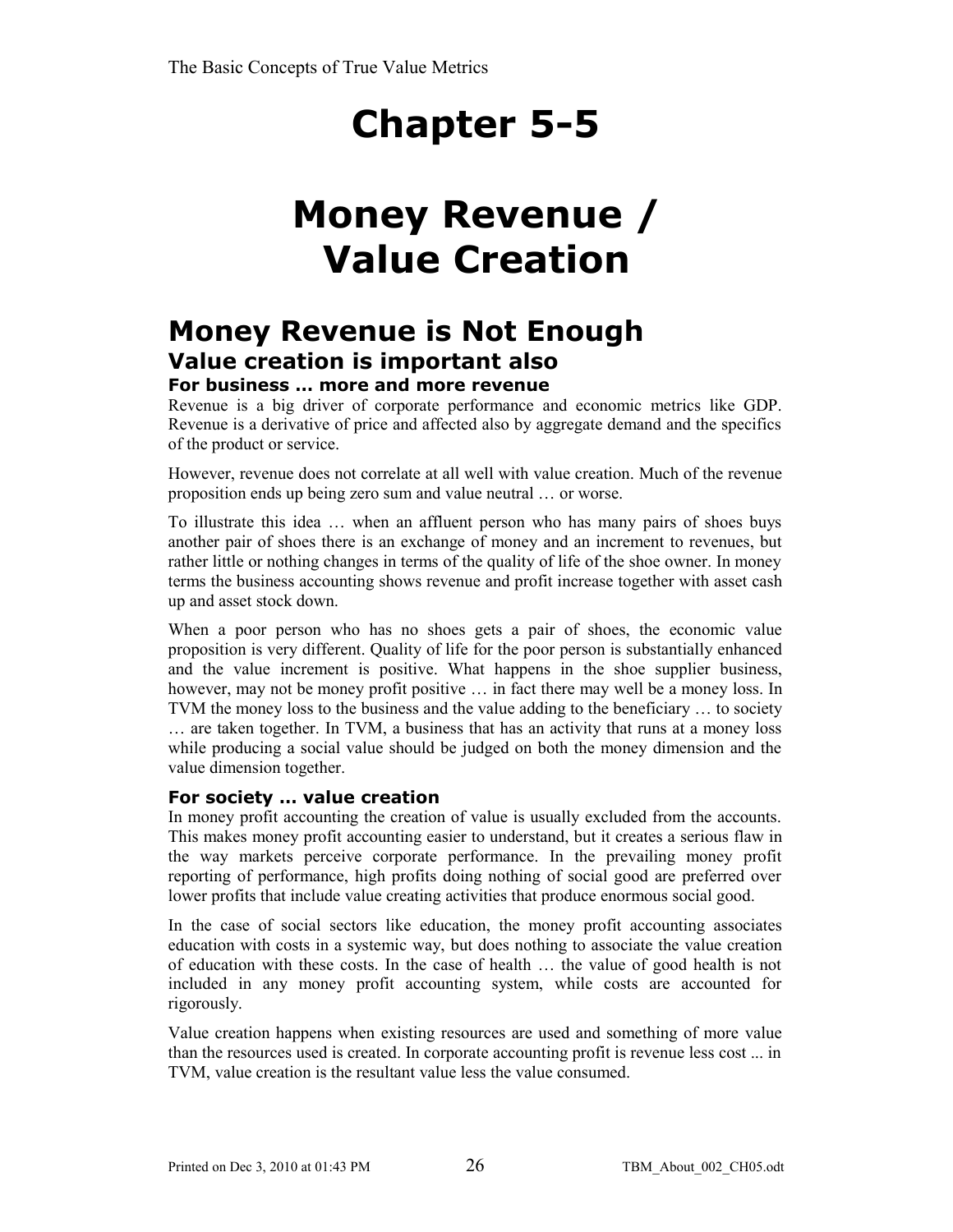#### **Emerging new metrics**

Many attempts have been made to introduce more comprehensive metrics with little success. Most of the attempts are either refinements of GAAP accounting to get more detailed reporting or attempts to have specific measures to suit some specialized area of society. It is unlikely that TVM is unique, but it may be because (1) it uses a framework that originated as an accounting construct; (2) it does the accounting with money and value; and (3) it has the community as the primary reporting entity with everything else subsidiary to this.

In the area of Corporate Social Responsibility (CSR) attempts are being made to present corporate activities favorably with respect to impact on society. The idea is good … but it is difficult to give CSR much credibility without relevant metrics. Corporate CSR units do not have metrics that have anything like the same power as the money revenue metrics of the business organization. Deployment of TVM has the ability to change this.

#### **More on price**

Revenue is a function of price … and price data are among the most prevalent, and also very interesting. Prices are very much suited to time series analysis. Time series of prices are simple, clear and powerful. There is a lot that may be learned from the study of prices.

#### **Prices … 30 years by month**

As a new CFO in the fishing industry ... a major producer of marketer of shrimp worldwide ... I made a very simple plot of prices of shrimp in the New York market month by month over a period of nearly thirty years .. from 1946 to 1974. By doing this I gained a deep perspective of the shrimp industry that was better than most people had and enabled me to interpret the history of the industry very well. Because of this I was able to make robust predictions of how the oil shock turmoil of the 1970s would impact our company and arrange to position the company for success.

Organizations like the World Bank and the United Nations that are engaged in economic development initiatives … not to mention the IMF … have much data about prices but they are not good at using the data for good decision making. They seem to have an academic view of the data rather than understanding the data as it evolves in real world markets.

This is an example of price analysis from Kuwait

#### **How can this be explained?**

How can one organization selling in a fish market have average prices almost 25% higher than the prevailing average prices of the market as a whole ... not just once or twice but every day for years?

I did a small study of market activity throughout the day and noted that on some days prices increased towards the end of the day, and on other days the prices declined. The organization is question had a cold store … and when prices started declining, they stopped selling and waited till the next day. Most others in the market did not have this option!

*Kuwait fish market study for Kuwait Institute of Scientific Research* 

Prices can be an important part of value chain analysis. Knowledge of prices in different markets is a way to understand something of the source of profit in the value chain. Price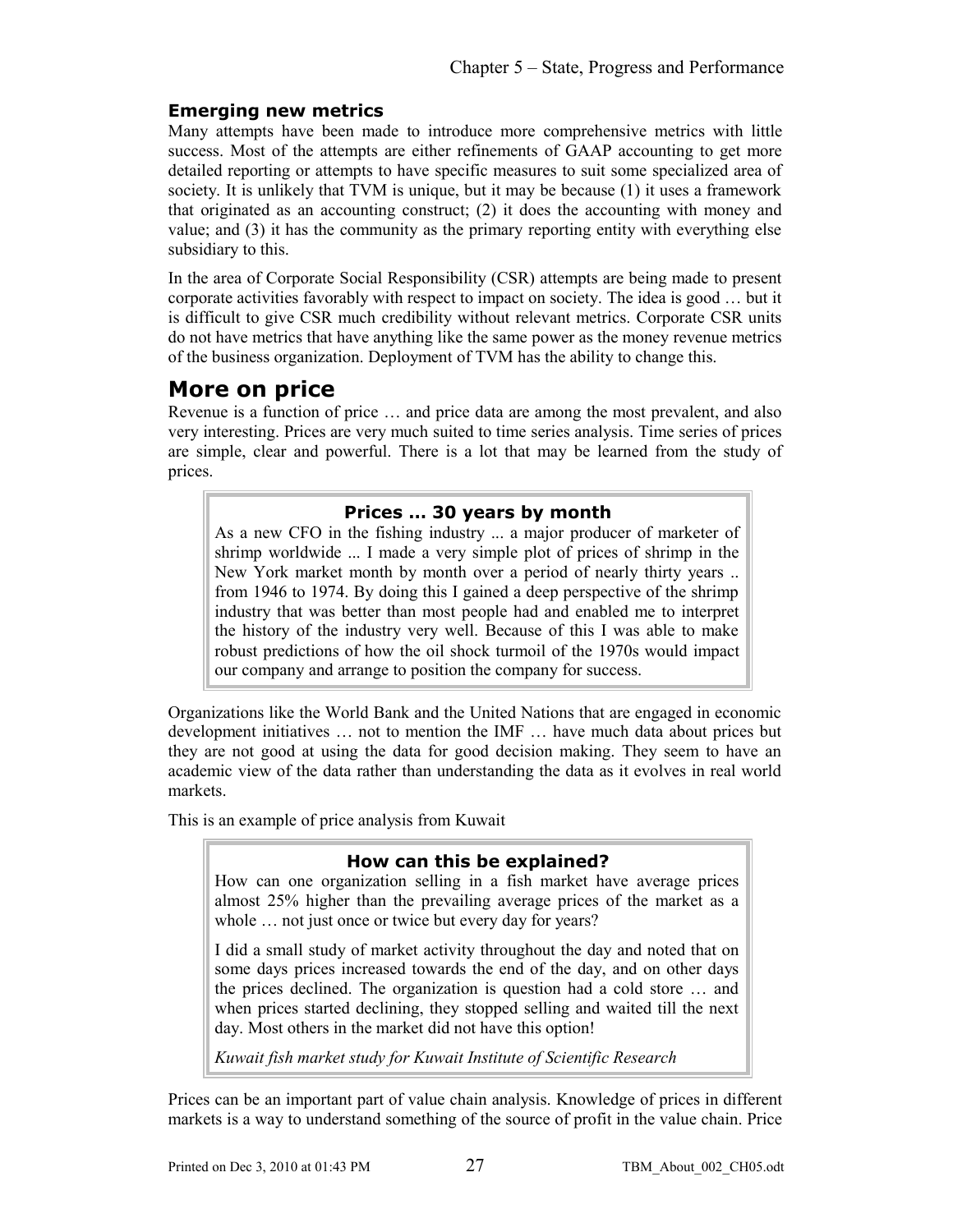The Basic Concepts of True Value Metrics

is related to revenue and profit … which in turn is linked to the implementing organization and the identity of the profiting beneficiary. While the value chain for the item throws off certain value information … secondary value chains associated with each element of the value chain adds another level of interesting complexity … specifically the labor and remuneration which becomes buying power to satisfy needs, and purchases of local goods and services which also produces a multiplier impact in the place where the activities are located.

#### **Behavior in the value construct Missing value creation**

The computation of Gross Domestic Product is a terrible hodge-podge … surprising for such a widely used metric. It mixes costs and products depending on convenience … not to mention consumption and production. It is a mess. The only advantage it has is its longevity and its consistency … albeit wrong and really quite stupid.

There has to be a better way … TVM could be a much better way.

#### **Good health is product … medical bills are cost**

The cost of medical care in an society like the United States is high … projected soon to be 17% of GDP. With conventional GDP calculations it will go higher and higher as the country becomes more and more obese and more and more in need of medical care. This is the growth that the USA can look forward to … and metrics that encourage this. The TVM paradigm shift treats good health as the product … a value in society … and the costs of medical care as a consumption of value. Bad health is a value reduction from good health. Cure is a value creation. Low cost cures are likely to be value adding … high cost medical procedures with dubious health improvement impact are likely to be value destruction.

#### **Win-win value creation**

Value creation may be a result of the consumption of value resources … or value creation may be something that does not have any associated value consumption. Value creation may be costly in terms of resources consumed, or not. There are many examples of value creation that are pure win-win.

#### **No cost … but big value**

A polite society is derived from people behaving nicely … something that has no material cost, nor any consumption of value ... but does have a significant value outcome.

#### **Ubiquitous value eradication**

Value eradication takes place very easily … civil society is not as firmly entrenched as maybe we think, and not as strong as we would like.

#### **Value eradication when crime goes up**

People like to be safe. It is a big part of quality of life and badly affected when crime goes up. One criminal can have a big impact on quality of life … the whole population of the community is affected by the acts of a single person. Police are expensive … but when the police keep crime down they are a lot more value effective than when police costs are reduced and crime is up.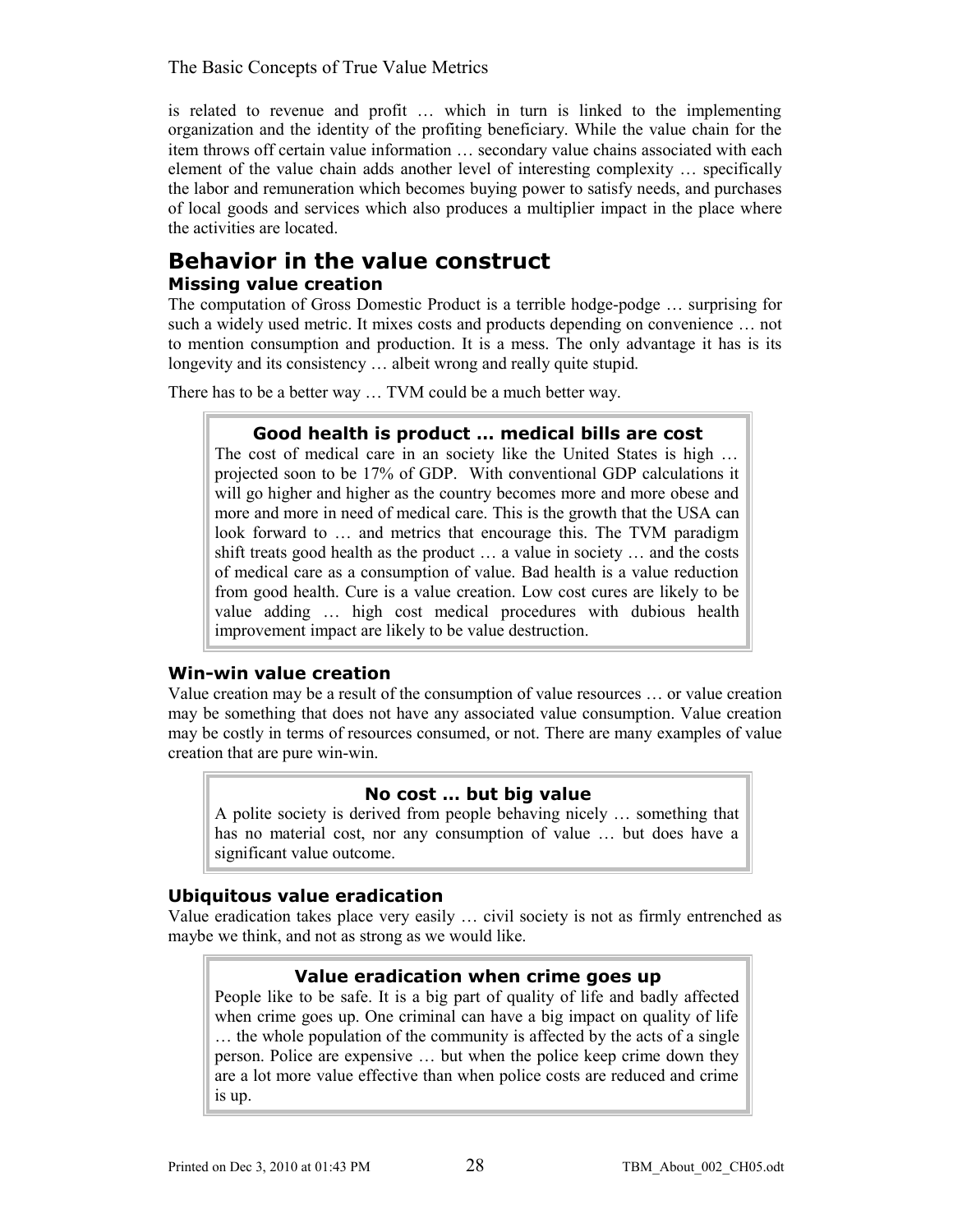Many aspects of society have money costs and value impact. Police, fire and other emergency services come to mind. Other elements of society that have important value impact are things like infrastructure for transport, water supply and sewage treatment, electricity, telephone and Internet.

A large amount of modern wealth is derived … no pun intended … from all sorts of derivatives associated with capital and other markets. Families are money wealthier because the value … actually the money price … of their house has increased since when it was purchased. Stock market investments go up and down … money wealth fluctuates all the time.

#### **Stock market … profit and value questions**

The stock market has the appearance of creating wealth. An investor buys some stock for \$10,000 and a short time later the price has increased so the investor can sell the same stock for \$20,000. What are the money accounting and value accounting elements in this?

In money terms, the investor has more money. There is a money profit. In money terms there is someone who has paid \$20,000 for something that only a little time ago was only priced at \$10,000. In money terms there is also an investor that sold for \$10,000 and perhaps now could still have been the owner and sold for \$20,000. In other words, in money terms, all that is happening is that there is a wash and really no added profit is coming out of the whole set of transactions. There is only a wealth increment when one looks at one out of the three investors involved … taken together the community is pretty much where it was at the start.

If the company has improved then maybe there is a real value increment.

Depending on the wealth and comfort levels of the various investors there may be net change in the quality of life of the three people … up or down or nothing.

What is going on with value wealth ... is the quality of life getting better or worse. Money wealth is a component of quality of life … but in most families it may not be by any means the dominant piece. Happiness … friends … children … grandparents … connections … good health … access to education … job opportunities … safe neighborhood … low crime … reliable utilities … good services … all add up, and multiply, to build quality of life.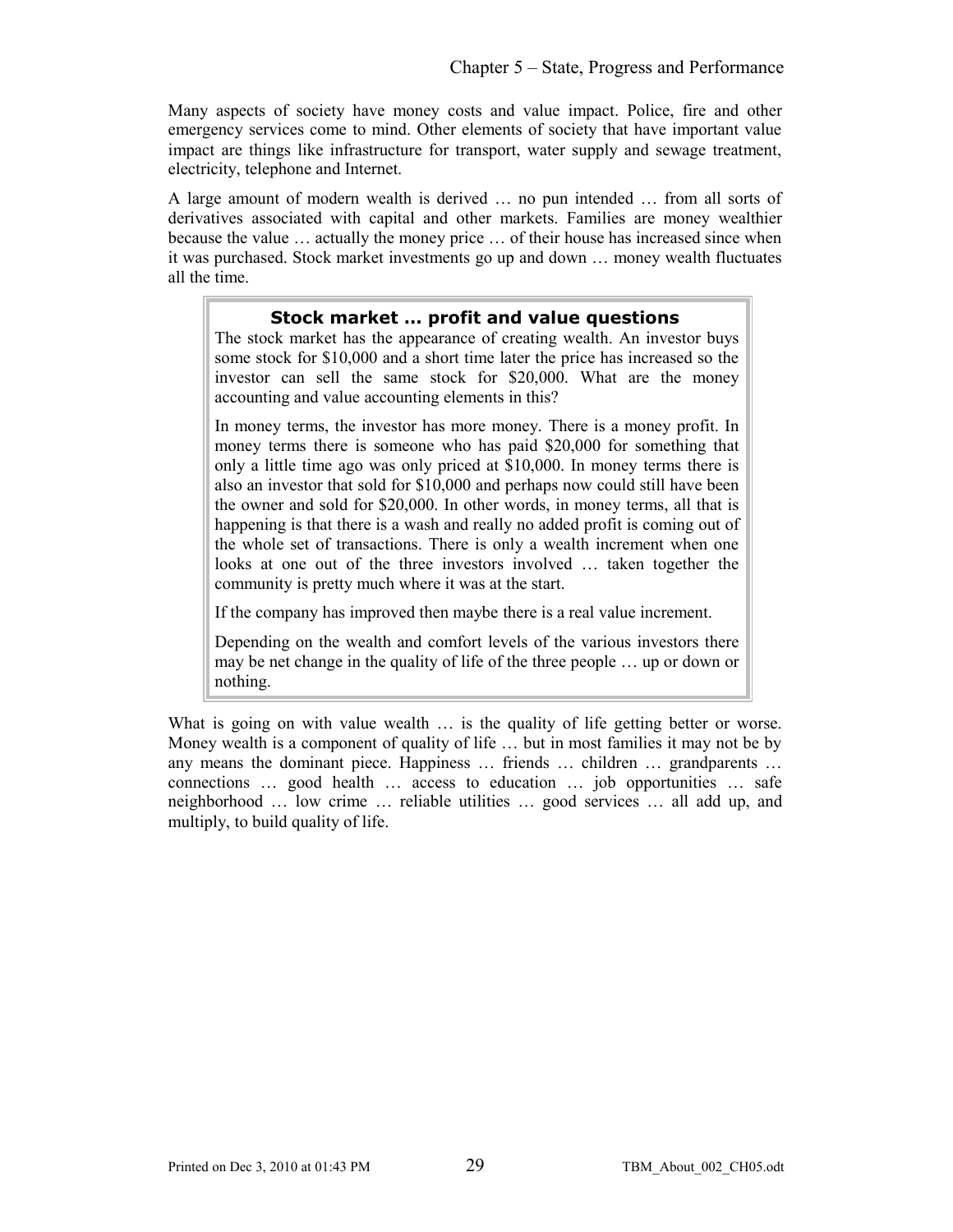## **Chapter 5-6**

## **Money Profit … Value Adding/Destruction**

## **Money Profit Metric Inadequate The value metric also important**

#### **What is value adding … value destruction?**

The money profit metric is inadequate as a driver of decision making and the allocation of resources in the modern global economy. Return on investment … where return is all about money profit and money capital gain is not enough. Value adding … and the negative, value destruction … for society are also of critical importance especially in determining the way capital gets allocated to competing opportunities.

The TVM value metric does not replace profit but is complementary. Some of the time value adding parallels corporate profit, but not all the time. The efficiencies associated with realizing profit are also efficiencies that result in improved value adding ... most of the time, but not always. The best outcome is where value adding and profit have the same profile and behavior … then very good decisions are going to get made with an outcome that is good for profit and good for society.

But not all profitable corporate activities end up with value adding … and there are places where there is value destruction. There should be as good metrics about the value dynamic as there are about corporate profit … and this is what TVM is all about!

#### **Value metrics embrace quality of life**

Community and society are important for quality of life … maybe more than the corporate organization. Family and friends … social interaction … are an important part of life, and the quality of life.

The corporate business plays a part … and other organizations, like government agencies, religious organizations, and so on … because they provide jobs, they provide goods and services, and they satisfy spiritual needs and so on. An organization can be a good employer and a good community citizen … or not. Value metrics makes this an objective matter.

#### **Community is the analytical entity**

In the prevailing global capitalist market economy, the business organization is most central to economic performance metrics, and especially the money profit performance of the corporate organization. In turn this drives valuations in capital markets with all that that implies.

TVM has the community as the primary analytical entity. People live in a community and this is where the level of quality of life if determined. This is where decisions get made that directly improve quality of life. Value metrics are related to all the issues that have impact on quality of life. State of the community reflects quality of life. Progress of community reflects value adding that is taking place.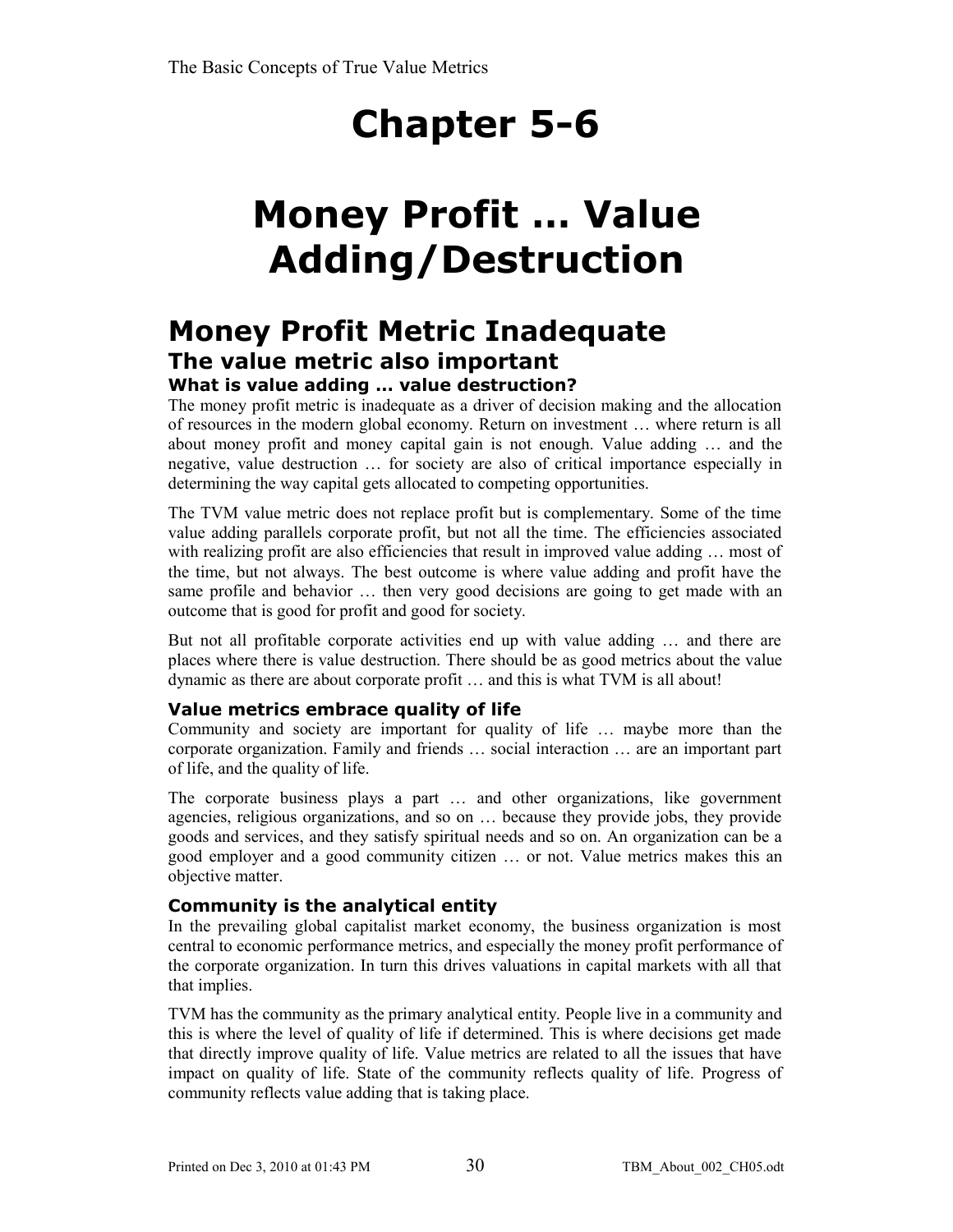### **Money Profit or Loss**

#### **What is profit?**

Costs and prices determine profit … cost and price make it possible to calculate margins and profits ... and this is what is done in normal corporate accountancy and financial reporting. In modern financial reporting both cost and price are capable of being distorted so that the most favorable margins and profits are being reported ... something that professional accountancy was originally chartered to control.

Simply stated, money profit is the difference between cost and price. There are accounting rules about how cost and price are calculated, but in essence the difference between these two measures is profit.

The modern market based capitalist economy is based on the simple fundamental idea that profit is good, and market forces should result in allocation of resources to those activities that are capable of earning profits.

Compared to systems for allocating resources that are simply rule based and bureaucratic, the market system is good … but not good enough.

#### **Communist system resource allocation**

In the end, the communist system of an administered economy was a complete failure with resource allocation so bad that a potentially rich and productive economy completely failed to provide essential goods and services. The capitalist market economy is a way better system … but nowhere as good as it should be. Add value metrics and it will be much **better** 

Money profit is at the center of modern capital market oriented economics ... while value is at the center of TVM for socio-economic metrics. Profit is a meaningful metric for performance measurement within a for-profit corporate organization, but it does not take into account the impact on society of corporate activity and any social responsibility.

In corporate accounting, the basic computation of profit is that it results from sales revenues exceeding the cost of sales. Generally Accepted Accounting Principles (GAAP) have been developed to that there are rigid rules about how sales revenues and how cost of sales are calculated.

In a simple business situation, profit is realized when revenues exceed costs, and a loss is incurred when costs exceed revenues. The idea of profit or loss does not easily translate into all economic activity … for example in the activities of government and in the activities of the not-for-profit sector of the economy.

#### **Phony profits … ignoring liabilities!**

But even in the business world much of the profit reporting is phony! GAAP rules should ensure that profits that are reported have economic substance ... but the system of rule making in recent years has preempted reality and reported profit can be meaningless. The fundamental principles of good accountancy used to require that financial reports reflect a true and fair view of the financial situation of the organization ... but this idea has been totally disregarded in modern financial reporting in case after case ... modern bank accounting ... the accounts of General Motors ... the accounts of Enron ... and a whole host of large complex organizations.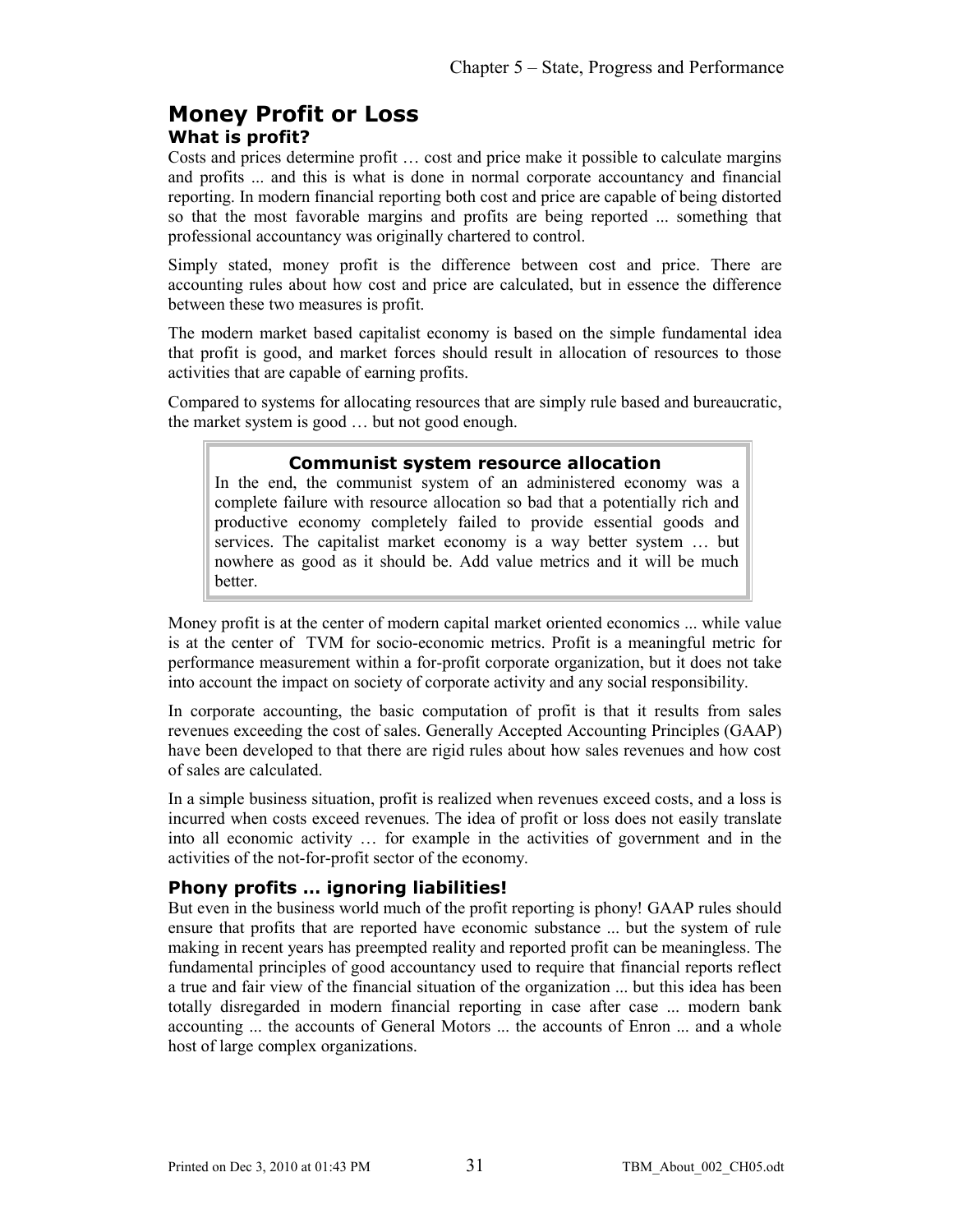### **Value adding / value destruction**

#### **Value metrics needed for value purpose**

Almost always a money surplus or deficit is used as a measure of performance in not-forprofit organizations with a value purpose. Money surplus is a very poor proxy for performance as it relates to a value purpose of the organization. The purpose of most notfor-profits is to be doing things of value to society, not merely to have a surplus of money. At the present time money accounting is the primary reporting system that is used in the not-for-profit sector. This has to change. The concept of profit has no meaning as a performance measure for not-for-profit activities ... but value has a very real meaning. The TVM value construct applies everywhere in both private and public sector organizations that are working for the public good, but without effective performance metrics.

#### **Profit and loss ignores social impact**

GAAP profit ignores social impact! Money profit, which is the key measure of performance for the corporate profit maximizing businesses, ignores social impact. This is important, because many profit maximizing initiatives have negative impact on society. Reducing costs usually increase profits, especially in the short run … and costs may be reduced by many initiatives like, for example, cutting back on environmental pollution control, relocating production to lower wage locations, etc.. GAAP rules allow the computation of costs to ignore completely the depletion of natural resources. GAAP accounting takes into account the disbursements made to have the right to exploit a resource, but there is no explicit costing for the depletion of the resource, and the fact that the resource is consumed.

#### **Value adding/destruction a better metric**

Phony profits are created by ignoring the basic differences between cost accounting in GAAP money accounting and the full value consumption that is really going on in the real world. This problem is addressed in value accounting because it is value consumption and value creation that are the key determinants for value adding or destruction. A situation where profit gets bigger while society deteriorates is not a desirable outcome ... but this is common because no social impact measures are in the GAAP accounting framework.

Value adding or destruction is a derivative of value creation and value consumption. Value adding happens when the resulting value … value creation … is greater than the value consumed. Value destruction is when the resulting value is less than the value consumed. TVM takes into consideration ALL the issues that impact value to society and the community. Value consumption is not only the money cost but the value change associated with the use of the resources in economic activities. Similarly value creation is the value change associated with economic activities … hopefully positive value change.

TVM uses much of the money accounting framework to organize data about the dynamics of value creation. This includes the idea that the fundamental metric for progress is the change in the "state" of the reporting entity. In TVM the community is the primary reporting entity, and its change in state over a period of time is the value adding or destruction in the community for this period.

### **Value adding**

#### **Value creation less value consumption**

TVM thinks in terms of value adding being the difference between value consumed and value created. Value adding is a broader concept than profit. Value adding is the difference between the ending value and the initial value. It may also be thought of as the value created less the value consumed.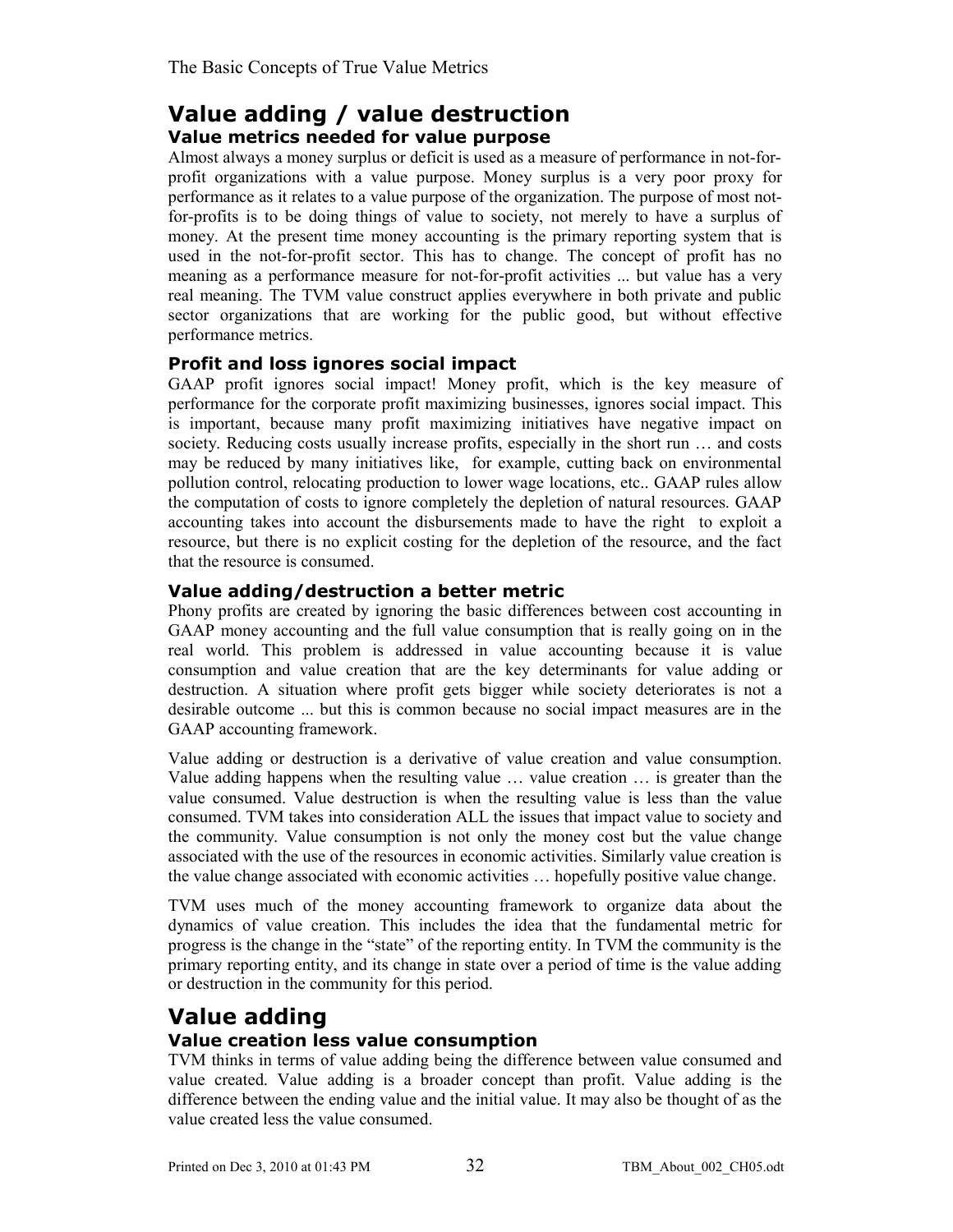Value adding is a better measure of socio-economic performance because it embraces not only the money component but also the social value component. Some profit is earned by destroying social value, and simply ignored in standard money accounting and reporting. On the other had, social value adding aggregates the money profit and the social value add in a more rigorous way

Unit costs, prices and values are very informative ... they make comparison easy both over time and from place to place. There are some challenges because units of measure and currency exchange rates may confuse ... but when these issues are taken into account, unit costs, prices and values are very powerful. It should also be noted that in some industries, especially the extractive industries, costs do not include anything like the full value consumption associated with the materials.

Measurement of value has a large subjective component ... but it is still possible to have useful measures. By using the concept of standard value ... a concept rather similar to standard costs ... it is possible to compare different programs and see how one program performs relative to another.

#### **Application of standard value**

In the case of malaria control programs, the goal is to reduce mortality and morbidity. By having a table of standard values it is possible to report that one approach had more value relative to the costs than another.

The perception of value differs from place to place, and also changes over time. The changes are ongoing. Values change over time because of the evolution of society. The TVM set of standard values makes it possible to start a process of understanding value perception better, and also to make value adding the goal of economic interventions.

#### **What value fiction arises from profit anyway?**

Profit has a value in its own right ... the revenues are bigger than the costs ... so on the face of it there is a positive outcome. But there are derivatives of profit that are even more important. The "market" values corporate performance using the possible future flow of profit, and a history of past profit to assign value ... that is price ... to the securities of the organization. Often this is a lot higher than the real money accounting value increase reported in the business accounts. The Initial Public Offering (IPO) is a vehicle for monetizing the market value associated with a flow of business profits.

#### **Value reporting!**

Value reporting needs to be as pervasive as profit reporting. Every organization should be reporting not only its money accounting, but also its value accounting. Capital markets should value stock based on both money profit and value.

Value is rarely the same as price. Many things in life with the most "value" are truly priceless ... good health, friends and family, the birth of a child, happiness, and so on. It is a challenge to associate a number with value ... but TVM does this by using a perpetual dialog around sets of standard values.

#### **Value ... financial and social**

Capital markets are all about value ... but it is financial value only. A stock has a value based on its financial profit history and profit potential. What the company does for society is not a part of the capital market computation. It is just about profit history and profit potential ... about money flows ... about risk and the safety of money capital.

Social value is much more. It is no accident that the phrase "Pursuit of Happiness" is in the founding documents of the USA and not "Chase for Money". Happiness derives from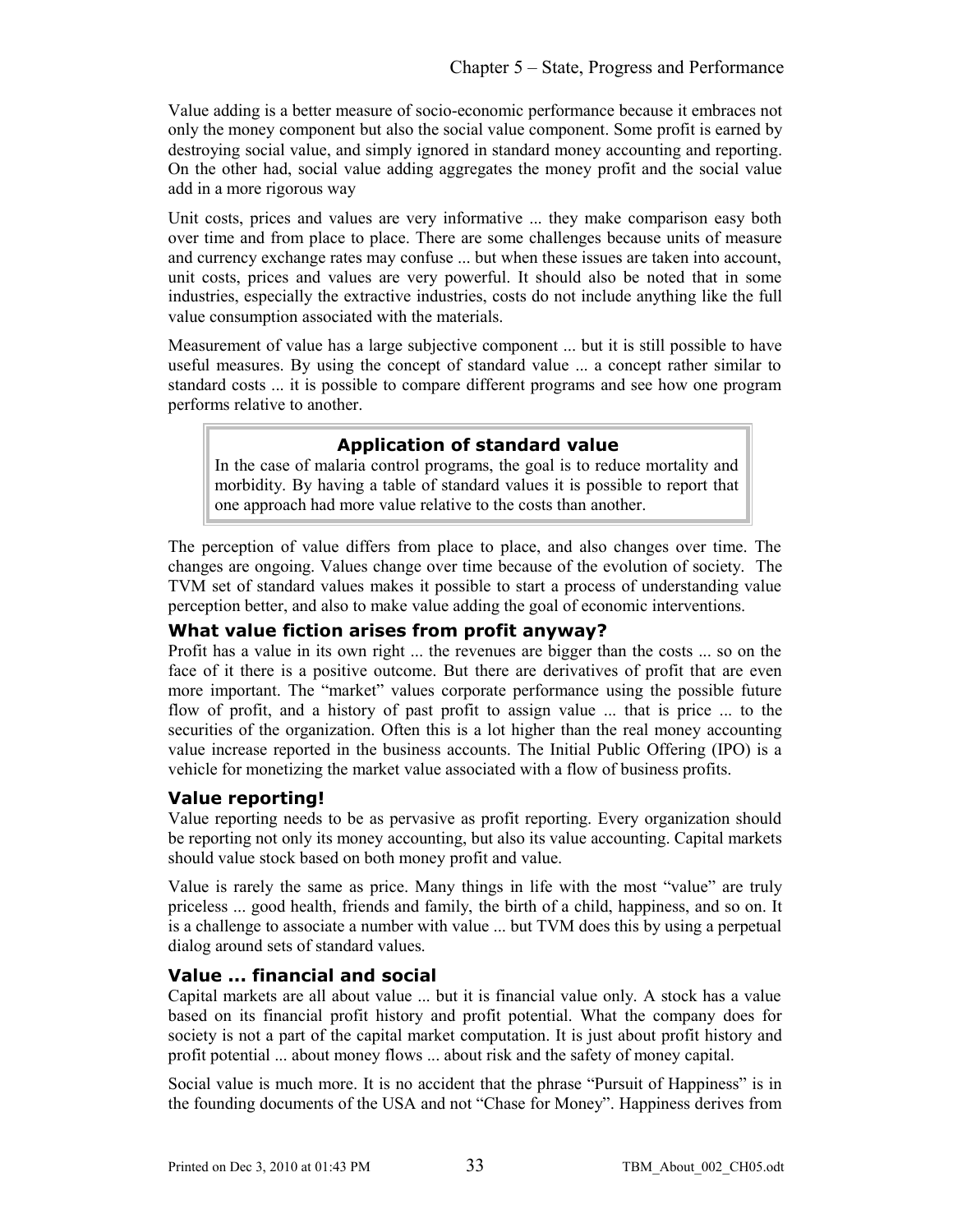social values that end up making life worth living. TVM embraces both the financial and the social value and puts both in the metrics of the community.

#### **Price and value**

In some cases price and value are the same. In this situation the value chain through delivery to the final consumer is extracting from the consumer a price that is equivalent to the value. The consumer does not get anything of the added value. In fact the typical business model is one that aims to extract as much revenue from the market as possible.

#### **Value adding in education**

Value adding may be derived from corporate activities that generate profit … but value adding goes on throughout society in a not-for-profit setting as well.

Educational establishments are value adding organizations, and mostly these establishments are not-for-profits rather than being profit making organizations. The value adding associated with education is substantial … but maybe not as robust as this example might suggest, in part because for many students (in the old industrialized countries) the opportunity to have a high paying job is substantially reduced from a decade ago and universities have yet to adjust to this reality!

#### **Value of a good education**

If the example American 25 year old with a top class education and in good health with good opportunities has a \$5 million value, and the African example child with little education and little opportunity has a socioeconomic value of near zero two factors are in play to explain the difference:

- 1. Education has contributed to value; and
- 2. Opportunities contribute to value.

It is difficult to assess which is the most important … they both work together to result in socio-economic value adding.

Business adds employees and makes new jobs when there is an expectation that the jobs will create corporate profit. At the same time the creation of a job does something of value in society. For a family, the value of a job for some member of the value is not only the immediate money but also the financial security that a job provides into the future. For a community the job adds to the buying power of the population and this multiplies into other businesses in the area. In its most simple form, the change in "value" between a no-job situation and a job situation is some multiple of the income of the job.

When a society has high unemployment the value of the society is reduced ... the value of society is compromised. Unemployment in a community is a little bit like empty seats in an airline. The earning potential of the seat is lost when the seat is not used for a revenue earning passenger. Similarly the value of a job is gone when a person does not work on any day. Doing a job is value adding relative to a situation where the job does not exist and a person is unemployed.

Value adding is bigger when important needs are being satisfied … less when the need is merely a want. To illustrate this idea take the case of the person with a lot of shoes, and the person with no shoes.

When an affluent person who has many pairs of shoes buys another pair of shoes, for the business there is an exchange of money and an increment to revenues, but rather little or nothing changes in terms of the quality of life of the shoe owner. In money terms the business accounting shows revenue and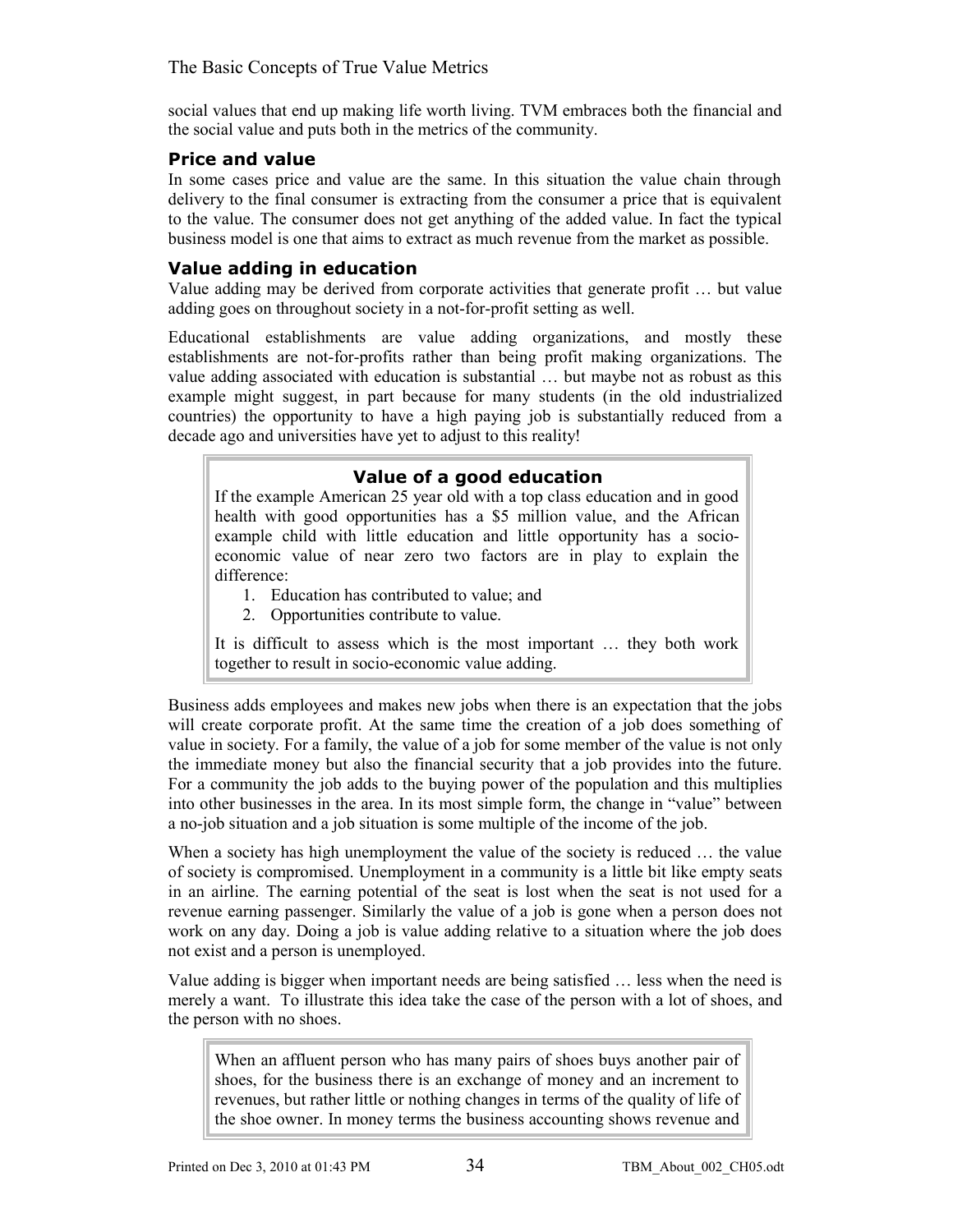profit increase together with asset cash up and asset stock down.

When a poor person who has no shoes gets a pair of shoes, the economic value proposition is very different. Quality of life for the poor person is substantially enhanced and the value adding is positive.

What happens in the shoe supplier business, however, may not be money profit positive … in fact there may well be a money loss.

In TVM the money loss to the business and the value adding to the beneficiary … to society … are taken together. In TVM, a business that has an activity that runs at a money loss while producing a social value gets judged on both the money dimension and the value dimension together.

When society is driven only by profit metrics the outcome is a prosperous luxury sector that is profitable doing very little in terms of social value adding … and little or no allocation of resources into the poor sector of the global economy where needs are enormous and potential for progress ignored.

#### **Value destruction What is value destruction**

Value destruction is when there is more value consumption than there is value creation … a similar idea to profit and loss which are derived from business money costs and business money revenues.

The corporate business community understands corporate value destruction. When a business does things that enhance immediate profit but at the expense of the future profit of the company, there is corporate value destruction.

Society has value destruction in the same way … arguably in a more important way and with more complexity.

#### **Value destruction in a money economic boom**

Value destruction is possible in a society even when an economy using money based metrics shows it is booming and growing strongly. The calculation of corporate profit ignores all sorts of value elements which impact on society in one way and impact corporate profit in another way

The case of outsourcing manufacturing from the USA to (say) China has a favorable impact on corporate profit, but has an unfavorable outcome on the social value metric for the USA community with some favorable offset for the Chinese community. When corporate profit is the only metrics that is being monitored by decision makers and investors, then community impact gets ignored.

#### **Jobs and value destruction**

Value destruction is pernicious … and difficult to address unless decision makers are using value metrics to understand performance.

#### **Multiple elements impact value flows**

An American 25 year old with a top class education and in good health can look forward to a 40 year career that pays very well. The cost of the education may have been something around \$1 million, but the earning potential for the person is many multiples of this. A net present value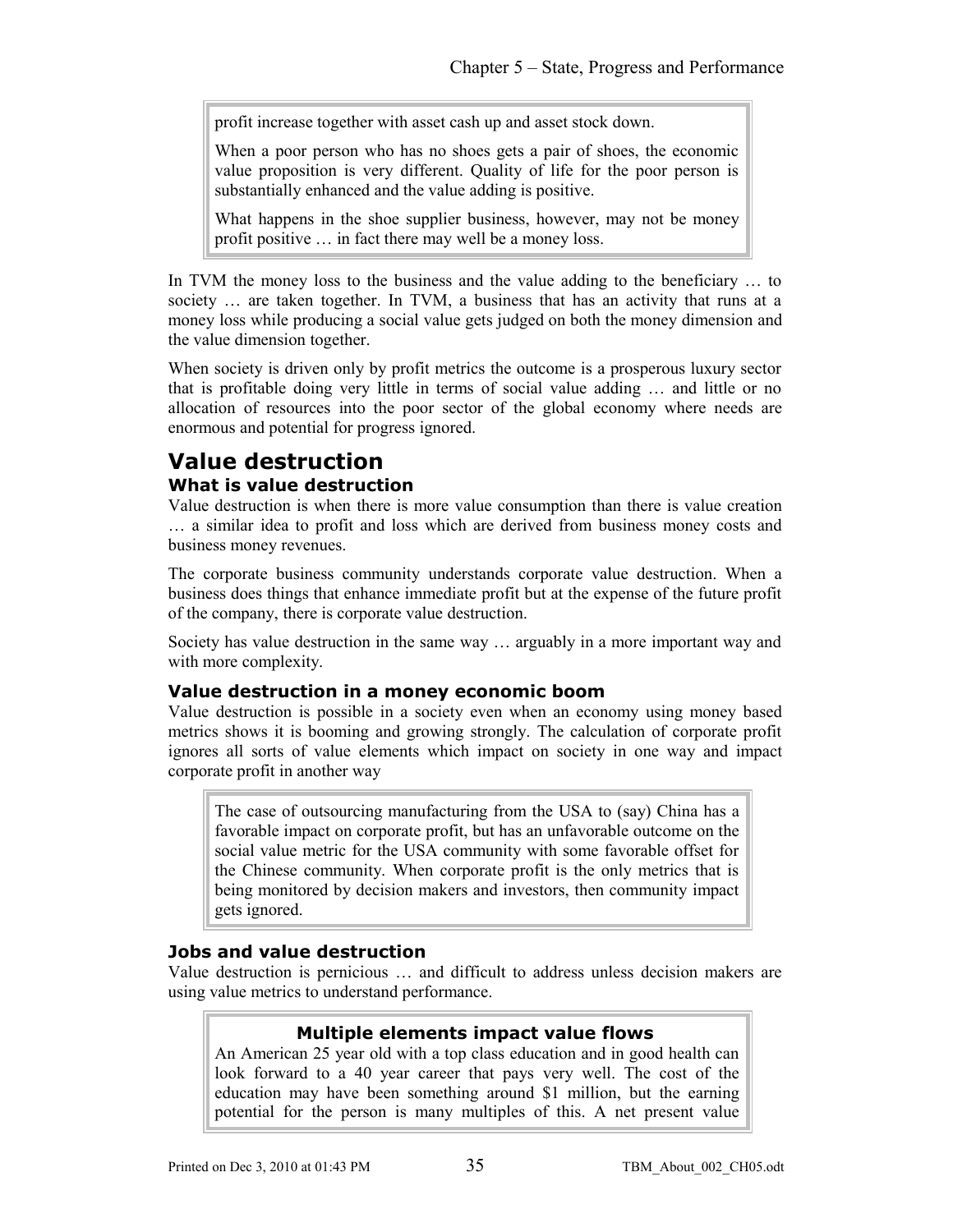calculation will probably put the NPV of this person at around \$5 million.

The example of an African child … in Niger, say … at 25 years old with little education, a lot of health problems and almost no job opportunities ends up with a NPV of perhaps \$5,000.

If American job opportunities decline … not so much in quantity but in the level of remuneration, then the NPV changes from (say) the \$5 million referred to above, to something much lower … say \$2 million. There is very real value destruction when this happens … in this case one person represents a value destruction of \$3 million.

The corporate profits that are being generated simply by moving production to low cost areas of the world from high cost areas are also changing the value proposition for both the low cost area and the high cost area. Meaningful metrics about this take all the value issues into consideration … in both places … and also around the decision makers in the corporate organizations and investors in the capital markets.

The ideas of Adam Smith and the invisible hand of the economic market should not be discarded … but the role of metrics in driving the market and influencing outcomes should be respected.

Markets driven primarily by corporate profit and individual gain will produce outcomes that have massive value destruction in high wage locations around the world … which is bad.

In the outsourcing of manufacturing, TVM value metrics will show value adding in low wage areas … and this value adding will help substantially in raising people out of abject poverty … which is good.

Corporate decision makers … investors … labor leaders … policy makers, etc. have to address the challenge of value destruction caused by the relocation of corporate activity from one place to another. Maybe some value destruction has to take place … but maybe not.

If the brain-power that has a singular focus on making the most corporate profit and the most money gain in the capital markets were to be deployed to address the dynamics of socio-economic value adding and destruction there would be a better outcome.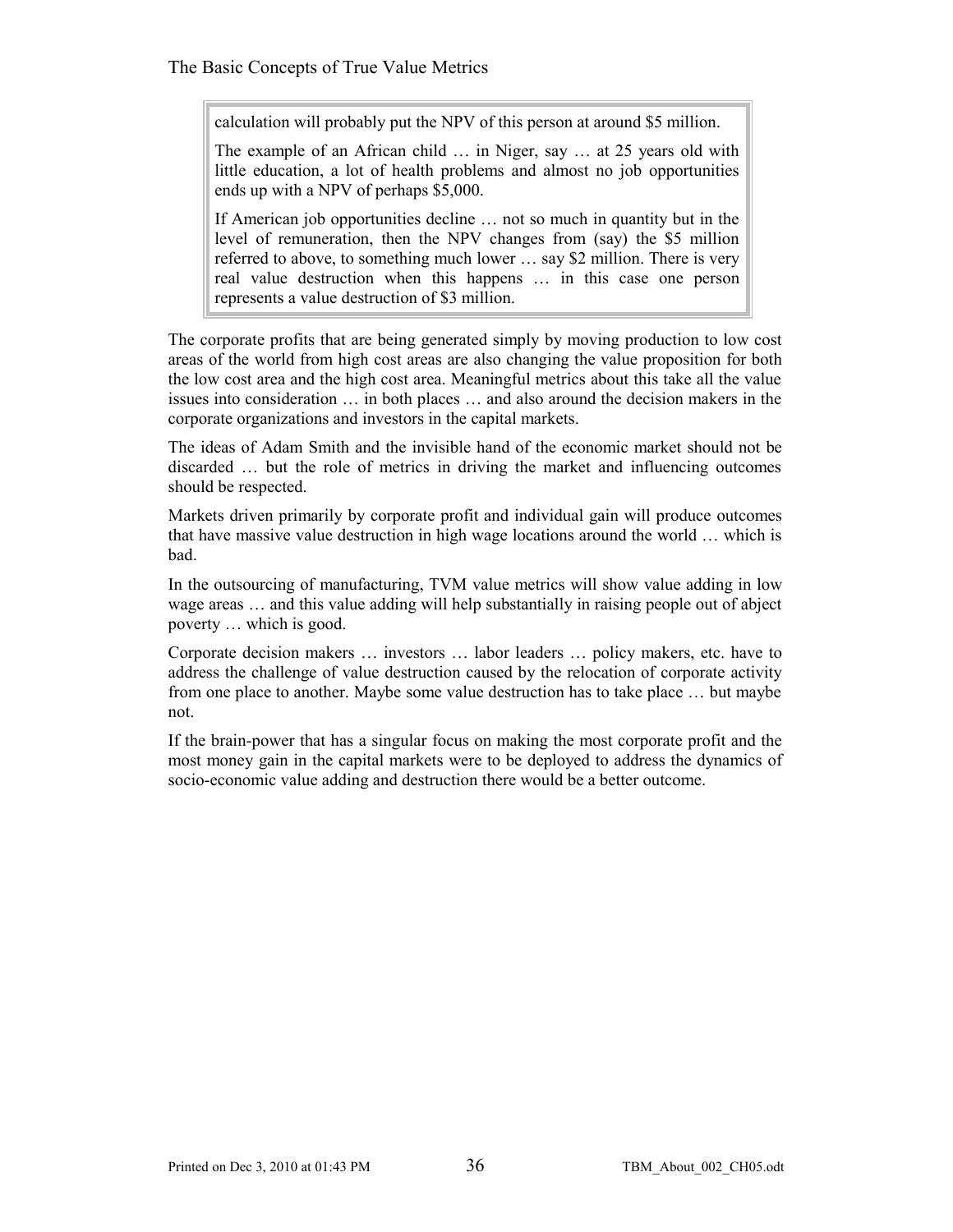## **Chapter 5-7**

## **Concept of Return**

## **The Concept of Return Money metrics**

#### **Return on investment**

Every investor has some understanding of the idea of return on investment … simply put, it is the income expected from an investment, with the expectation also that the investment itself will be returned in due course. Return on investment is all about money flows … the amount of money put in … and the amounts of money that get returned.

The mathematics are also well known … as well as the impact that externalities like tax regimes, exchange control and other matters may have on the return!

#### **Return on sales**

People who do the analysis of a business may also be interested in the return on sales, that is the profit that is earned relative to the sales volume. This serves as a useful measure of how efficient a company is and how healthy is the business. If the sales margin is low and the return on sales is low, the business will have difficulty if it gets faced with low cost competition.

#### **Return on capital employed**

Return on capital employed is very similar to return on investment. The main difference is the perspective with return on capital employed an internal metric while return on investment may be thought of as an external metric.

In corporate financial analysis the return on capital employed is increased when there is financial leverage. The mathematics of financial leverage are very attractive as long as risk is ignored and not brought into the analysis. With risk fully accounted for, highly leveraged investments are less attractive.

#### **Return on assets employed**

In money accounting it is common to assess performance using return on investment and return on capital employed. It is less common to measure performance using return on assets employed.

Return on assets employed is a very good measure of business performance … being the amount of income generation relative to the assets used to earn this income. This measure is very useful in determining what part of a business is making the best use of the available resources. The advantage for return on assets employed is that this enables comparison of performance based on the resources needed to be deployed … separately from the financing associated with the resources.

#### **More meaningful value metrics Performance taking profit and value into account**

TVM is a combination of profit and value metrics. Money profit and cash flow are needed in order "to pay the bills" and to enable the functioning of the global money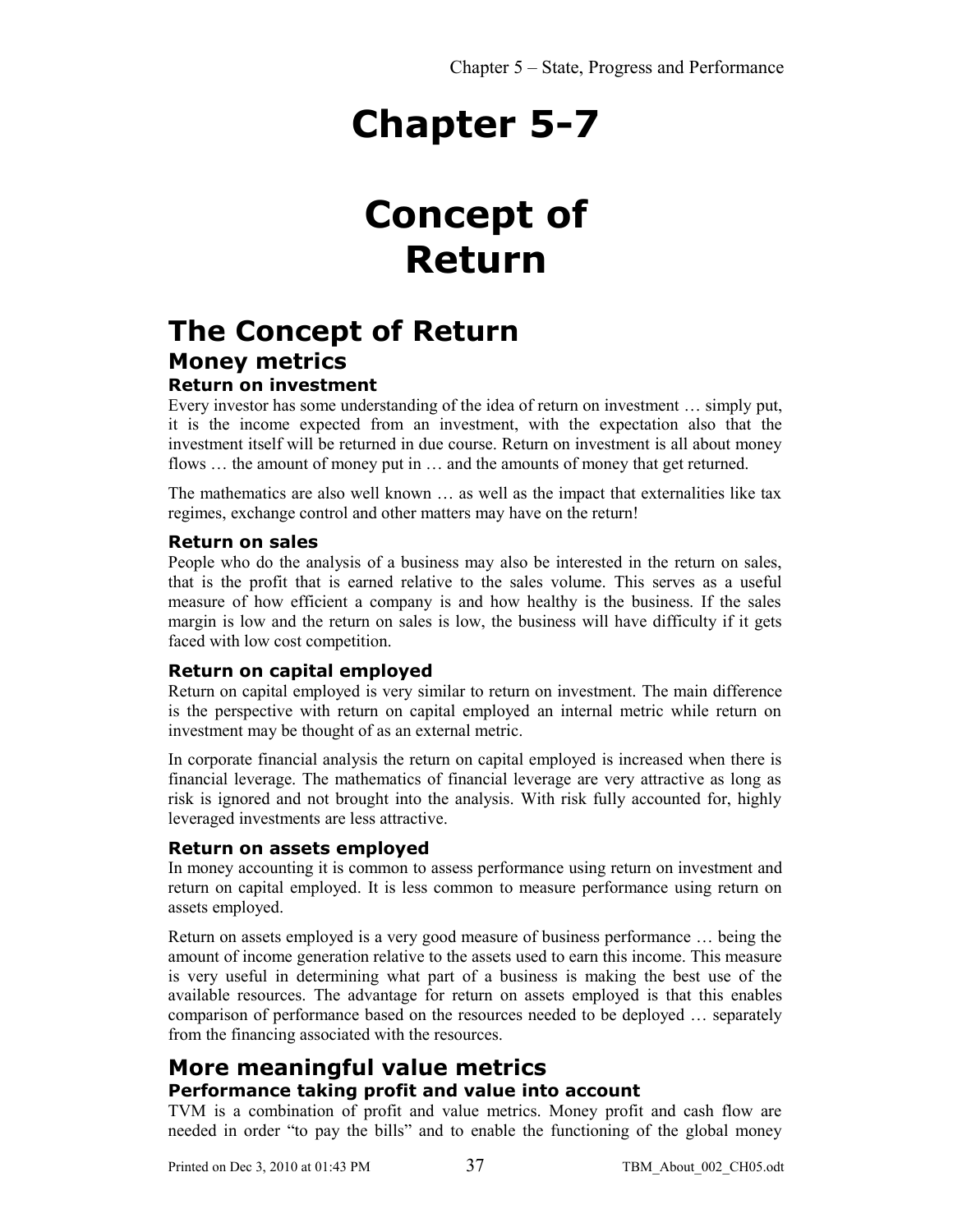The Basic Concepts of True Value Metrics

based economic system … but this is not enough. TVM also has a value dimension so that value flows are also captured in the system of metrics just as the money flows are captured in corporate accounting.

#### **Value return on money expended**

When money is consumed there is the expectation of a return. In TVM this return is a value return that combines the profit realized with the non-money value added to produce a measure that is the value return on money expended. Note that the non-money value added in calculated using value consumed not money cost, and value created not just money revenues earned.

The results of the value return on money expended are vastly different from the money profit return on investment. Some highly profitable practices have value destruction that are presently ignored, and some low profit activities have value adding that are huge.

#### **Value return on resources consumed**

This is a core measure of performance in TVM. It is a basic measure of quality of life improvement relative to the resources that are consumed. This measure changes the paradigm from "more and more and more" is progress to one where the metrics reflect the efficiency of society in delivering quality of life.

#### **What equivalent in the social sector? TVM with value balance sheet is a start**

Before the development and deployment of TVM the equivalent set of analytical metrics did not exist in the social sector. Cost benefit analysis is done to help justify projects and programs, but these metrics are rarely integrated with the operational metrics of the organization.

Decision making for society is not easy … but it is likely that it is being done far more badly than it needs to be, simply because there is not much useful data that would improve decision making, and increase the fact base about costs and impacts.

#### **Law allows inadequate accounting**

In most countries the law allows government and public sector organizations as well as not-for-profit organizations to use cash based accounting and fund accounting rather than the full accrual GAAP accounting used almost universally by the business sector. These organizations do not therefore have full balance sheet accounting, and their ability to do analysis is severely compromised. Most problematic is the manner in which critical assets are inadequately maintained … and critical investments do not get made.

The TVM initiative uses balance sheet as the central core of the analytical framework ... something that has served the corporate community well for a very long time … with some notably recent exceptions when the basic tenets of balance sheet accounting were ignored by laws and rules that allowed unprincipled financial reporting.

#### **Activities assessed on a true value construct**

Every activity that has substantial costs … value consumption … should be assessed based on the value for society that the activity enables. The police force should be associated with the value of low crime … while also being cost efficient. The community zoning should be associated with the value of quality of life that results from the zoning. The cost of medical services should be related to the value of good health. Every entity in the community should be paying the "right" amount of taxes and fees so that the community entity can pay the bills … and so on.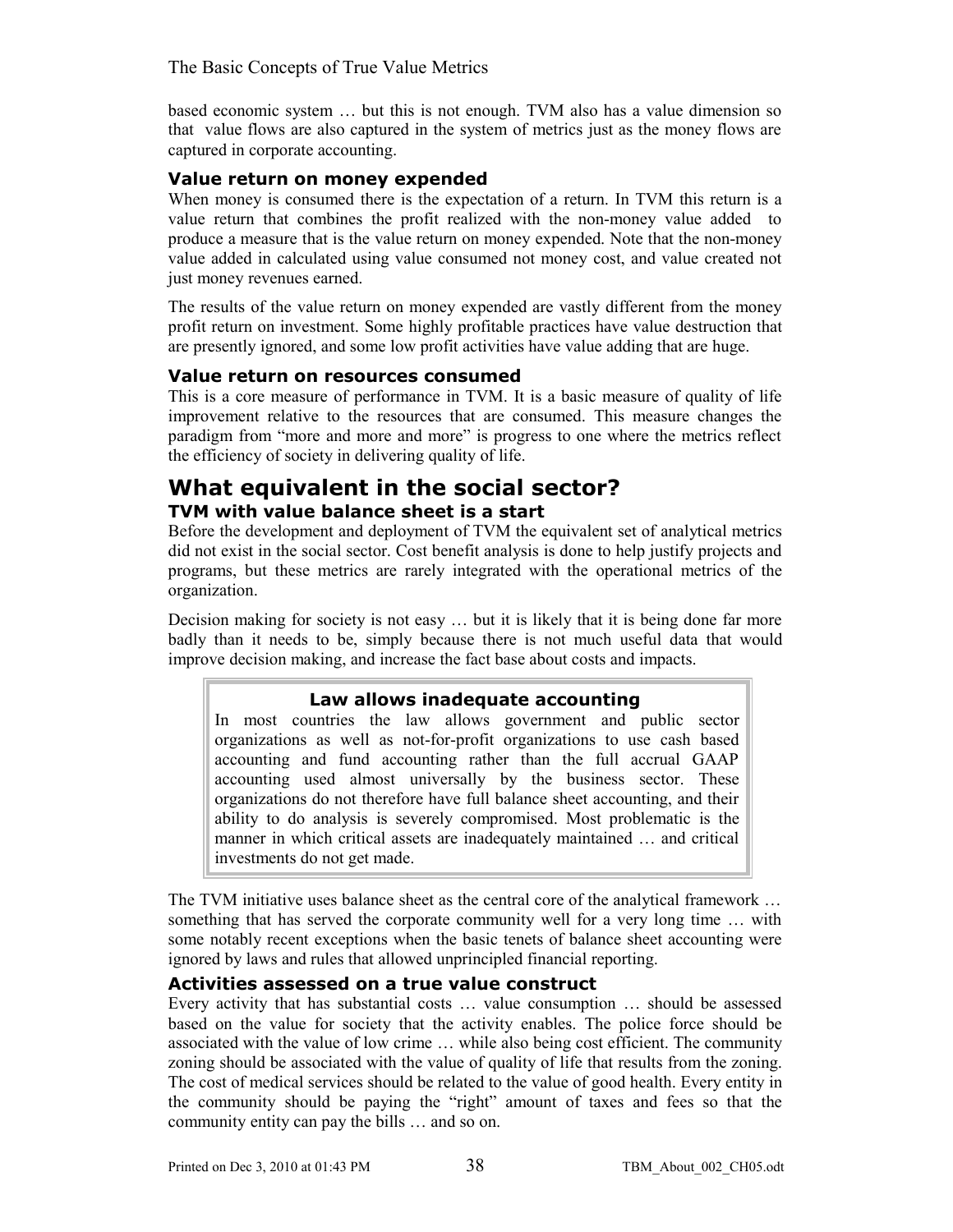### **Example … TVM applied to malaria**

The basic framework of TVM is (1) "state" which is like the business balance sheet but reflecting the perspective of society; (2) "progress" which is the change in state over a period of time; and, (3) "performance" which relates to the economic activities, the use of resources, how efficiently they were used and how effective they were in achieving tangible results.

A complex program like Integrated Malaria Management (IMM) needs good data for day to day operations, and these same data inform TVM for performance metrics at the same time. The data framework works along the following lines: (1) There is a before situation (2) there are activities, and (3) there is an after situation.



In this malaria example, there are four steps: (1) Before ... there is a certain situation with malaria and mosquitoes ... and with the human host; (2) Interventions are planned reflecting the data about the problem; (3) Interventions are carried out … costs are incurred; and, (4) After ... data shows a new state about malaria, mosquitoes and the human host. The interventions have costs ... the community sees results ... there are metrics about cost efficiency and cost effectiveness.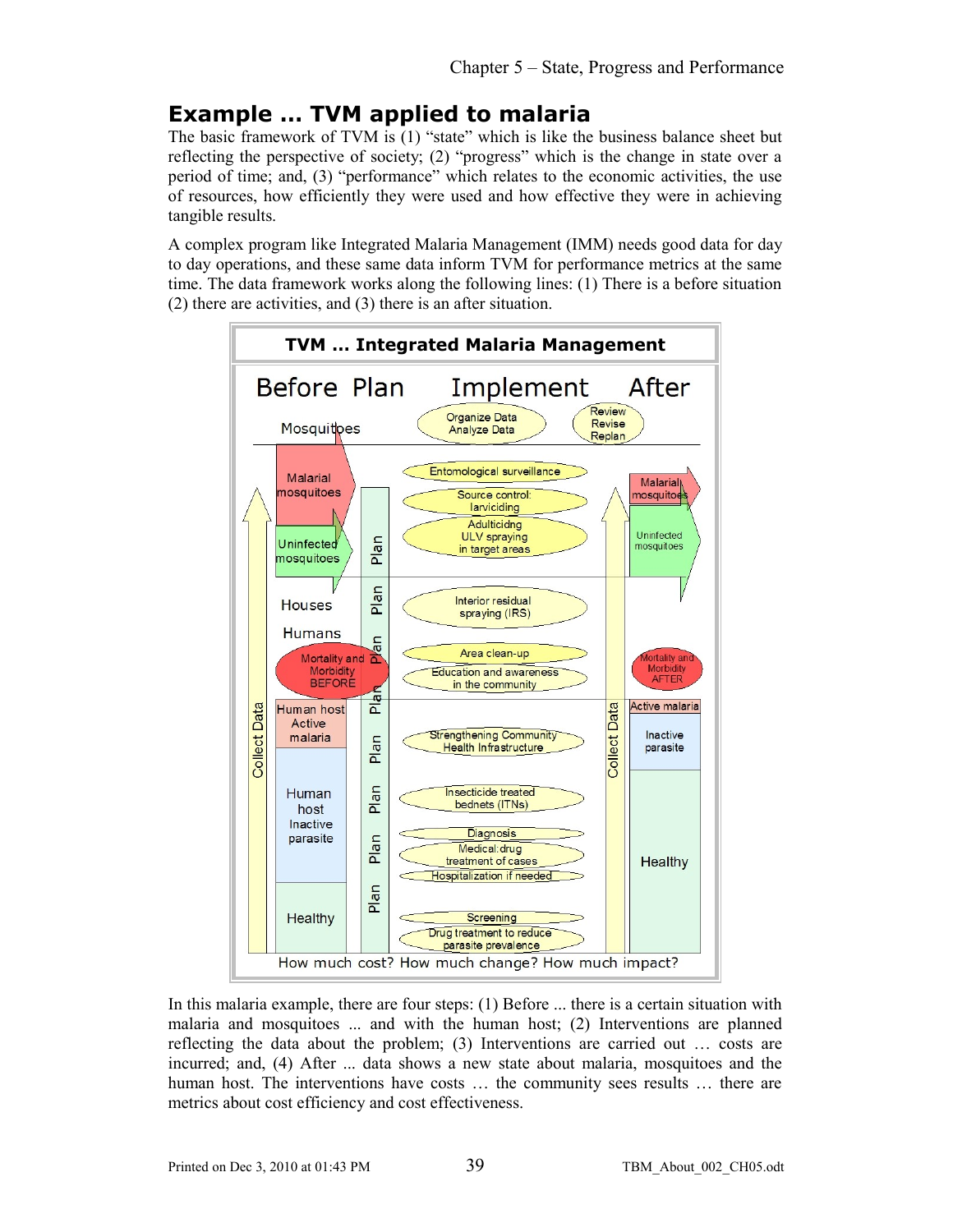The Basic Concepts of True Value Metrics

#### **What are the key questions?**

There are two sets of questions: Set 1 about effectiveness: (1) How much did the activities cost (2) how much change from before to after … therefore how much impact. This answers the question about effectiveness of the work done.

And then there is Set 2 about efficiency: (1) How much did the activities cost, and (2) how much should the activities have cost. This answers the question about the efficiency of the work done.

These key questions will help a decision maker to have the most cost effective operation … that is, the least cost or value consumed for the greatest value increment. If the value is properly assessed the value will reflect important issues like risk, sustainability and long term implications … which are not always easy to do, but they should not be ignored.

#### **How much change? How much impact?**

There are four things that need to be measured before and after: (1) the prevalence of malaria parasite in humans; (2) the prevalence of malaria parasite in mosquitoes; (3) the morbidity of humans caused by malaria (4) the mortality of humans caused by malaria.

The change in these parameters have value … and these values may be computed based on the population and the standard values for these items.

#### **How much efficiency? How much effectiveness?**

How much of each intervention was done and how much did it cost. How much would each of these interventions have cost based on the standard costs and the amount done?

#### **How much should it have cost?**

Many experts in development shy away from the cost question like the plague. In most activities the costs are very high relative to what might be considered a commercial norm. Experts in development may not earn millions of dollars but they do live an expensive life style that gets costed into the work. They are also constrained in all sorts of ways from doing what might be the most efficient ... they are usually part of a government driven operational set up … another endemic cause of high cost low performance.

How much was the cost of the interventions relative to the value of the malaria control impact. This should be a rather easy computation based on the standard values of malaria control quality of life improvements.

Experience shows that it is relatively easy to reduce the impact of malaria in a society with intensive high cost interventions … like for example insecticide treated bednets. But experience also shows that malaria rapidly returns when the interventions are discontinued and there is no continuing program. TVM nets the impact from discontinued program in the future with impact from the implemented program today. TVM also takes into account items like resistance that emerges over time when there is continuing intensive interventions using mono-therapy without careful attention to all the issues.

#### **Unreliable methodology**

It has become a common practice to do a small study to show that something works and produces value adding ... and then scale up and assume that the value adding will scale up as the "how much has been done" scales up. Cost accounting (and industrial engineering) in the corporate